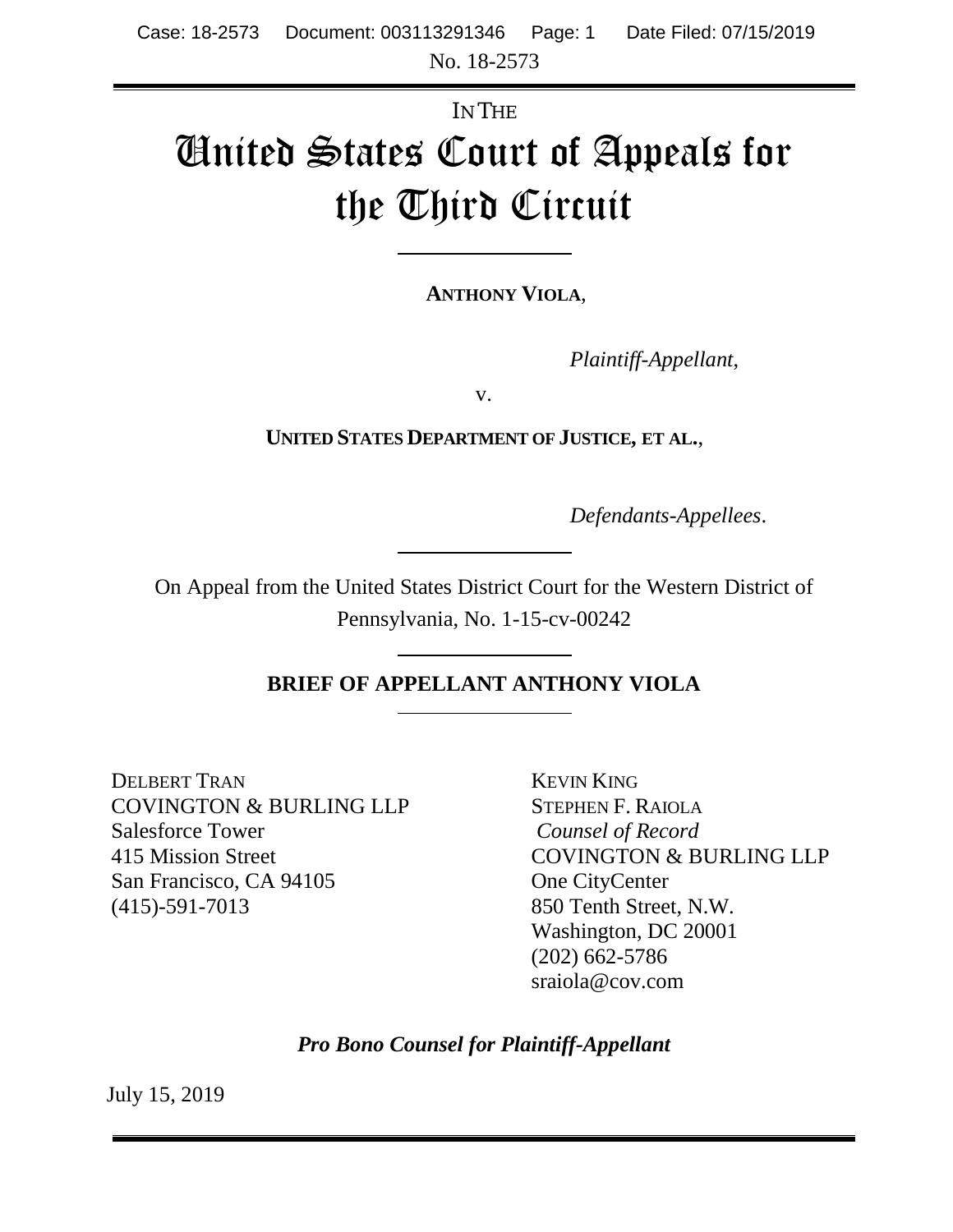# **TABLE OF CONTENTS**

|    |                                              |                                                           | STATEMENT OF RELATED CASES AND PROCEEDINGS  4               |  |
|----|----------------------------------------------|-----------------------------------------------------------|-------------------------------------------------------------|--|
|    |                                              |                                                           |                                                             |  |
|    | A.                                           |                                                           |                                                             |  |
|    | <b>B.</b>                                    |                                                           |                                                             |  |
|    | $\mathcal{C}$ .                              |                                                           |                                                             |  |
|    | D.                                           |                                                           |                                                             |  |
|    | Ε.                                           |                                                           | The Magistrate Judge's First Report and Recommendation 13   |  |
|    | F.                                           |                                                           | The Magistrate Judge's Second Report and Recommendation  14 |  |
|    | G.                                           |                                                           |                                                             |  |
|    |                                              |                                                           |                                                             |  |
|    |                                              |                                                           |                                                             |  |
|    |                                              |                                                           |                                                             |  |
| I. | THE DISTRICT COURT ERRED IN GRANTING SUMMARY |                                                           |                                                             |  |
|    | A.                                           | The FBI and the EOUSA Failed to Establish the Adequacy of |                                                             |  |
|    |                                              | 1.                                                        | The EOUSA Failed to Establish the Adequacy of Its           |  |
|    |                                              | 2.                                                        | The FBI Likewise Failed to Establish the Adequacy of Its    |  |
|    |                                              |                                                           |                                                             |  |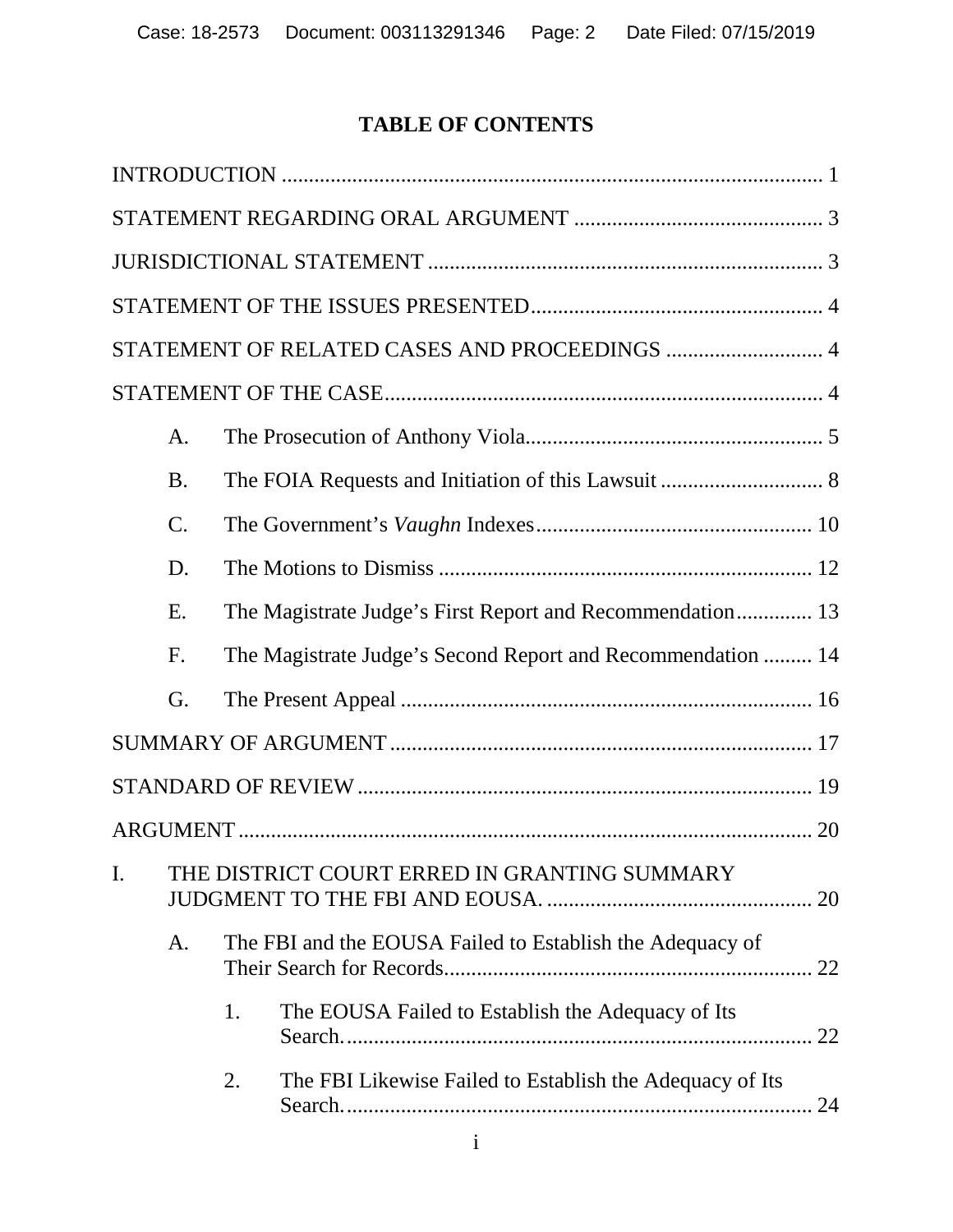|      | <b>B.</b> | The Government Failed to Provide an Adequate Factual Basis<br>for the District Court to Rule on Its Summary Judgment                |  |
|------|-----------|-------------------------------------------------------------------------------------------------------------------------------------|--|
|      |           | 1.<br>The District Court Lacked an Adequate Factual Basis to<br>Rule on the Applicability of the Claimed Exemptions 28              |  |
|      |           | 2.<br>The District Court Also Lacked an Adequate Factual                                                                            |  |
|      | C.        | The FBI and the EOUSA Failed to Establish that the Criteria<br>for Invoking FOIA Exemptions 5, 6, $7(C)$ , $7(D)$ , and $7(E)$ Were |  |
|      | D.        | The District Court Failed to Adequately Explain the Reasons                                                                         |  |
| Π.   |           | THE DISTRICT COURT ERRED IN GRANTING THE TASK                                                                                       |  |
|      | A.        | The District Court Improperly Dismissed the Task Force on the                                                                       |  |
|      | <b>B.</b> | Federal Rule of Civil Procedure 12(b)(2) Does Not Provide                                                                           |  |
| III. |           | THE DISTRICT COURT ABUSED ITS DISCRETION WHEN IT                                                                                    |  |
|      |           |                                                                                                                                     |  |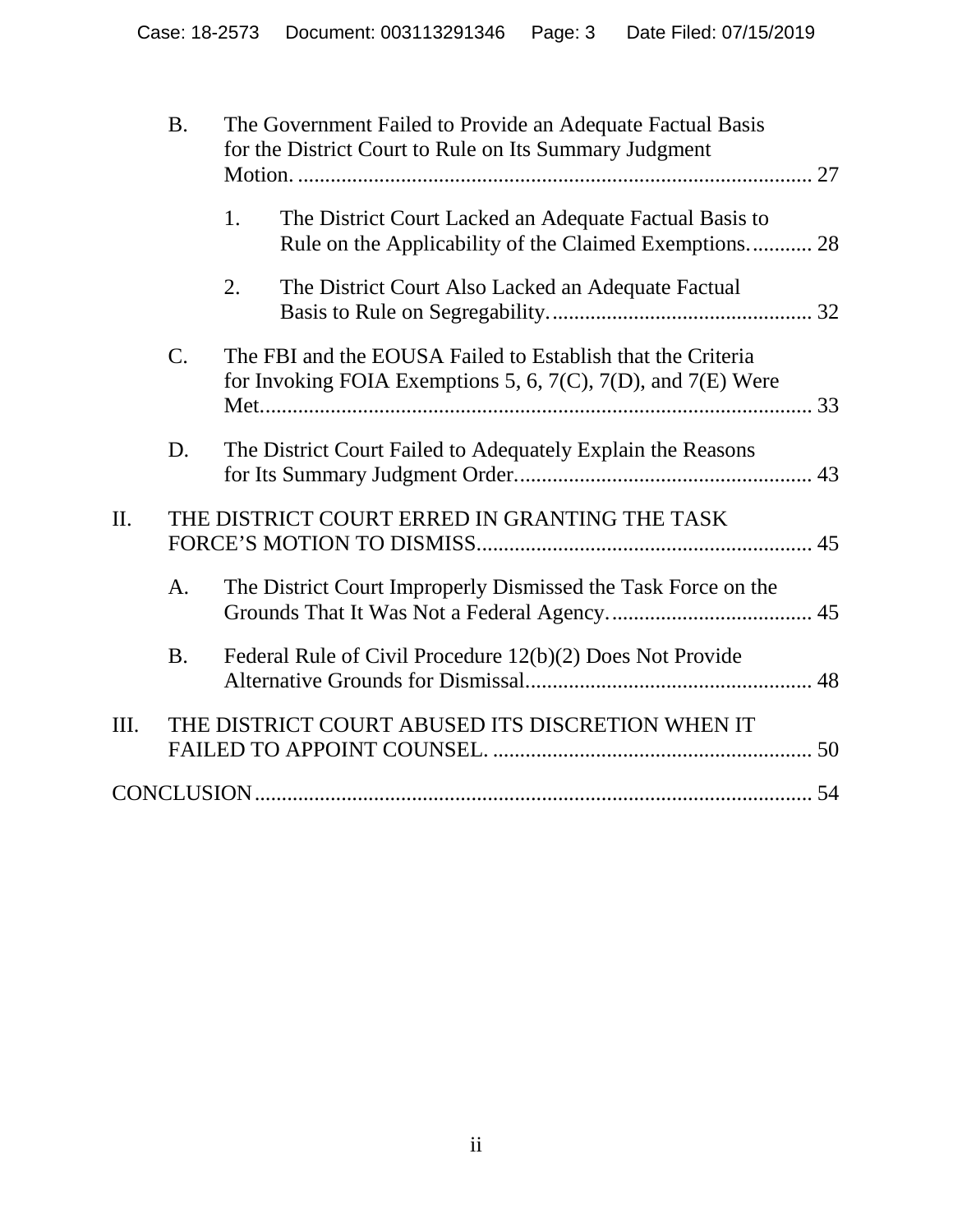# **TABLE OF AUTHORITIES**

# **Page(s)**

## **Cases**

| Abdelfattah v. United States Dep't of Homeland Sec.,                 |
|----------------------------------------------------------------------|
| Am. Civil Liberties Union v. Dep't of Defense,                       |
| Am. Soc'y for Prevention of Cruelty to Animals v. Feld Entm't, Inc., |
| Arevalo-Franco v. INS,                                               |
| Blanyar v. Genova Prods. Inc.,                                       |
| Blunt v. Lower Merion School Dist.,                                  |
| Brehm v. U.S. Dep't of Justice Office of Info. & Privacy,            |
| Brown-Bey v. United States,                                          |
| Buck v. Hampton Twp. Sch. Dist.,                                     |
| Campbell v. DOJ,                                                     |
| Carter v. Stanton,                                                   |
| Coastal States Gas Corp. v. Dep't of Energy,                         |
| Coffey v. Bureau of Land Mgmt.,                                      |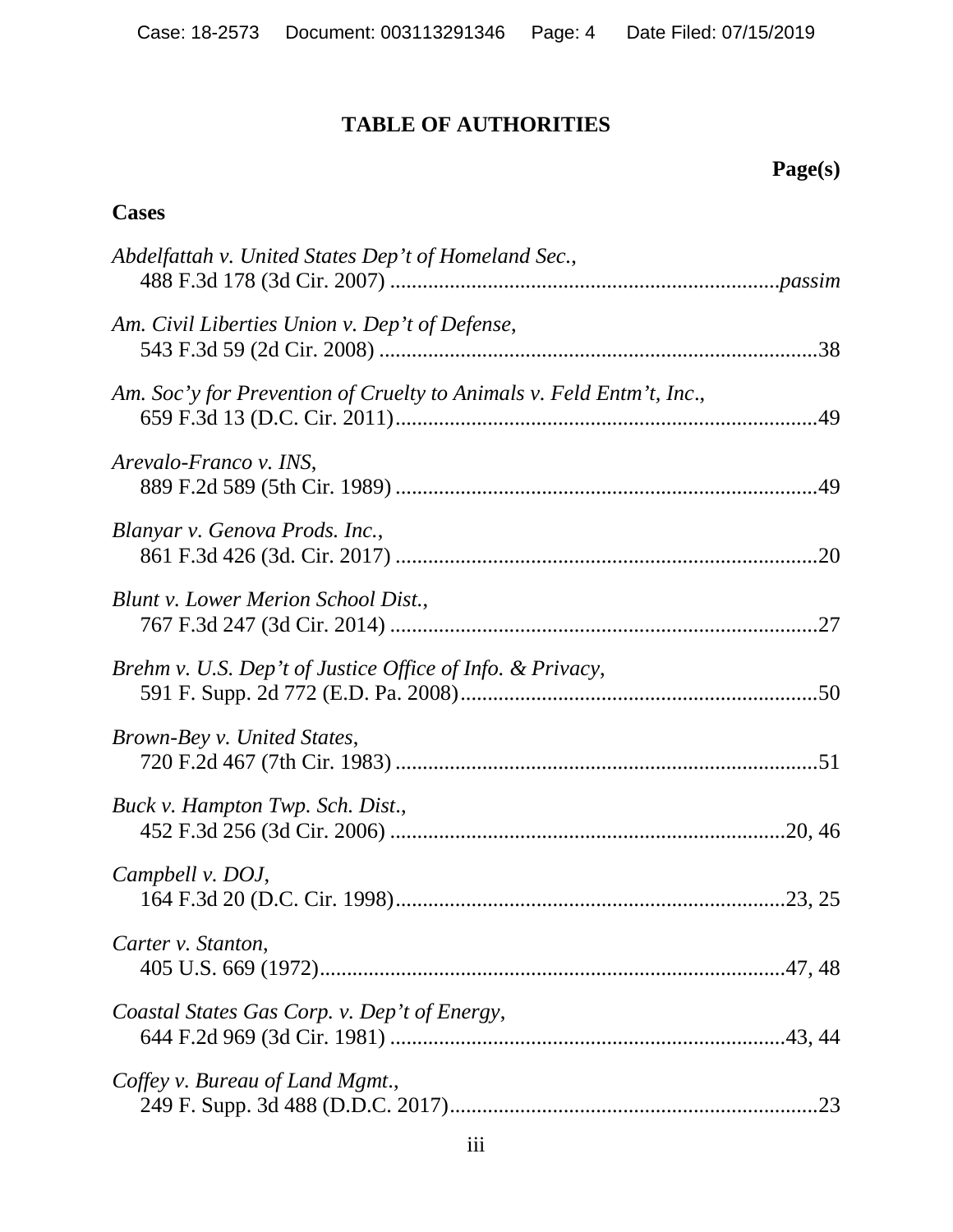| Competitive Enter. Inst. v. Office of Sci. & Tech. Policy,      |  |
|-----------------------------------------------------------------|--|
| Conoco Inc. v. DOJ,                                             |  |
| Davin v. United States Dep't of Justice,                        |  |
| Dep't of Air Force v. Rose,                                     |  |
| Dep't of Interior v. Klamath Water Users Protective Ass'n,      |  |
| Dhulos v. Strasberg,                                            |  |
| DiBacco v. U.S. Army,                                           |  |
| D'Jamoos ex rel. Estate of Weingeroff v. Pilatus Aircraft Ltd., |  |
| Eberg v. U.S. Dep't of Defense,                                 |  |
|                                                                 |  |
| Founding Church of Scientology of Wash., D.C., Inc. v. Bell,    |  |
| Fox News Network, LLC v. U.S. Dep't of the Treasury,            |  |
| Haines v. Kerner,                                               |  |
| Johnson v. U.S. Dep't of Treasury,                              |  |
| King v. DOJ,                                                    |  |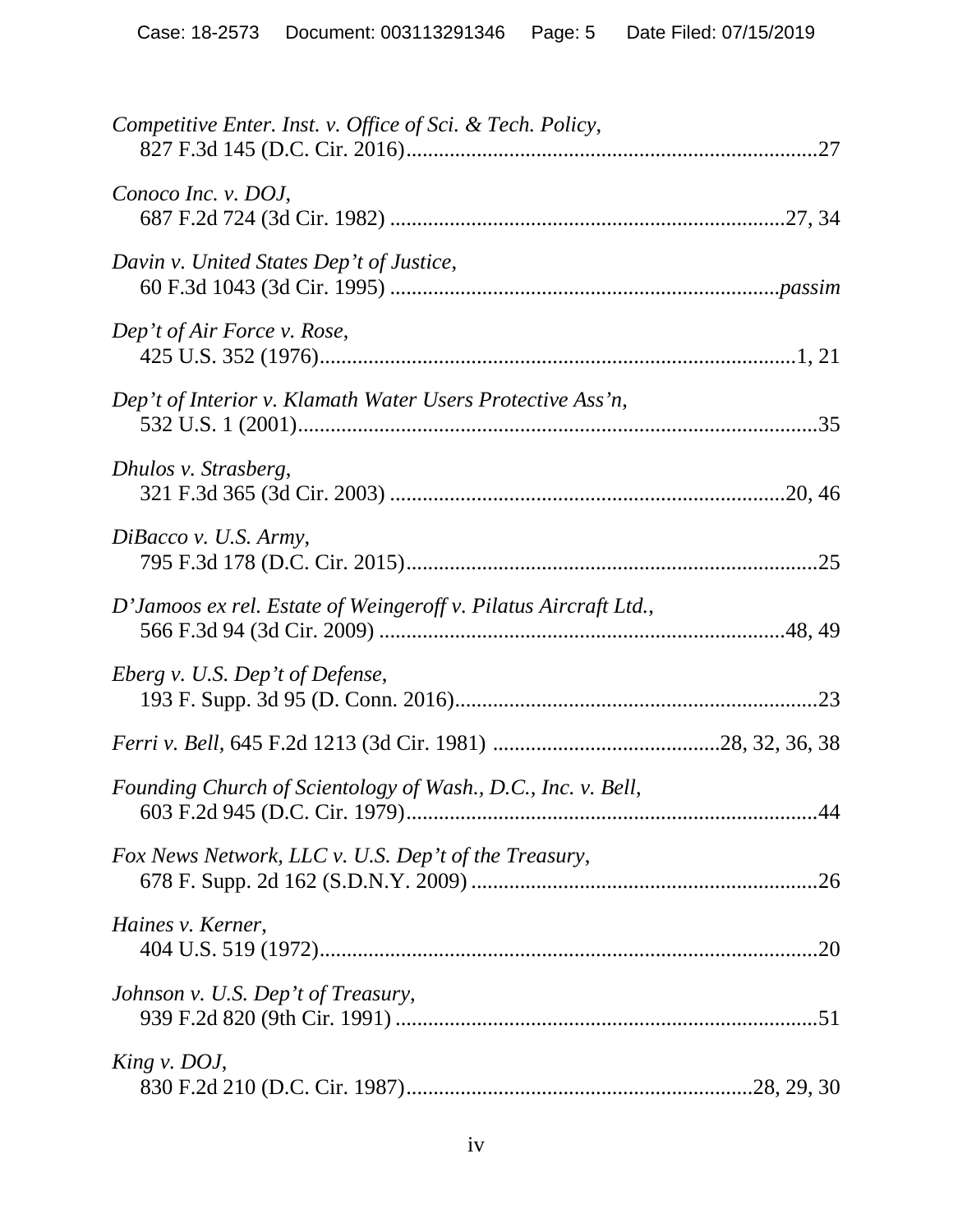| Lame v. United States Dep't of Justice,                                                           |  |
|---------------------------------------------------------------------------------------------------|--|
| Lujan v. Defenders of Wildlife,                                                                   |  |
| Manna v. United States Dep't of Justice,                                                          |  |
| McDonnell v. United States,                                                                       |  |
| Montgomery v. Pinchak,                                                                            |  |
| Morley v. C.I.A.,                                                                                 |  |
| Murphy v. TVA,                                                                                    |  |
| Nat'l Ass'n of Criminal Def. Lawyers v. U.S. Dep't of Justice Exec.<br>Office for U.S. Attorneys, |  |
| O'Connor v. Sandy Lane Hotel Co. Ltd.,                                                            |  |
| Oglesby v. United States Dep't of the Army,                                                       |  |
| Pennoyer v. Neff,                                                                                 |  |
| Pinker v. Roche Holdings Ltd.,                                                                    |  |
| Rein v. U.S. Patent & Trademark Office,                                                           |  |
| In re Rockefeller Ctr. Properties, Inc. Securities Litig.,                                        |  |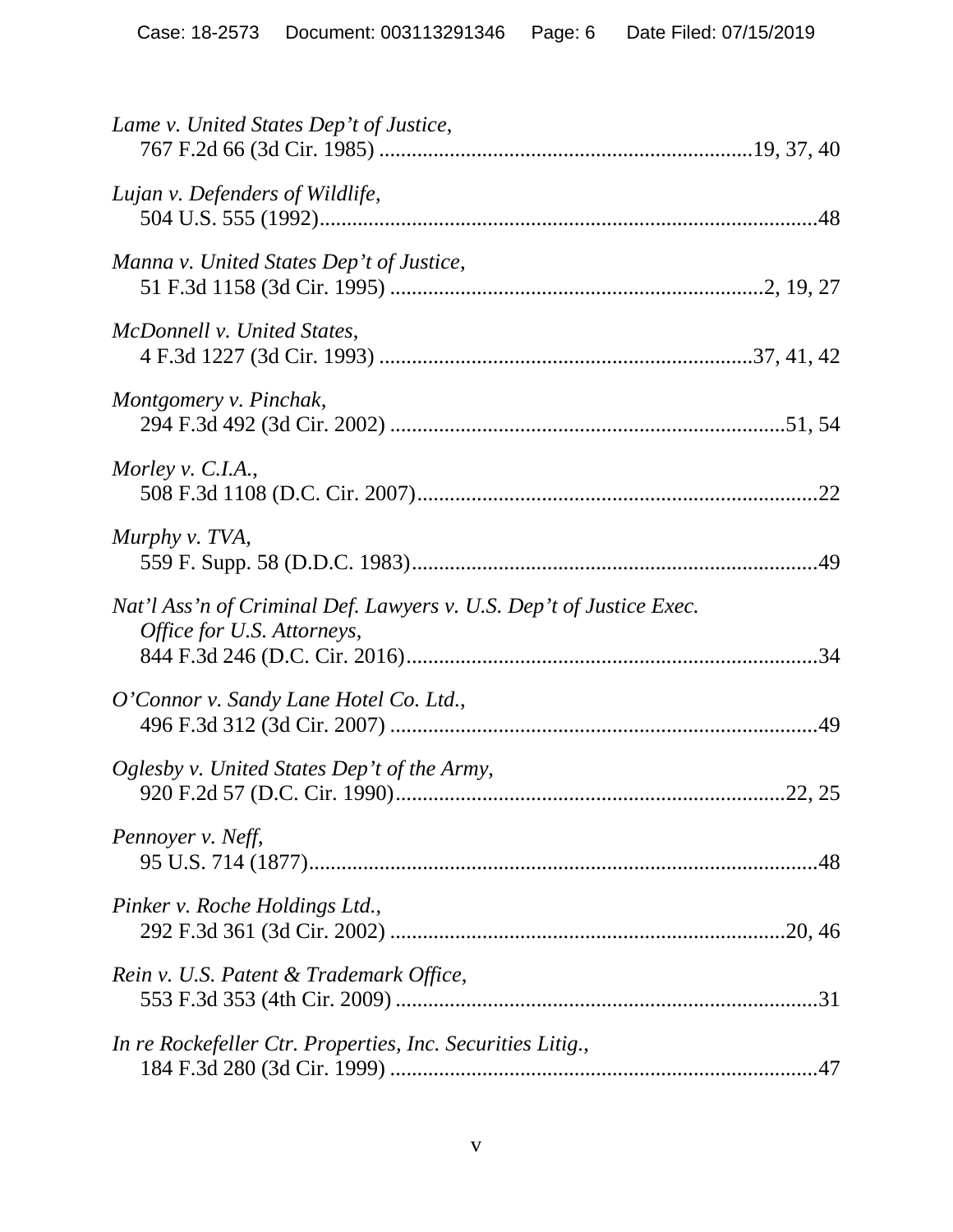| Rojas v. Fed. Aviation Admin.,                    |
|---------------------------------------------------|
| Rose v. Bartle,                                   |
| Rosenberg v. U.S. Dep't of Def.,                  |
| Schmidt v. Skolas,                                |
| Tabron v. Grace,                                  |
| U.S. Dep't of Def. v. Fed. Labor Relations Auth., |
| U.S. Dep't of Justice v. Landano,                 |
| United States Dep't of State v. Ray,              |
| Valencia-Lucena v. U.S. Coast Guard,              |
| Van Bourg v. Nat'l Labor Relations Bd.,           |
| Vaughn v. Rosen,                                  |
| Wiener v. FBI,                                    |
| <b>Statutes</b>                                   |
|                                                   |
|                                                   |
|                                                   |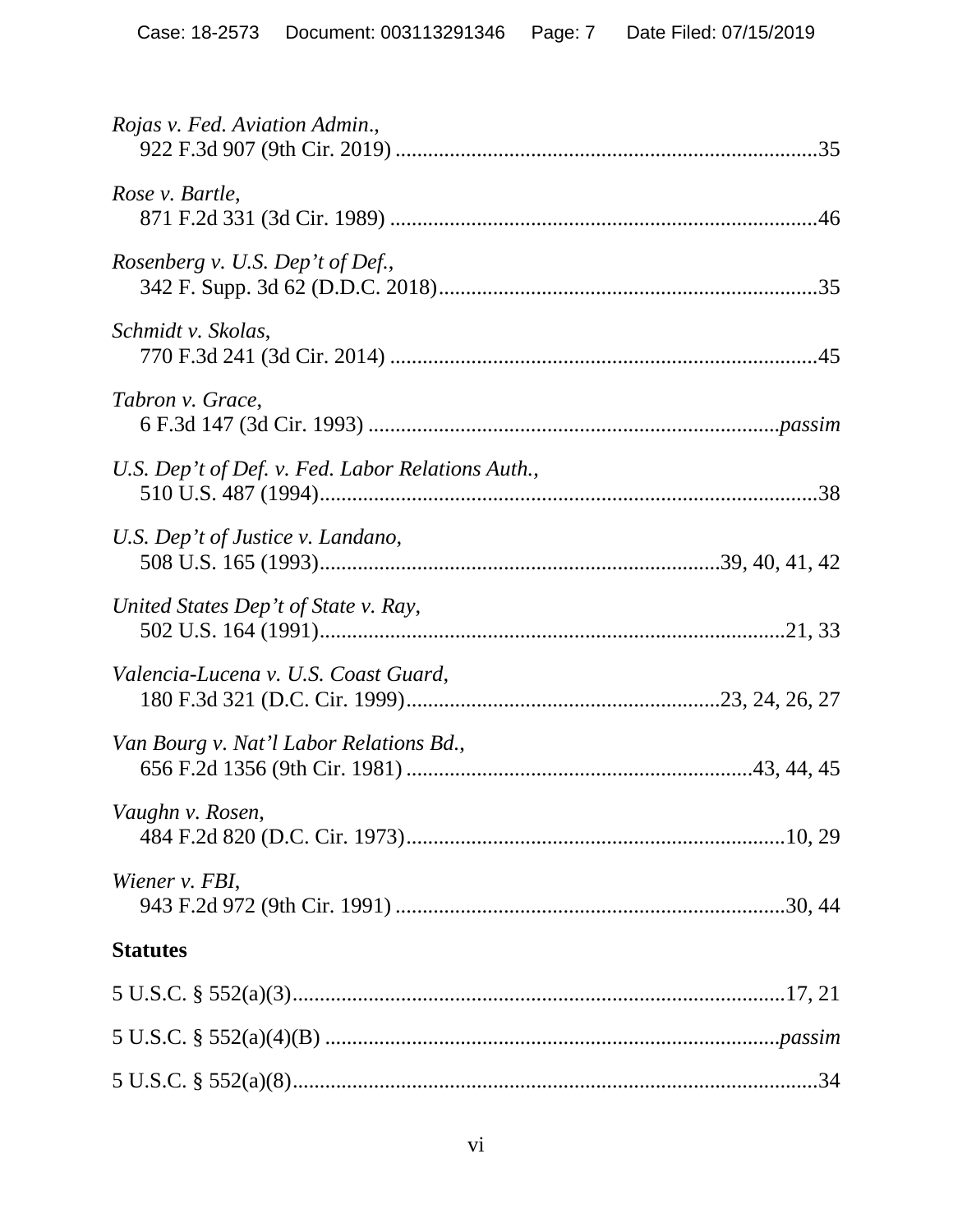| <b>Other Authorities</b> |  |
|--------------------------|--|
|                          |  |
|                          |  |
|                          |  |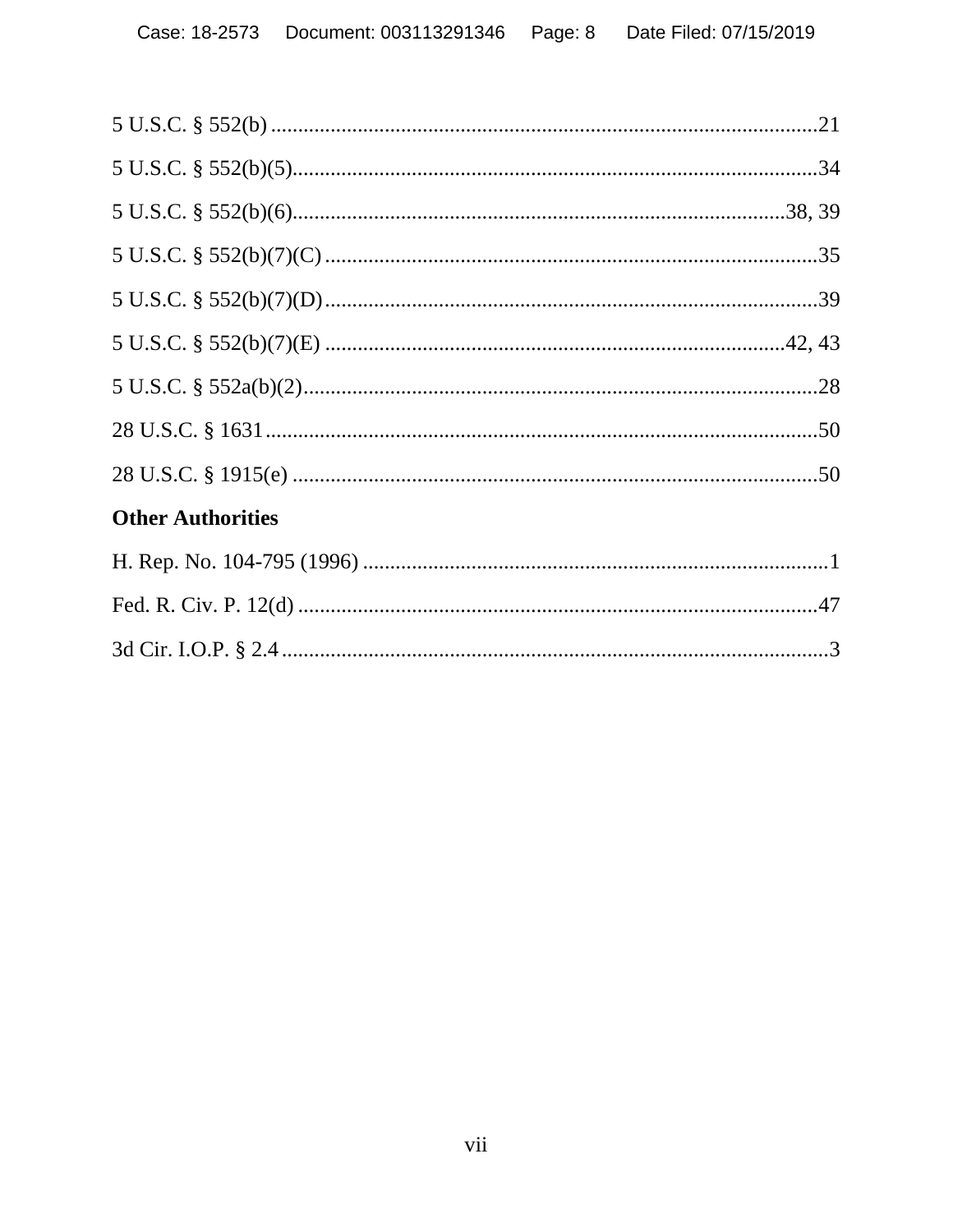#### <span id="page-8-2"></span><span id="page-8-0"></span>**INTRODUCTION**

The Freedom of Information Act ("FOIA") "permit[s] access to official information long shielded unnecessarily from public view" and "open[s] agency action to the light of public scrutiny." *Dep't of Air Force v. Rose*, 425 U.S. 352, 361 (1976) (cleaned up). By informing citizens about their government's activities, the Act was designed to "create an expedient tool for . . . holding the government accountable," *Davin v. United States Dep't of Justice*, 60 F.3d 1043, 1049 (3d Cir. 1995), and to expose "government wrongdoing" as a means of "maintaining an open and free society." H. Rep. No. 104-795, pt. 1, at 7 (1996)).

<span id="page-8-3"></span><span id="page-8-1"></span>Appellant Anthony Viola's case illustrates the critical role FOIA plays in exposing government misconduct. In 2011, an Ohio federal jury found Viola guilty of conspiracy to commit mortgage fraud. But in 2012, an Ohio state jury found Viola *not guilty* on similar charges after reviewing evidence that was not turned over to Viola in his federal case. The judge who oversaw the state case has stated that Viola is innocent; indeed, he has expressed hope that Viola's state-court "exoneration" will assist in "overturning" Viola's "federal conviction." Joint Appendix ("JA") 521. And Dawn Pasela, an employee of the multi-jurisdictional task force that investigated Viola, alleged that federal prosecutors engaged in serious prosecutorial misconduct, including deliberately hiding exculpatory evidence. If Pasela's account is proven true, Viola may be entitled to post-conviction relief. But there is no way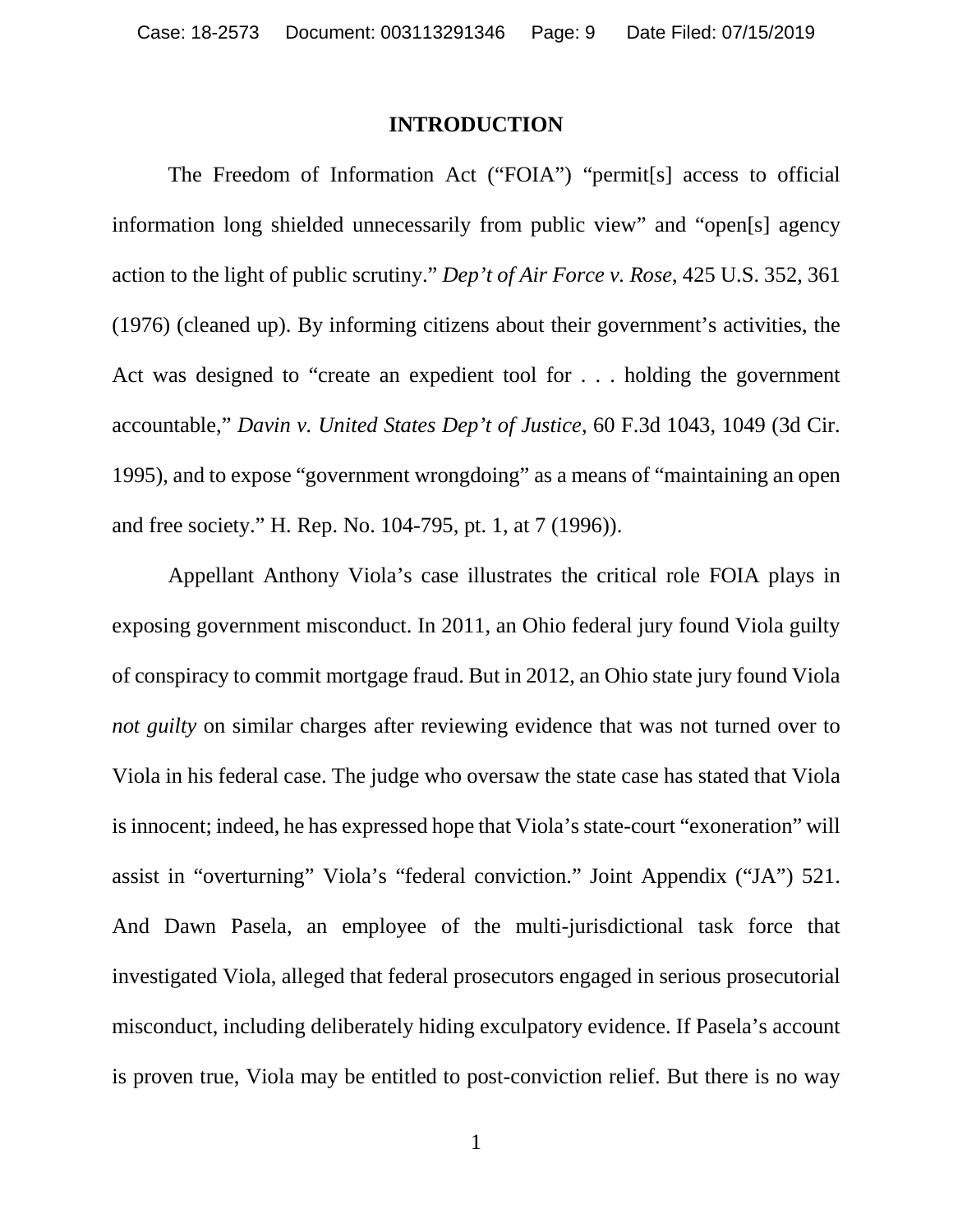to prove Pasela's account without obtaining the records and voice recordings prosecutors possessed before the federal trial. Hence Viola's FOIA request, which seeks to "hold[] the government accountable," *Davin*, 60 F.3d at 1049, and vindicate Viola's constitutional rights, including his right to disclosure of exculpatory evidence before trial.

In the proceedings below, the government withheld hundreds of documents from Viola. To justify its refusal to disclose these records, the government asserted short, boilerplate, conclusory explanations that failed to describe the materials withheld. And the government disclaimed control of the records Viola sought, pointing fingers at an investigative Task Force that, in turn, claimed it was beyond the reach of FOIA. The District Court deferred to those explanations, granting the Task Force's motion to dismiss based on improper consideration of extrinsic evidence, and granting summary judgment to the government without reviewing the underlying documents or explaining which FOIA exemptions apply or why.

Under FOIA, Viola was entitled to more than that. Viola was entitled to government affidavits that were "full and specific enough to afford" him "meaningful opportunity to contest . . . the soundness of the withholding." *Manna v. United States Dep't of Justice*, 51 F.3d 1158, 1162-63 (3d Cir. 1995) (cleaned up). And he was entitled to the District Court's de novo review of the government's decision to withhold requested information. 5 U.S.C.  $\S$  552(a)(4)(B). As set forth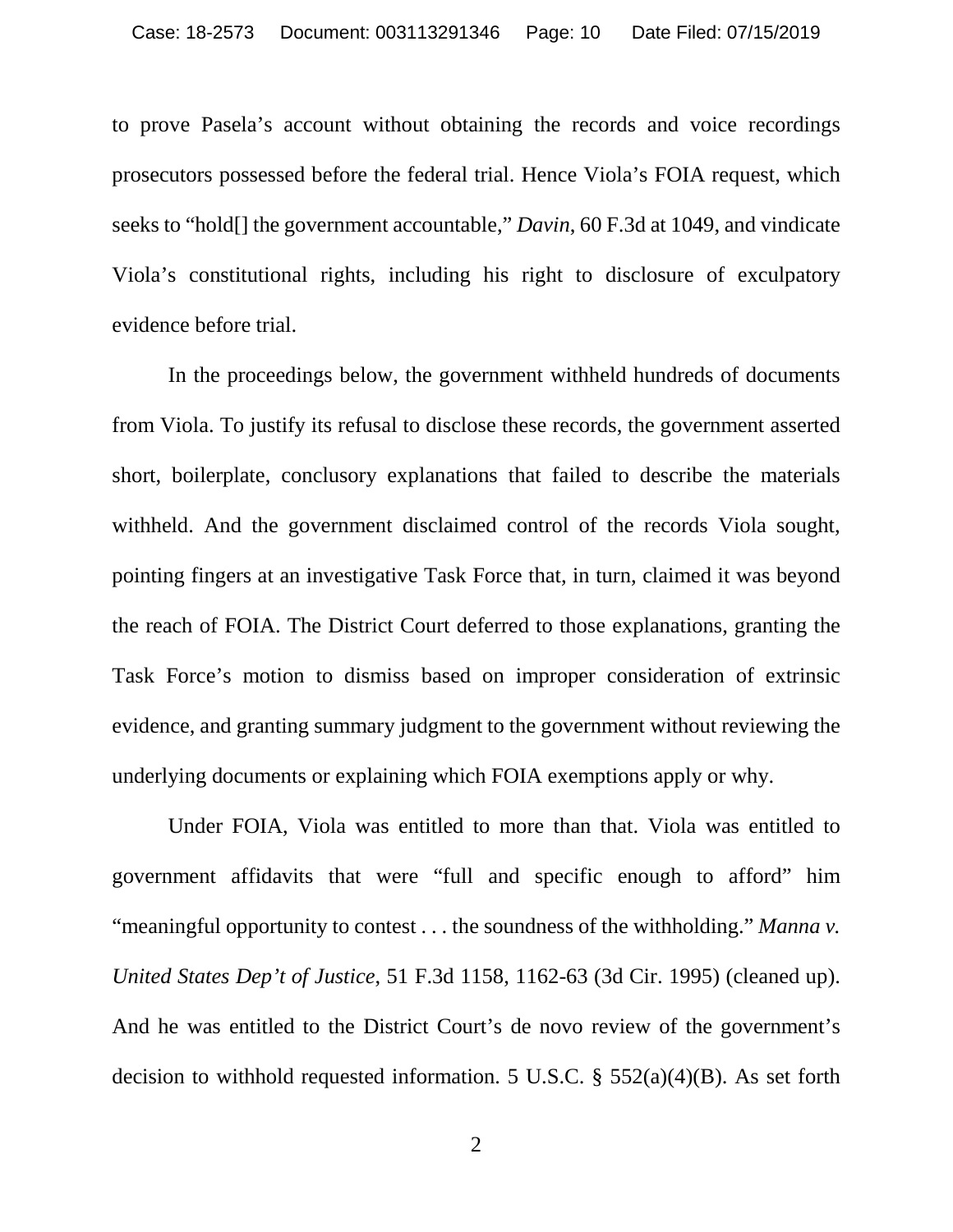below, because the government's submissions fail to provide an adequate basis to review the soundness of the government's withholdings under FOIA, and because of the District Court's procedural errors along the way, the judgment below should be vacated and remanded for further proceedings.

#### <span id="page-10-0"></span>**STATEMENT REGARDING ORAL ARGUMENT**

Pursuant to Local Appellate Rule 34.1(b), Petitioner requests oral argument of 15 minutes per side. Oral argument would assist the Court in resolving the substantial legal and factual issues presented by this appeal. *See* 3d Cir. I.O.P. § 2.4. In addition, the resolution of several issues presented in this appeal may be of institutional or precedential value, *see id*., and this Court appointed *pro bono* counsel in this case.

#### <span id="page-10-2"></span><span id="page-10-1"></span>**JURISDICTIONAL STATEMENT**

The District Court had jurisdiction over this FOIA case under 5 U.S.C. § 552(a)(4)(B) and 28 U.S.C. § 1331. This Court has jurisdiction over this appeal under 28 U.S.C. § 1291 because Viola filed a timely notice of appeal on July 11, 2018 from the District Court's June 11, 2018 final order granting (1) the Cuyahoga County Mortgage Fraud Task Force's motion to dismiss, and (2) the Department of Justice's motion for summary judgement. JA1-3, 36-37.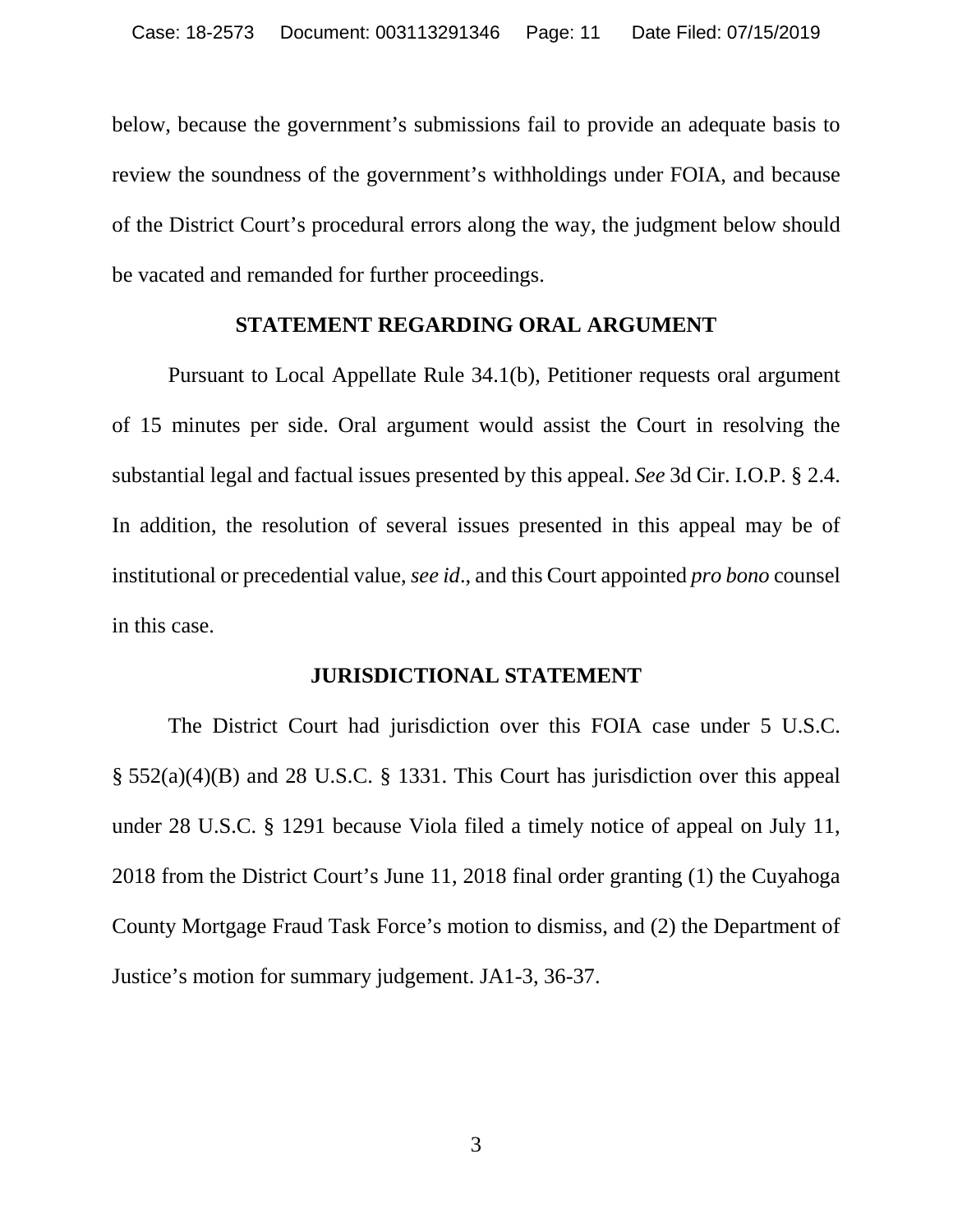#### <span id="page-11-0"></span>**STATEMENT OF THE ISSUES PRESENTED**

1. Whether the District Court erred in granting summary judgment to the Executive Office of the United States Attorneys ("EOUSA") and the FBI. JA137- 145; JA249-324; JA585-92; JA31-37.

2. Whether the District Court erred in granting the Task Force's motion to dismiss based on improper consideration of documents outside the pleadings. JA373-80; JA387-91; JA466-67; JA534-39; JA29-31; JA36-37.

3. Whether the District Court abused its discretion in failing to address Viola's request for counsel under 28 U.S.C. § 1915(e) before disposing of his case on the merits. JA52.

## **STATEMENT OF RELATED CASES AND PROCEEDINGS**

This case has not previously been before this Court and Appellant is unaware of any related cases that are pending or completed before this Court or any other.

#### <span id="page-11-2"></span><span id="page-11-1"></span>**STATEMENT OF THE CASE**

Anthony Viola is currently serving a twelve-and-a-half year prison sentence for conspiracy to commit mortgage fraud.<sup>[1](#page-11-3)</sup> He was investigated by the Cuyahoga County, Ohio Mortgage Fraud Task Force ("Task Force"), a multi-jurisdictional task force comprised of state, local, and federal agencies, and prosecuted in parallel federal and state cases. He lost the federal case, but won the state case after offering

<span id="page-11-3"></span> <sup>1</sup> *United States v. Viola*, No. 1:08-CR-506 (N.D. Ohio).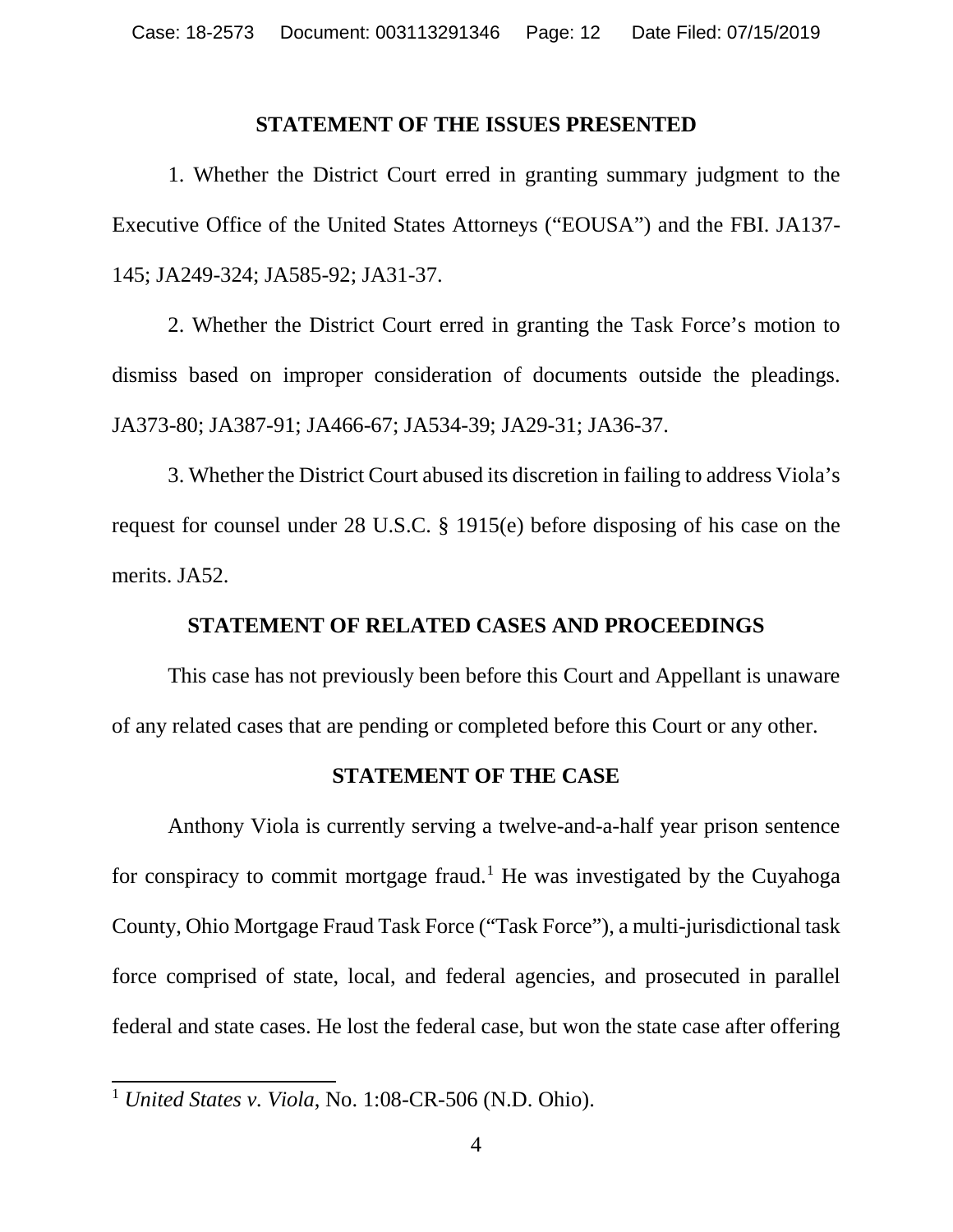evidence that the government failed to produce before the federal trial. Viola accordingly brought this FOIA case to obtain any additional exculpatory evidence the government failed to disclose that may provide a basis to challenge his federal conviction.

#### **A. The Prosecution of Anthony Viola**

<span id="page-12-0"></span>In 2011, an Ohio federal jury convicted Anthony Viola of conspiracy to defraud mortgage lending companies into making "no money down mortgage loans" that violated the banks' lending guidelines. JA106.

Shortly after his federal conviction, Dawn Pasela, the office manager of the Task Force that had investigated him, contacted Viola to inform him that she believed that the Task Force had withheld evidence that should have been produced before trial and engaged in other prosecutorial misconduct. JA394-98. For example, Pasela confessed that prosecutors had instructed her to pose as a criminal justice student interested in Viola's case so that she could secretly record conversations about his defense strategy to give the prosecutors an advantage at trial. JA107; JA117; JA394-98. She also asserted that federal prosecutors had misplaced and suppressed exculpatory evidence, JA108, and she informed Viola that the government had pursued mutually exclusive theories of criminality regarding the same conduct: they prosecuted lender employees for knowingly authorizing loans that did not meet their banks' own lending guidelines, and reached civil fraud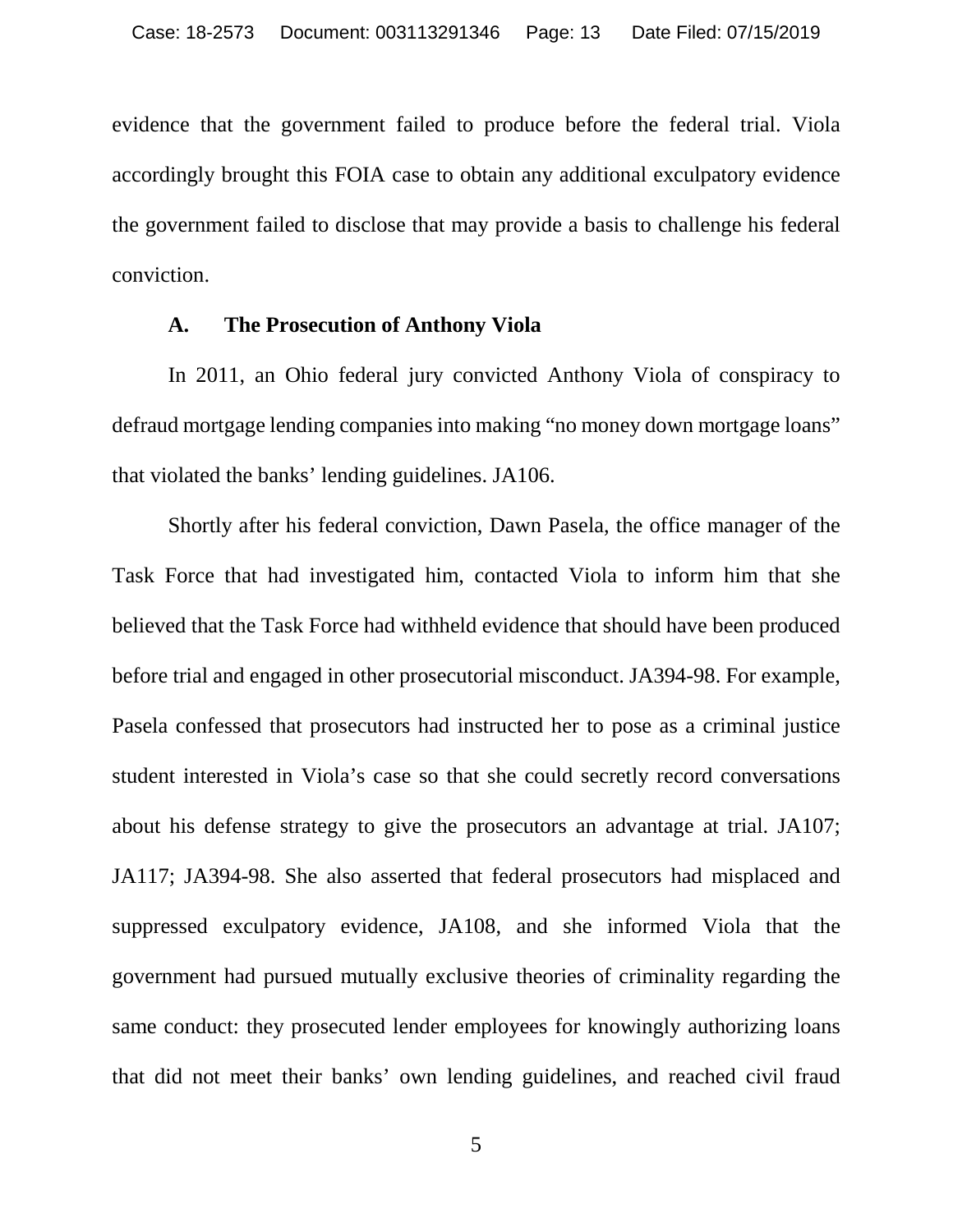settlements with these same banks, only to prosecute Viola for allegedly defrauding the banks into making those very same loans. JA396-97.<sup>[2](#page-13-0)</sup>

To substantiate her claims, Pasela provided Viola with several documents the Task Force had failed to turn over, including: (1) cancelled checks from contributions Pasela made towards Viola's legal fees in order for prosecutors to track potential defense witnesses and Viola's legal expenses, JA396, 605; (2) the FBI's interview of a mortgage executive confirming that the company could waive the conditions of its underwriting guidelines if a particular loan made business sense, JA544-45, 549; (3) the closing instructions of a mortgage company stating that nomoney-down cash-back loans could be approved in writing in advance by the lender, JA396; and (4) borrower's disbursement authorizations containing lender closing instructions authorizing the no money down loans that Viola was prosecuted for tricking banks into making. JA546-47. Viola then used this evidence in state court to argue that the banks had knowingly authorized the types of loans that the prosecutors had charged Viola with defrauding them into making. JA107-08. The defense proved effective. In 2012, after reviewing the evidence, an Ohio state court jury acquitted Viola of nearly identical charges to the charges he had been convicted

<span id="page-13-0"></span><sup>&</sup>lt;sup>2</sup> Viola has also alleged that Pasela informed him of federal prosecutors using state officials as a "a witness screening mechanism" to avoid interviewing officials who thought Viola was innocent, and that a witness who testified against him, Kathryn Clover, was receiving undisclosed payments from the government. JA397.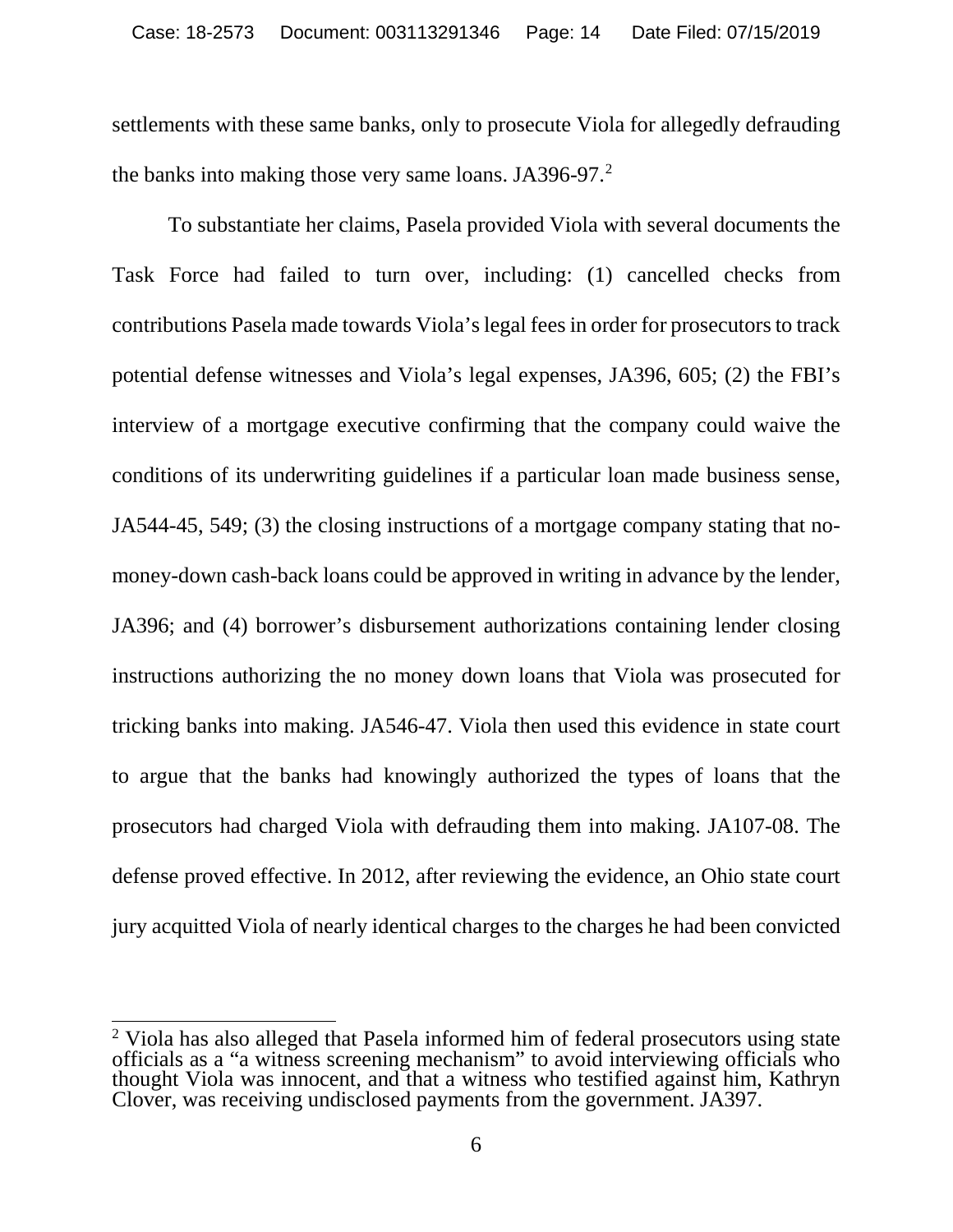of in federal court. JA107. And the state judge who presided over Viola's case became so convinced of Viola's innocence and the prosecution's "misconduct" that he sent Viola a letter expressing hope that Viola's "exoneration" would help him "in overturning [his] federal conviction." JA521.

Besides providing documents, Pasela offered to testify at Viola's state trial about the prosecutorial misconduct she had observed and the location of missing evidence that had prejudiced Viola's defense in federal court.<sup>[3](#page-14-0)</sup> JA108; JA397. She was subpoenaed to testify, but alleged that the government threatened her with prosecution, so she declined to testify. JA117. On the eve of her scheduled court appearance, she died. JA117-18. After Pasela's death, her parents provided sworn statements confirming that Pasela was threatened for her willingness to testify on Viola's behalf and that the Task Force had asked Pasela to "to secretly record what [Viola] said" after "he had been indicted." JA117; JA603. The affidavits also confirm that Pasela "continued to attend events" organized by Viola's supporters until Viola's trial and "feared" that employees of the Task Force were "hiding" files "from the attorneys representing the people the task force was investigating." *Id*.

<span id="page-14-0"></span><sup>&</sup>lt;sup>3</sup> In particular, Viola retained a forensic accountant to review three computers the Task Force had seized during their raids of mortgage companies to prove that he had never received money from the mortgage companies involved in the fraud and that the banks knowingly authorized "no money down" loans. JA393-94. That defense became unavailable, however, once the computers went missing.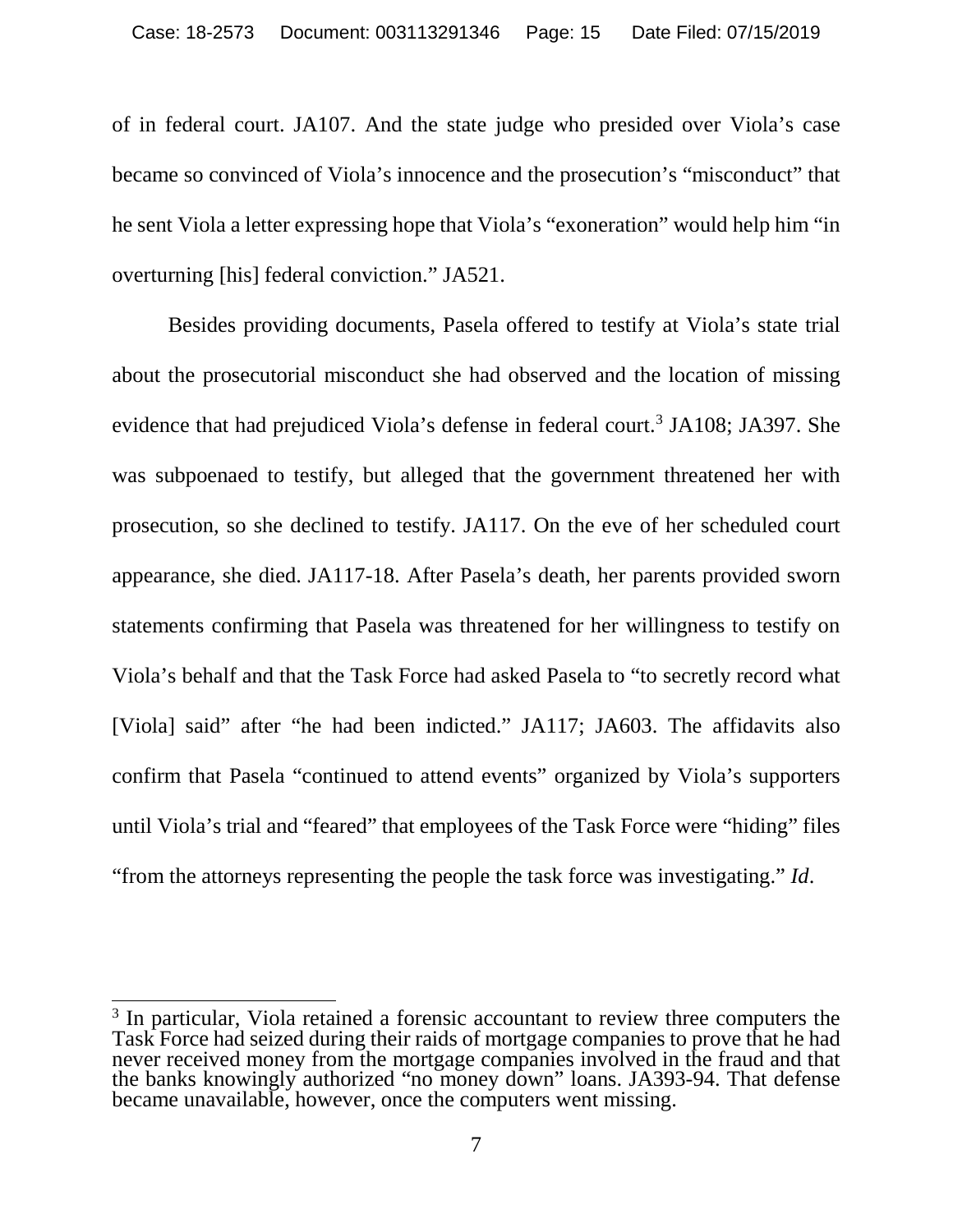#### **B. The FOIA Requests and Initiation of this Lawsuit**

<span id="page-15-0"></span>In 2013, Viola served FOIA requests on the FBI to uncover the truth of Pasela's allegations and obtain the proof he needed to challenge his federal conviction. JA108, JA119. In those requests, he sought all records in the FBI's possession prior to his federal trial, including "any information concerning Dawn Pasela's undercover wired recordings of discussions with me," and all records "concerning Ms. Pasela's death." JA119. In 2014, Viola served a FOIA request on the EOUSA for "information concerning my criminal case or any matters involving me or my company." JA123.

On October 1, 2015, Viola sued the FBI and EOUSA in the United States District Court for the Western District of Pennsylvania because more than a year had passed without those agencies producing any documents. In his complaint, Viola alleged that the FBI and EOUSA were improperly withholding records, preventing him from proving prosecutorial misconduct in his pending habeas petition under 28 U.S.C. § 2255.

Two months after Viola filed his complaint, the FBI provided him with its first interim response to his FOIA requests. JA58-62. In that response, the FBI stated that it was withholding some documents and redacting others, and provided a list of the exemptions it was claiming. *Id*. For documents withheld entirely, the government provided deleted page information sheets, blank sheets of paper that listed the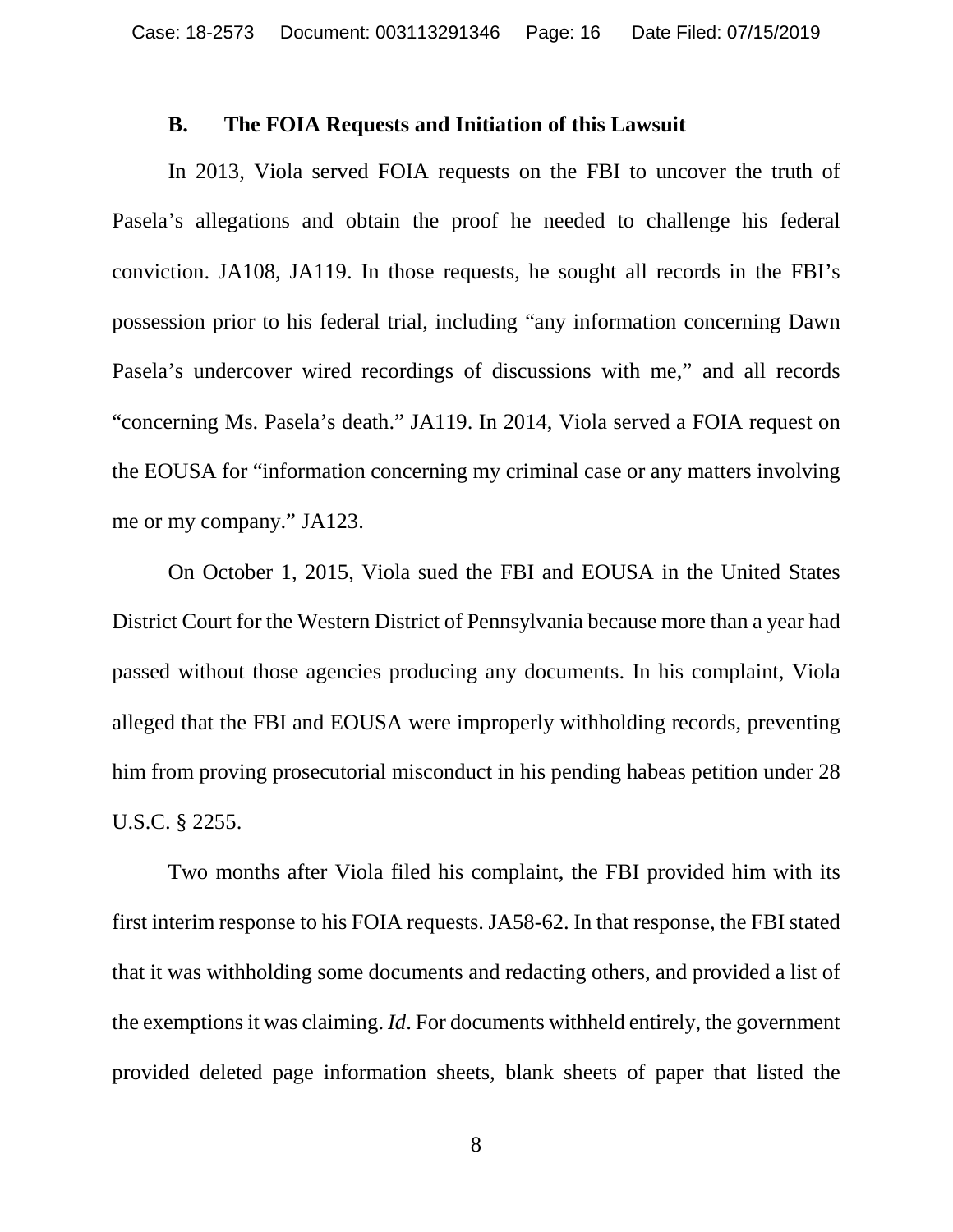numbers of asserted FOIA exemptions next to the bates number of any page the government had withheld. *Id*.

After receiving the FBI's document release, Viola informed the Court that he had received a small number of "heavily redacted" documents that substantiated Pasela's assertion that the government had exculpatory records it had never turned over to the defense. JA51. In the process, he challenged the "redactions because they are contrary to law" and requested "legal assistance because I do not have any legal training and because it is impossible to litigate . . . from jail." JA51-52.

In January and March of 2016, Viola received two additional FBI document releases. JA166-67. In response, Viola filed a motion to compel, asserting that the government was acting in bad faith by redacting publicly available information to which no FOIA exception applied. JA68-69. The Magistrate Judge denied Viola's motion, JA41, but the FBI stated that it would reprocess his FOIA requests to confirm whether additional information could be disclosed. JA277-78.

Following a hearing on his motion to compel, Viola requested that the Court order the FBI to produce its Memorandum of Understanding with the Task Force because "recently produced" documents confirmed that the FBI brought "evidence . . . to the joint task force for storage" and he wanted to confirm whether the "entity can be considered a federal agency." JA91. At the Magistrate's request, Viola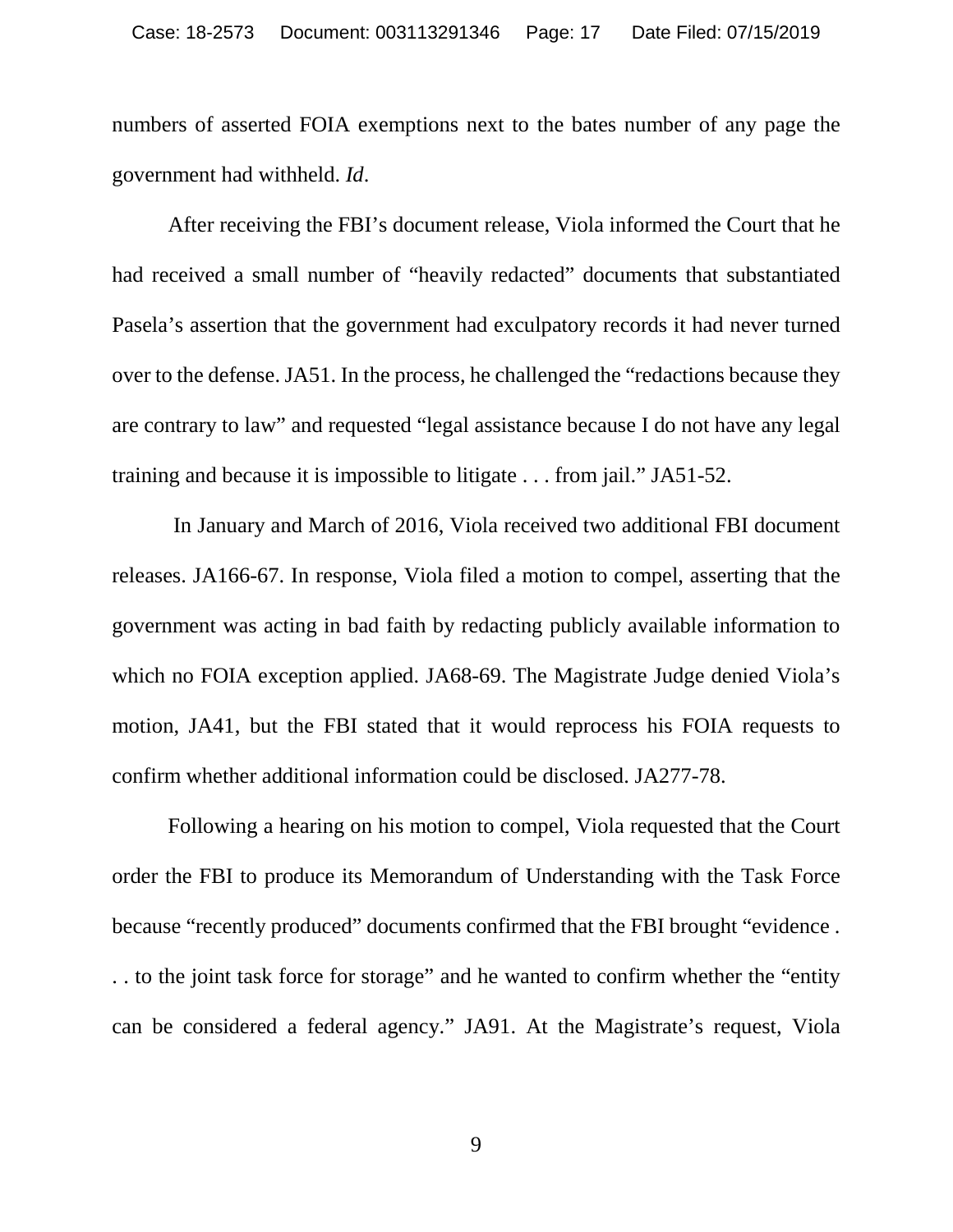withdrew the motion. But he amended his complaint to add Kathryn Clover—a codefendant who testified against him at trial—and the Task Force as Defendants.

The District Court held status conferences in late 2016, and ordered the government to produce a *Vaughn* index, an index named after the D.C. Circuit's decision in *Vaughn v. Rosen*, 484 F.2d 820 (D.C. Cir. 1973), that explains the government's refusal to produce records requested under FOIA by "identifying each document withheld, the statutory exemption claimed, and a particularized description of how each document withheld falls within a statutory exemption." *Davin*, 60 F.3d at 1049; *see also* JA44. The District Court also ordered the "expedited production of tapes and/or transcripts of Dawn Pasella [sic] and emails from and to Kathryn Clover, to the extent they exist and are releasable." ECF No. 42, at JA44.

In October 2016, the EOUSA informed Viola that it had finished processing his FOIA requests and was withholding records under FOIA. JA157-58. The FBI also produced additional records in five interim releases that occurred between October 2016 and February 2017. JA269-70, JA277-78.

### **C. The Government's** *Vaughn* **Indexes**

<span id="page-17-0"></span>In December 2016, the government informed the District Court that it had not identified any records related to Pasela or Clover and requested additional time for the EOUSA and FBI to prepare their respective *Vaughn* Indexes. JA131-33. Along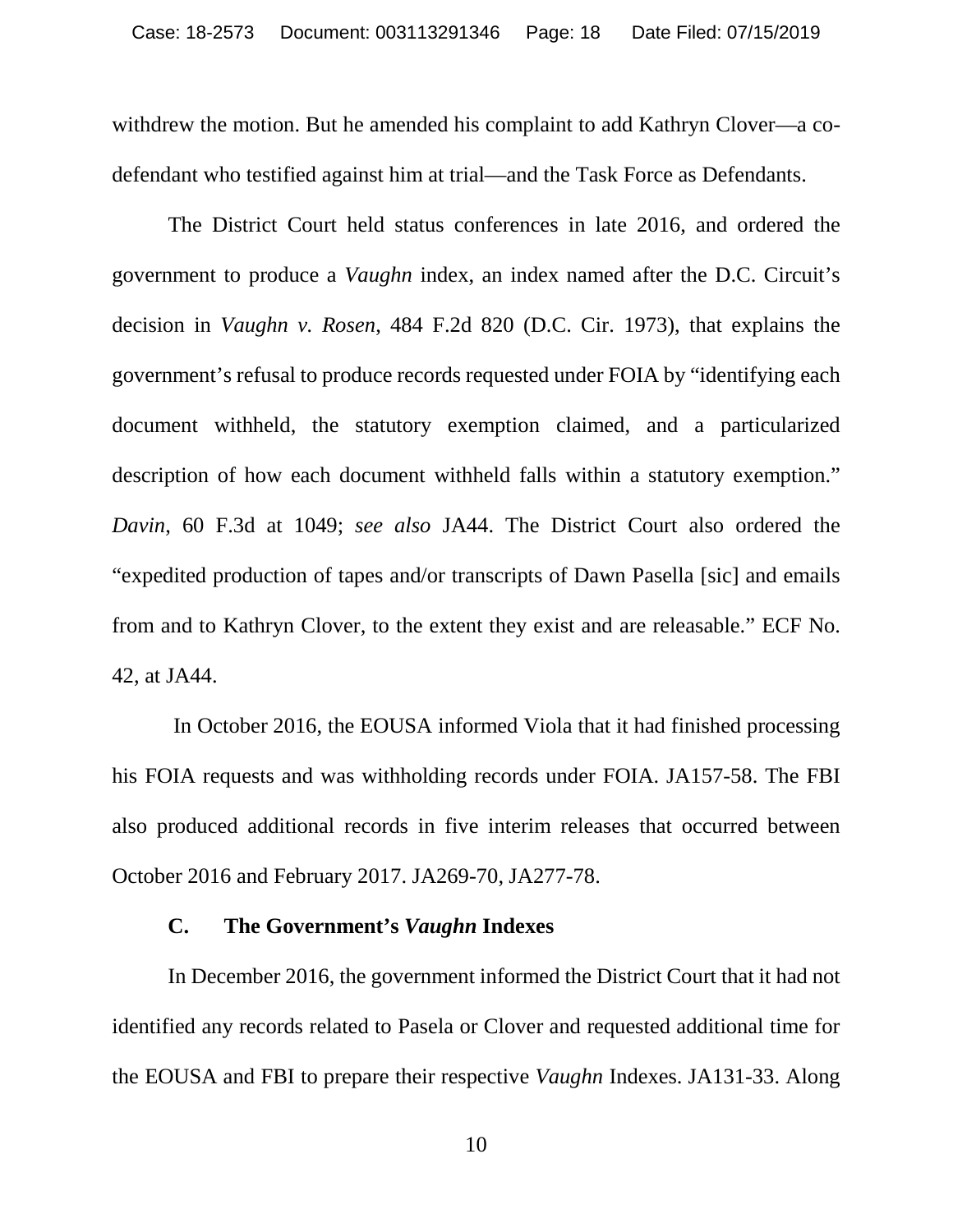with that request, the government attached two declarations describing the efforts that EOUSA and FBI had taken to process the FOIA request so far.

The EOUSA attached the Declaration of David Luczynski, which described the EOUSA's search for records and stated that the EOUSA was withholding hundreds of pages of records under FOIA. JA137-145. The FBI attached the Declaration of David Hardy, which explained that the FBI had provided several releases of *Vaughn* coded documents, but was still reviewing and reprocessing documents. JA161-72. The FBI's affidavit also indicates that it could not identify Pasela's tape recordings of Viola, but "the Cuyahoga County Mortgage Fraud Task Force might possibly have such tapes." JA172.

On January 31, 2017, the EOUSA filed a *Vaughn* Index listing the 32 documents it had withheld or released in part. JA249-62. The index provided a description of each document, listed applicable FOIA exemptions, and provided a two or three sentence basis for claiming each exemption. JA252-62. The following month, the FBI submitted an affidavit to serve as its *Vaughn* index. JA266. The affidavit explains the FBI's search for records, JA 275-280, and that it was withholding over one thousand pages of records under FOIA. JA266-68. Unlike the EOUSA, the FBI did not supply an index of the withheld documents, and the FBI did not describe any of the individual documents withheld. Instead, the FBI provided general explanations of the "justification categories" FBI invoked to withhold or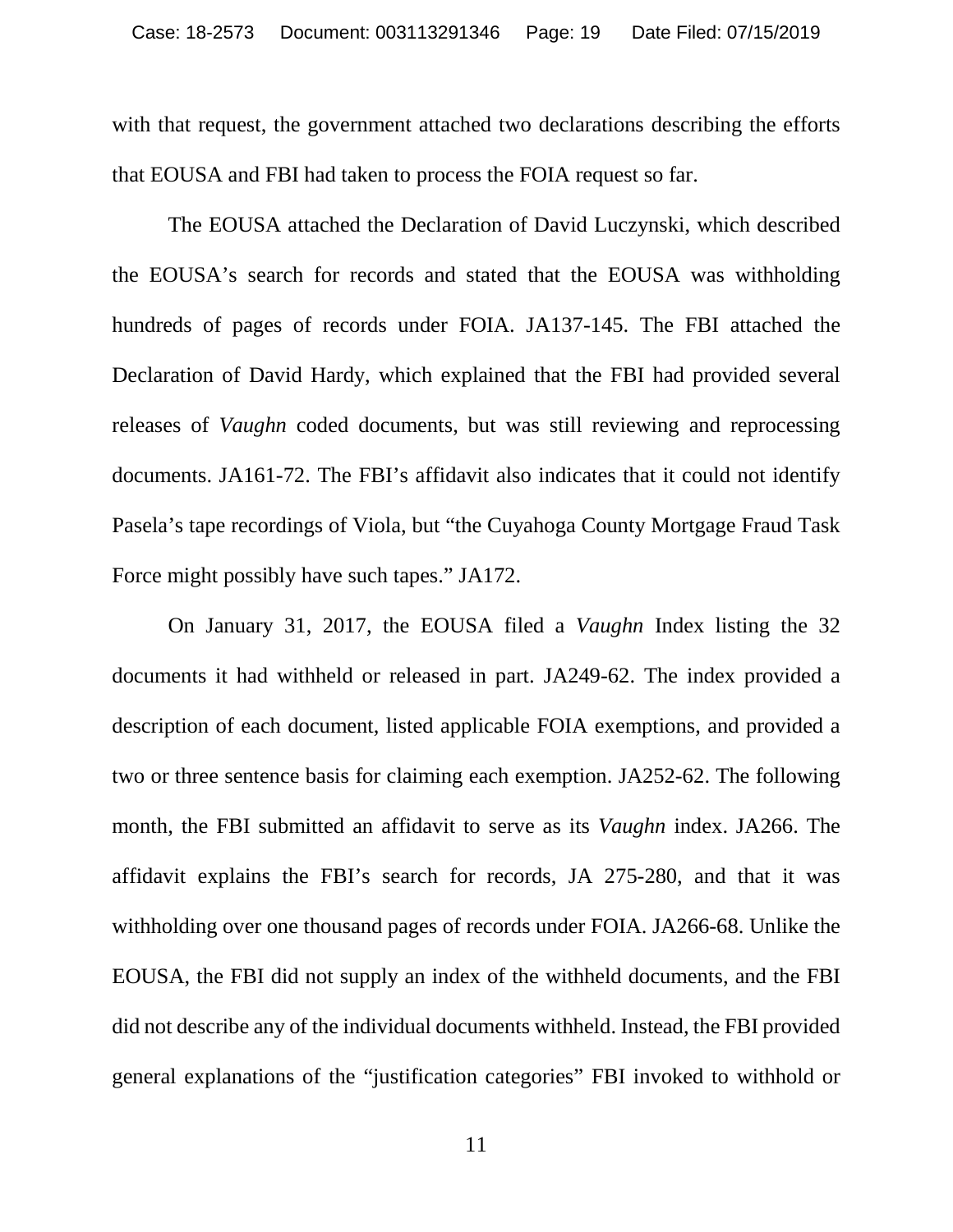redact documents and explained that each code corresponded with a category of information the FBI viewed as exempt. JA282-321.

#### **D. The Motions to Dismiss**

<span id="page-19-0"></span>In February 2017, Kathryn Clover moved to dismiss the case. Two weeks later, the Task Force moved to dismiss for lack of personal jurisdiction and failure to state a claim.

On March 14, 2017 the Magistrate Judge notified Viola that the Task Force's motion to dismiss "may be treated . . . as a motion for summary judgment" but that he could respond to the "motion to dismiss" by filing "a proposed amendment to the complaint." JA383. The following month, Viola responded to the Task Force's motion to dismiss by supporting his claims that the Task Force is a federal agency with a grant application indicating that the Task Force received federal funding, JA392, and quotations from an FBI agent's trial testimony indicating that the Task Force is staffed by several federal "agencies such as HUD, OIG, Housing & Urban Development, Office of the Inspector General, postal inspectors and myself, and members of the FBI." JA388.

In reply, the Task Force provided an affidavit from the Ohio Attorney General's Office and the Task Force's memorandum of understanding ("MOU"). JA431; JA432. The affidavit claims that "no federal funding was utilized in the creation of the task force," JA431, while the Task Force's MOU indicated that all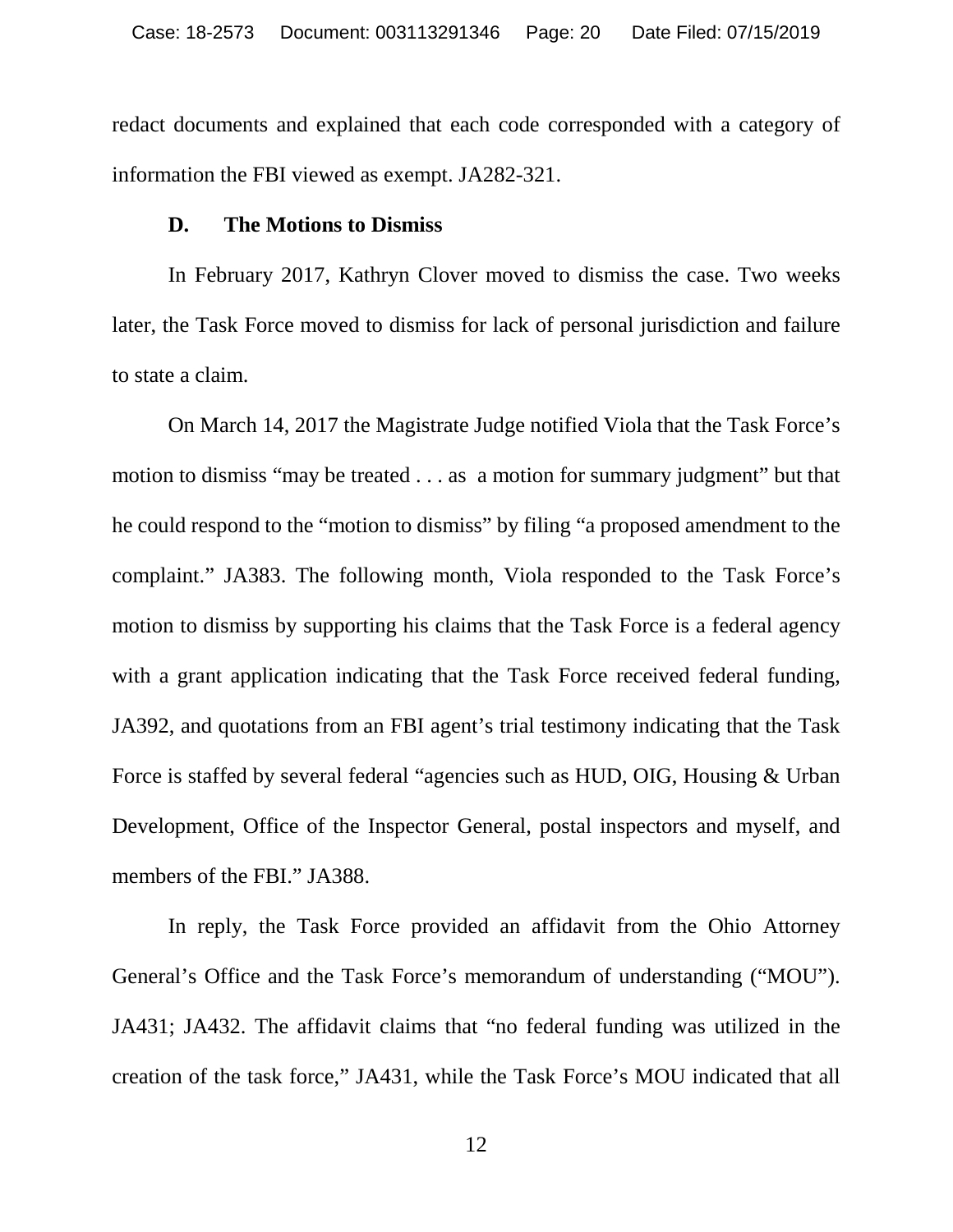Task Force signatories were state or local law enforcement agencies. JA432-56. Viola responded once more with evidence rebutting the affidavits including: (1) a FBI agent's trial testimony that the "Mortgage Fraud Task Force is comprised of various local state and federal agencies," JA472, (2) a letter from the Cuyahoga County Prosecutor's office thanking a federal grant manager for "stimulus monies," JA487, and (3) a Task Force report indicating that it was comprised of federal agencies and received a federal "Recovery Act grant." JA490-91.

On July 25, 2017, the EOUSA and FBI filed a motion to dismiss, or in the alternative, a motion for summary judgment. Viola responded in August, arguing "the Government's filing does not indicate whether or not its search for responsive records was adequate or reasonably conducted." JA503. He also requested an extension or that the "Court rule on the pending Motion for Discovery" before he was "required to respond to the Government's Motion for Summary Judgment." *Id*.

## **E. The Magistrate Judge's First Report and Recommendation**

<span id="page-20-0"></span>On August 8, 2017, the Magistrate Judge recommended that the District Court grant the Task Force's motion to dismiss for lack of personal jurisdiction, stating that the Task force "was not federally funded" and "[n]one of the constituent members of the Task Force was a federal agency." JA11. The Magistrate also recommended dismissing Clover on the grounds that she was not subject to suit under FOIA as a private citizen. JA12-13.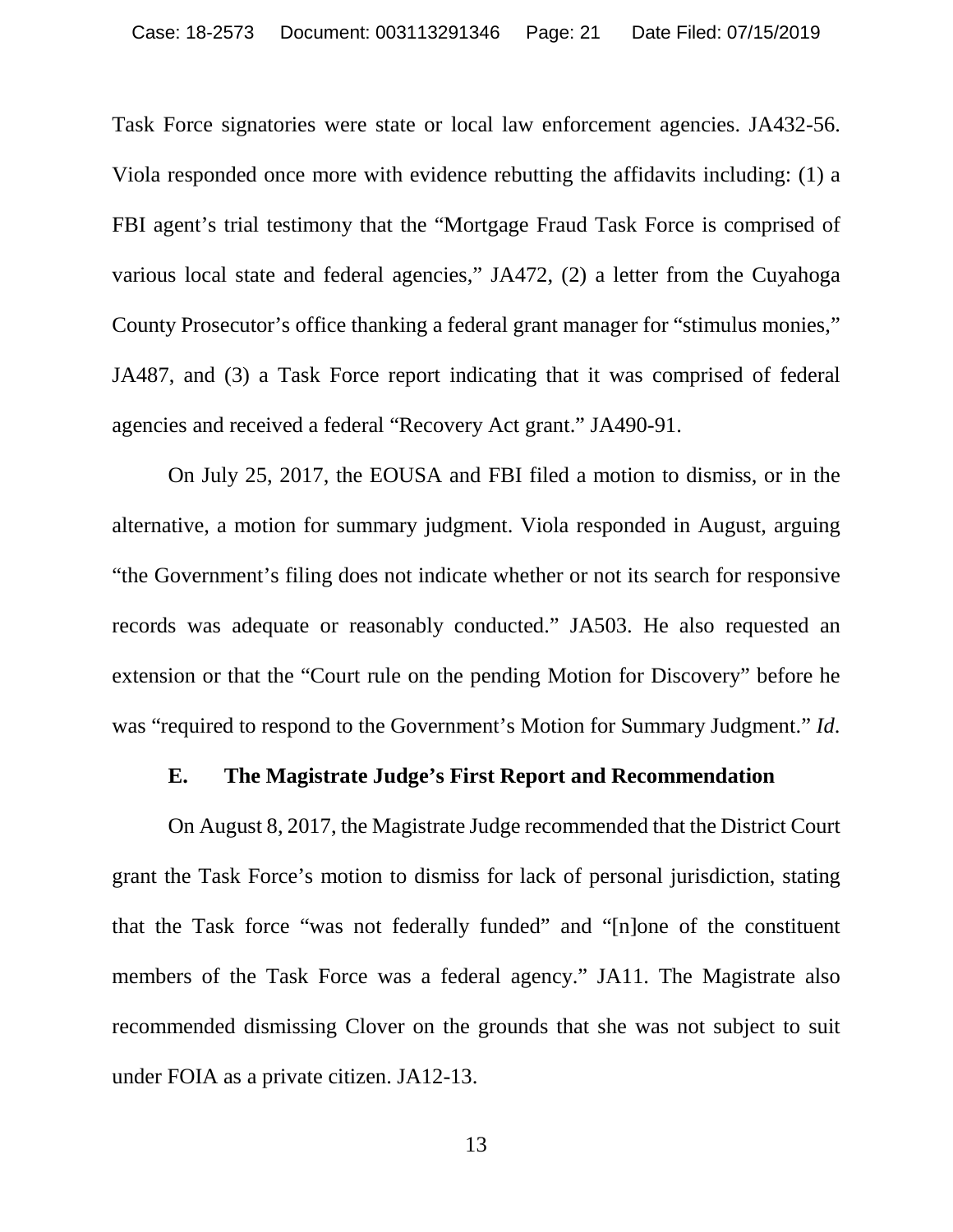Viola objected, arguing that there was ample evidence in the record that the Task Force contained federal members and received federal funding. JA508. He also argued that there was evidence of Dawn Pasela's recordings and that "[f]ederal prosecutors are not permitted to shift evidence to a joint task force and then disclaim knowledge" of those tapes or evidence. JA510-11.

On September 25, 2017, the District Court granted Clover's motion to dismiss, JA18, but declined to dismiss the claims against the Task Force because Viola's objections might "alter the conclusion of the R&R that Plaintiff has failed to carry his burden of demonstrating that there is a basis for this Court to conclude that such 'agency' status exists or that the Court may exercise personal jurisdiction over the Task Force," JA16. The District Court also noted that Viola's "action could and perhaps should be transferred to the Northern District of Ohio." *Id*.

## **F. The Magistrate Judge's Second Report and Recommendation**

<span id="page-21-0"></span>In October 2017, Viola filed supplemental briefing regarding the Task Force, explaining that the Task Force's affidavit was contrary to the complaint's wellpleaded allegations and the documents attached thereto, which demonstrated that the Task Force included a dozen federal agents, reported to the DOJ, and received federal funding. JA534-36. He also asked the Court to "consider requiring the government to produce the FBI's MOU to the . . . the Court" if his "submission" was "not sufficient proof that the Task Force was a federal agency." JA536. The Task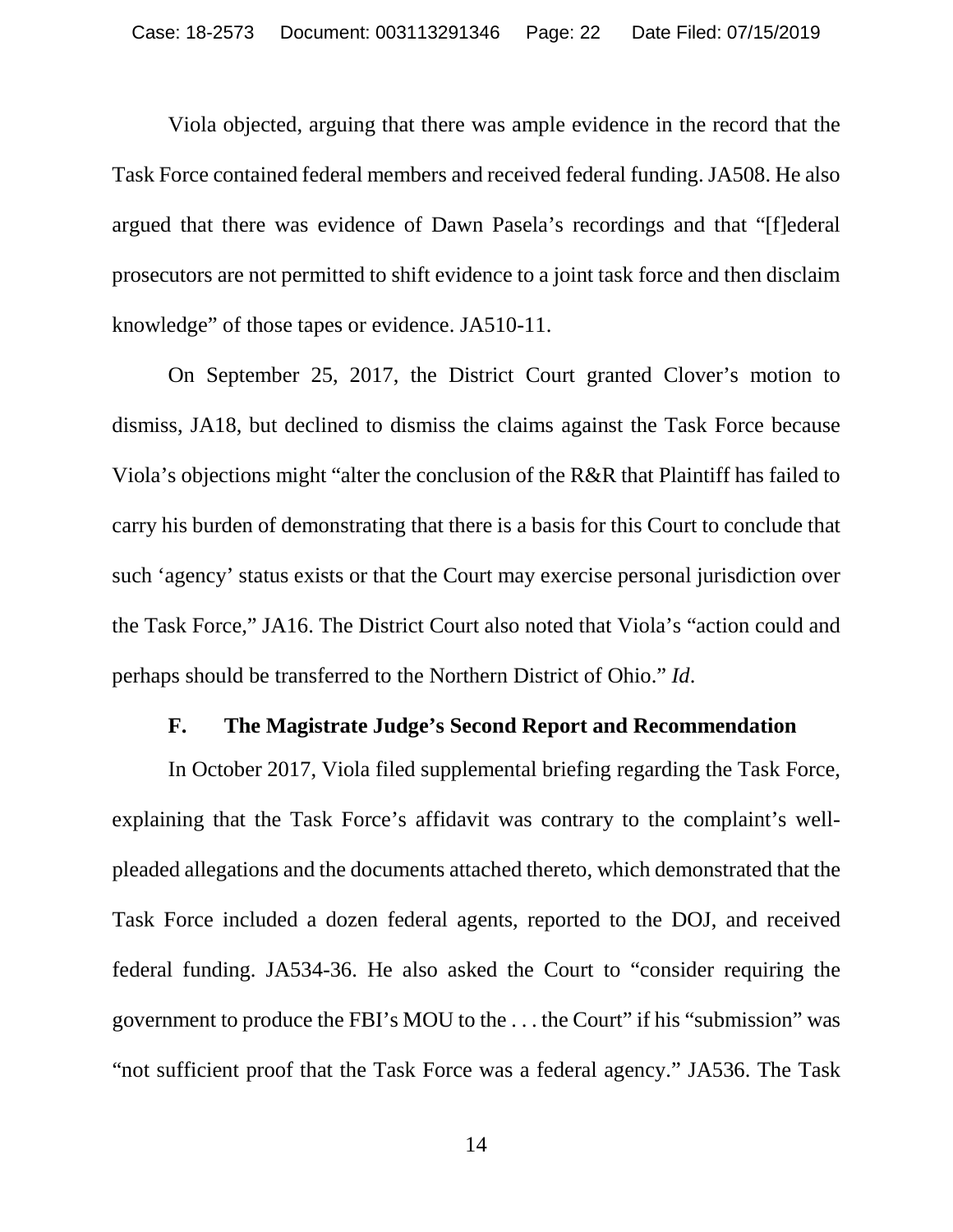Force responded with a second affidavit stating that it did not receive federal funding and all signatory participants were state agencies. JA580.

On May 11, 2018, the Magistrate Judge issued a report and recommendation ruling on the Task Force's "motion to dismiss" and the EOUSA and FBI's "motion for summary judgment." JA20. The report concluded that "Plaintiff's FOIA claims against Defendant Task Force should be dismissed" because (1) Viola's evidence fell "short of establishing" that the Task Force is "a federal agency under FOIA," and (2) Viola "failed to . . . dispel the Court's original finding that" the "Task Force had no sufficient connection to Pennsylvania to permit the exercise of personal jurisdiction." JA30.

In a less-than-three-page analysis, the Magistrate Judge then recommended granting "summary judgment . . . in favor of Defendants FBI and DOJ."[4](#page-22-0) JA34. The Magistrate never identified which specific FOIA exemptions applied or why the exemptions cover the particular documents withheld. JA33-34*.* Instead, the sole basis of the Magistrate's recommendation was that "Defendants have submitted . . . Declarations" that "demonstrate that the information redacted from the records produced by the Plaintiff are exempt from disclosure under FOIA" and that "all reasonably segregable non-exempt information has been provided to plaintiff." *Id*.

<span id="page-22-0"></span> <sup>4</sup> The Magistrate and District Court's references to "DOJ" refer to the EOUSA.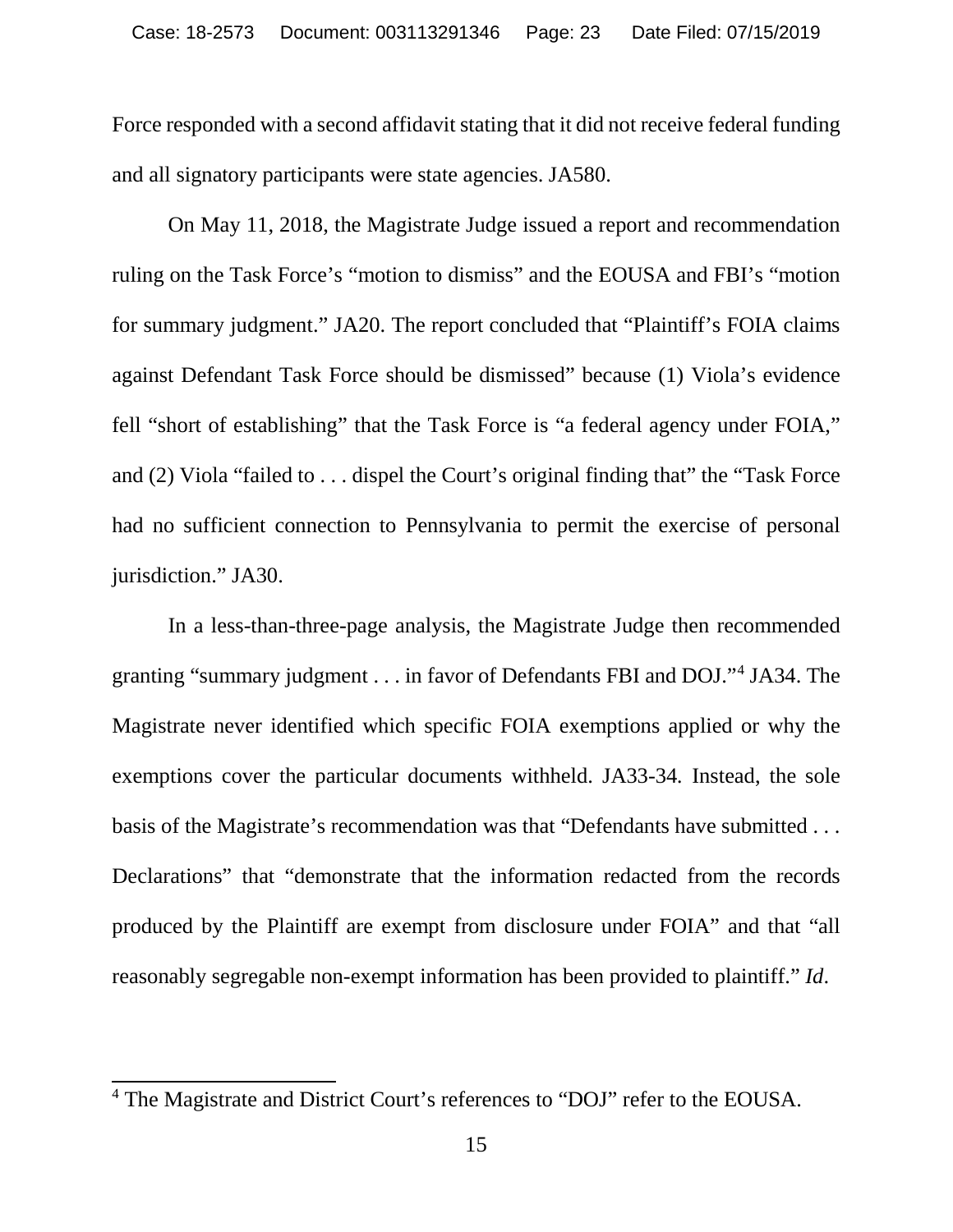Viola filed objections to the Second Report and Recommendation on May 29, 2018. JA585. In his objections, he challenged the adequacy of the government's search for records for several reasons, including that the Task Force "clearly houses federal records, yet the federal government neither searched the Task Force location nor explained why such a search would be unduly burd[e]nsome." JA587. Viola also noted that the "jail law library forms for FOIA suits and instructions say these claims should be filed here" and argued that if "this venue is inappropriate, the case should be transferred but not dismissed." JA589.

On June 11, 2018, the District Court granted the Task Force's "motion to dismiss" and the "motion for summary judgment" filed by the EOUSA and FBI. JA37. The Court "adopted" the report and recommendation as its opinion. *Id*. But it also passed upon the Task Force dismissal, stating that Viola "failed to plausibly 'show' that Task Force is . . . an agency for FOIA purposes," and the "Task Force has submitted additional documentation . . . that demonstrates that there is no basis to consider the Task Force to be an 'agency' for FOIA purposes." JA36 n.1.

#### <span id="page-23-1"></span>**G. The Present Appeal**

<span id="page-23-0"></span>On July 13, 2018, Viola appealed. JA1-3. In August, he filed a motion for the appointment of counsel, and in February 2019, the clerk referred this case to a motions panel. In April, this Court granted Viola's motion for appointment of counsel "[u]pon consideration of the factors set out in *Tabron v. Grace*, 6 F.3d 147,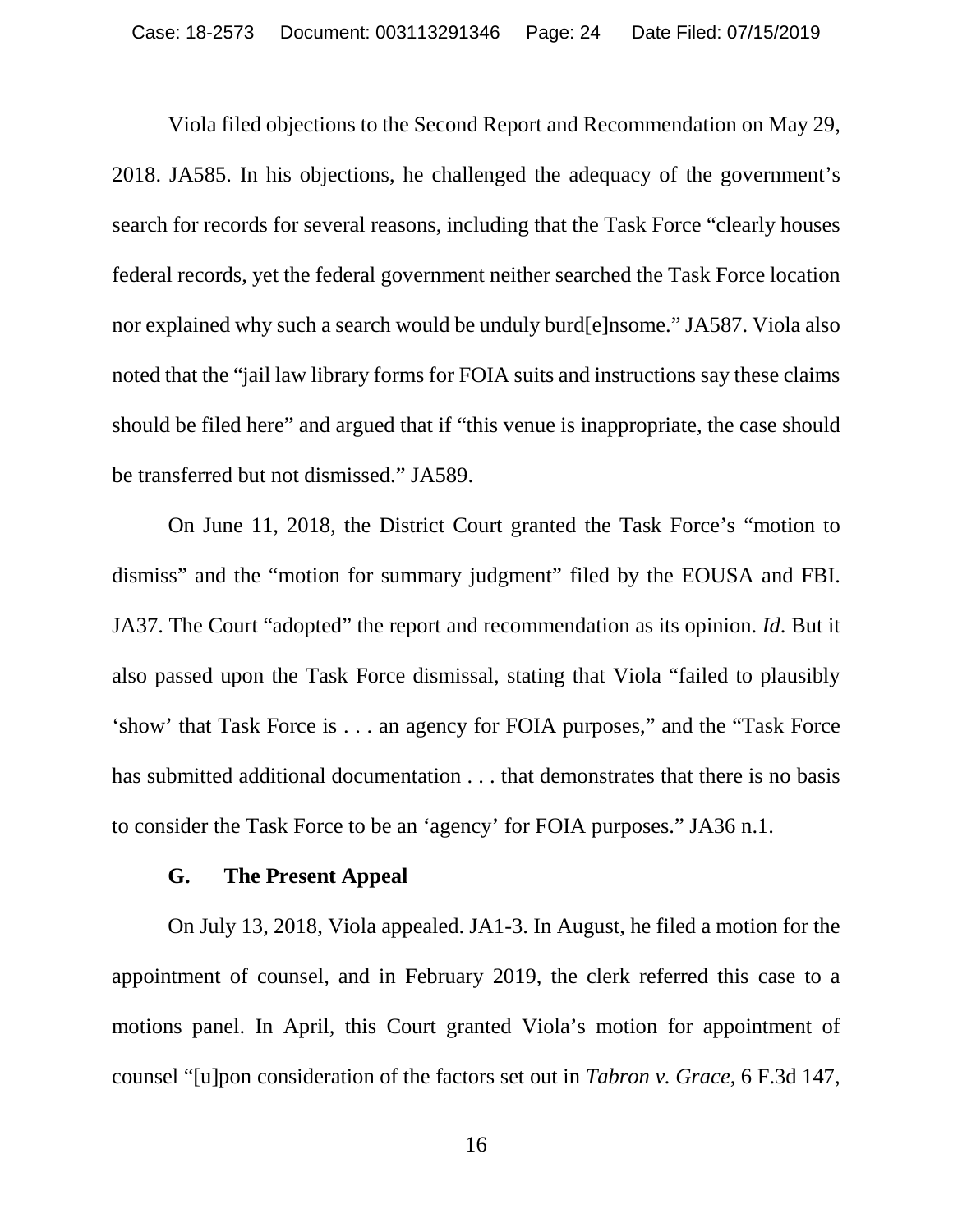155-56 (3d Cir. 1993)." JA608. The order instructed pro bono counsel to address: (1) "whether the District Court properly considered documents outside the pleadings in ruling on the Task Force's motion to dismiss" and (2) "whether the District Court provided a sufficiently detailed analysis in granting the FBI's and DOJ's motion for summary judgment, in order to establish that a careful de novo review of the agencies' disclosure decisions has taken place." *Id.* 

#### <span id="page-24-0"></span>**SUMMARY OF ARGUMENT**

I. The District Court erred in granting summary judgment in favor of the EOUSA and FBI because neither the government, nor the District Court, provided the findings necessary for this Court to conclude that the government fulfilled its statutory duty to make all non-exempt records Viola requested "promptly available," 5 U.S.C. § 552(a)(3)(A), after conducting "reasonable efforts to search for" the requested records, *id.*  $\S$  552(a)(3)(C).

The EOUSA and FBI withheld records under FOIA, and they submitted short, conclusory affidavits explaining why they withheld requested records. The District Court in turn erred by accepting those affidavits without further reasoning. *First*, the government's affidavits raise genuine issues of fact regarding the adequacy of the government's search for records. *Second*, the government's affidavits fail to provide an adequate factual basis for the District Court to conclude that the withheld records were exempt from disclosure. *Third*, the government failed to provide proper legal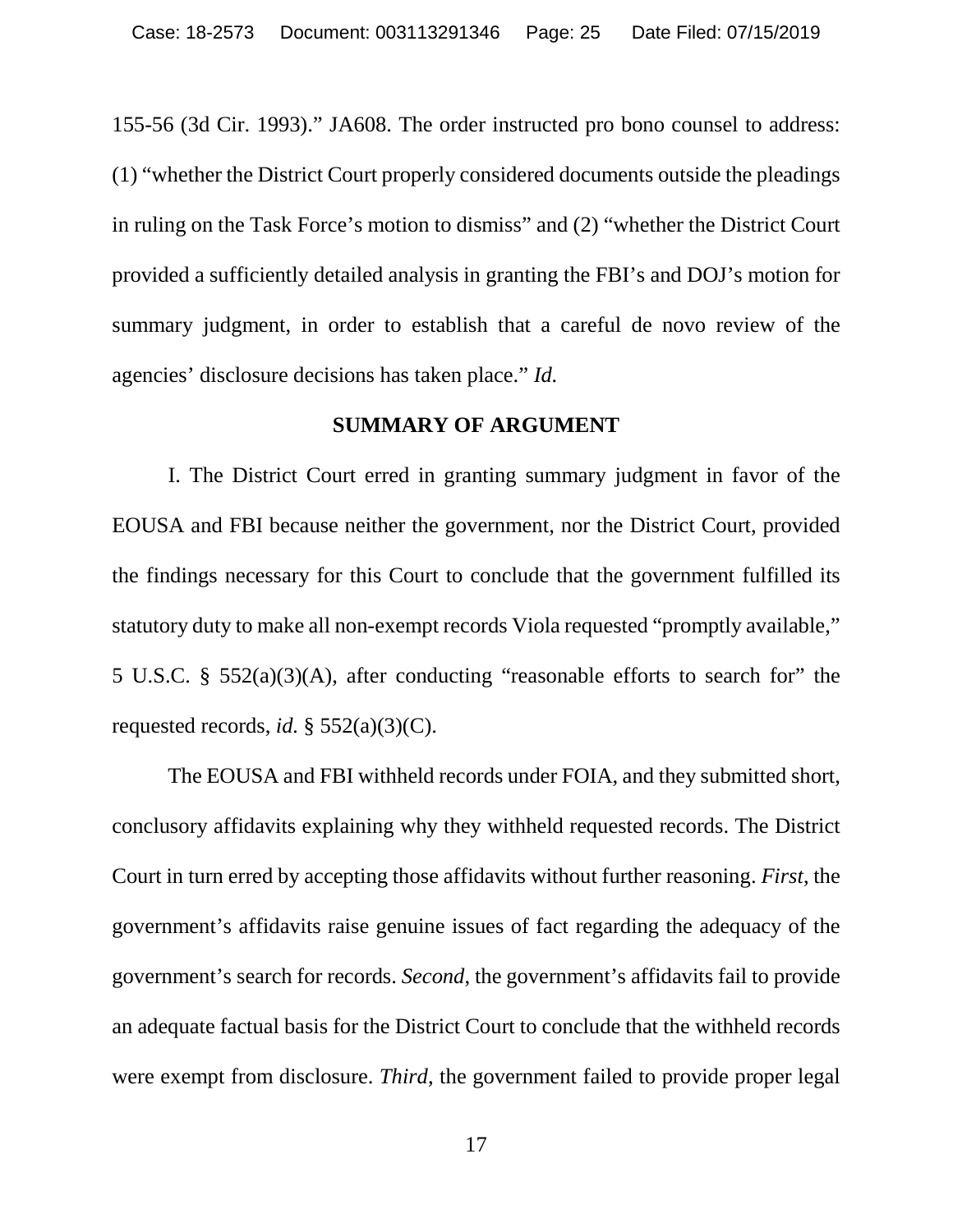justifications for invoking FOIA Exemptions 5, 6, 7(C), 7(D), and 7(E). *Finally*, the District Court failed to provide a sufficiently detailed analysis for this Court to be sure that the District Court conducted the careful de novo review required by FOIA.

II. The District Court also erred in dismissing the Task Force under Federal Rules of Civil Procedure 12(b)(2) and 12(b)(6). Under FOIA, "the district court of the United States in the district in which the complainant resides" has "jurisdiction to enjoin the agency from withholding agency records." 5 U.S.C.  $\S$  552(a)(4)(B). And in this case, Viola plausibly alleged that the Task Force is a federal agency subject to personal jurisdiction under FOIA when he alleged that it was composed of federal agencies, received federal funding, and included federal officers who participated within and exercised control over the Task Force's operations. In concluding otherwise, the District Court ignored the plausible allegations of Viola's amended complaint. And it also improperly relied on disputed evidence outside the pleadings without converting the motion to dismiss into a motion for summary judgment.

III. Finally, the District Court abused its discretion by failing to address Viola's motion for counsel under 28 U.S.C. §1915(e)(1). In this Circuit, "serious consideration should be given to appointing counsel" when "it appears that an indigent plaintiff with a claim of arguable merit is incapable of presenting his or her case." *Tabron*, 6 F.3d at 156. But the District Court here gave no such consideration

18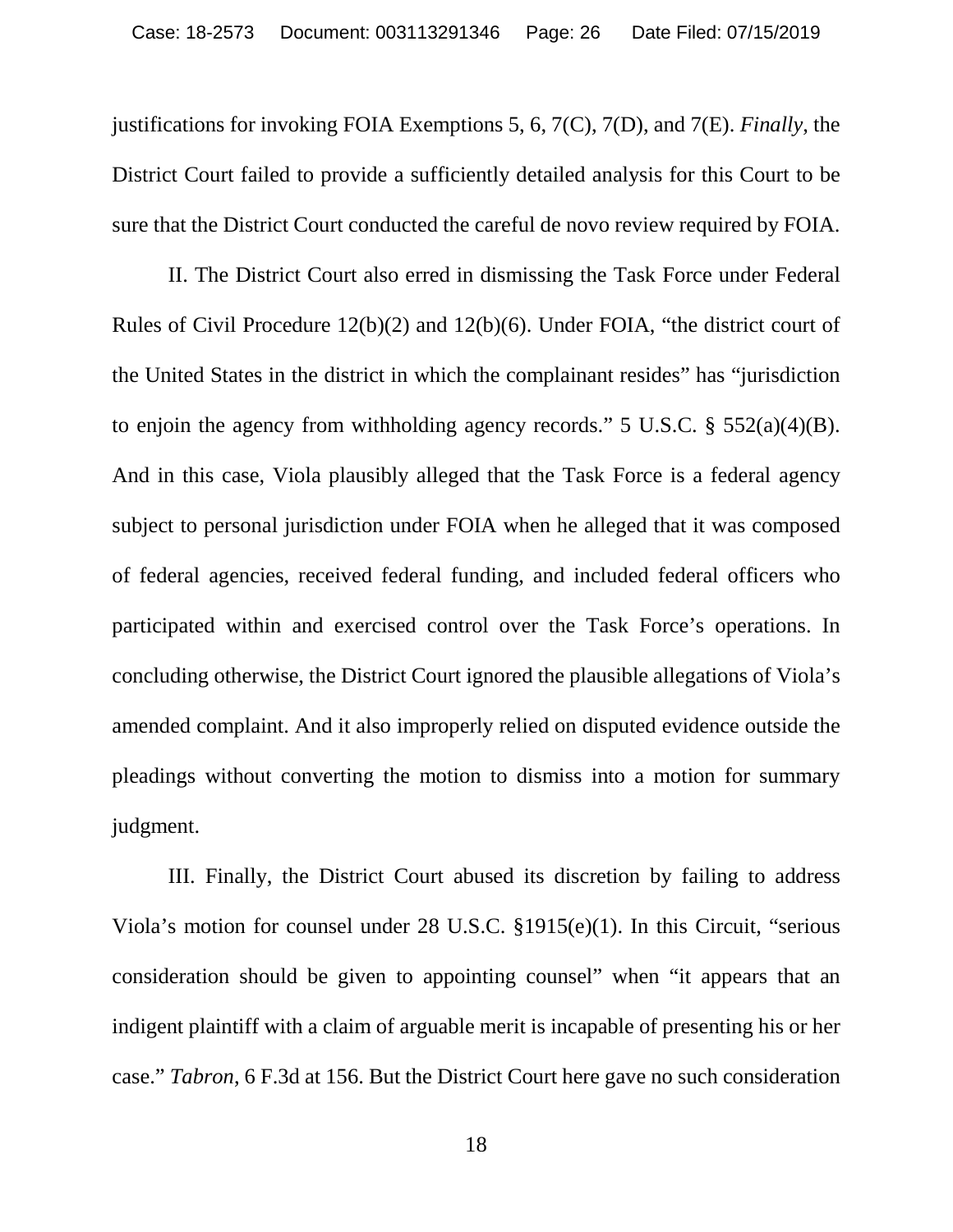at all, failing to provide a ruling on Viola's motion for counsel, despite Viola's entitlement to counsel under the correct legal standard as this Court concluded on appeal. Because Viola satisfied this Court's test for court-appointed counsel, the District Court abused its discretion in denying his request for counsel and improperly prejudiced Viola when it left him to litigate his case unassisted. As a result, this Court should remand for further proceedings with the assistance of court-appointed pro bono counsel.

#### <span id="page-26-0"></span>**STANDARD OF REVIEW**

This Court applies a "two-tiered test" when reviewing an order granting summary judgment in FOIA proceedings. *Davin*, 60 F.3d at 1048-49. *First*, the Court exercises de novo review of "the affidavits below to determine whether the agency's explanation was full and specific enough to afford the FOIA requester a meaningful opportunity to contest, and the district court an adequate foundation to review, the soundness of the withholding." *Id*. at 1049 (cleaned up). *Second*, "[i]f this Court concludes that the affidavits presented a sufficient factual basis for the district court's determination," *id.* (cleaned up), "questions of law" regarding the applicability of the FOIA exemptions "receive plenary review," *Manna*, 51 F.3d at 1163, and the district court's factual findings regarding the applicability of the exemptions are reviewed for clear error. *Davin*, 60 F.3d at 1049; *see also Lame v. United States Dep't of Justice*, 767 F.2d 66, 70 (3d Cir. 1985).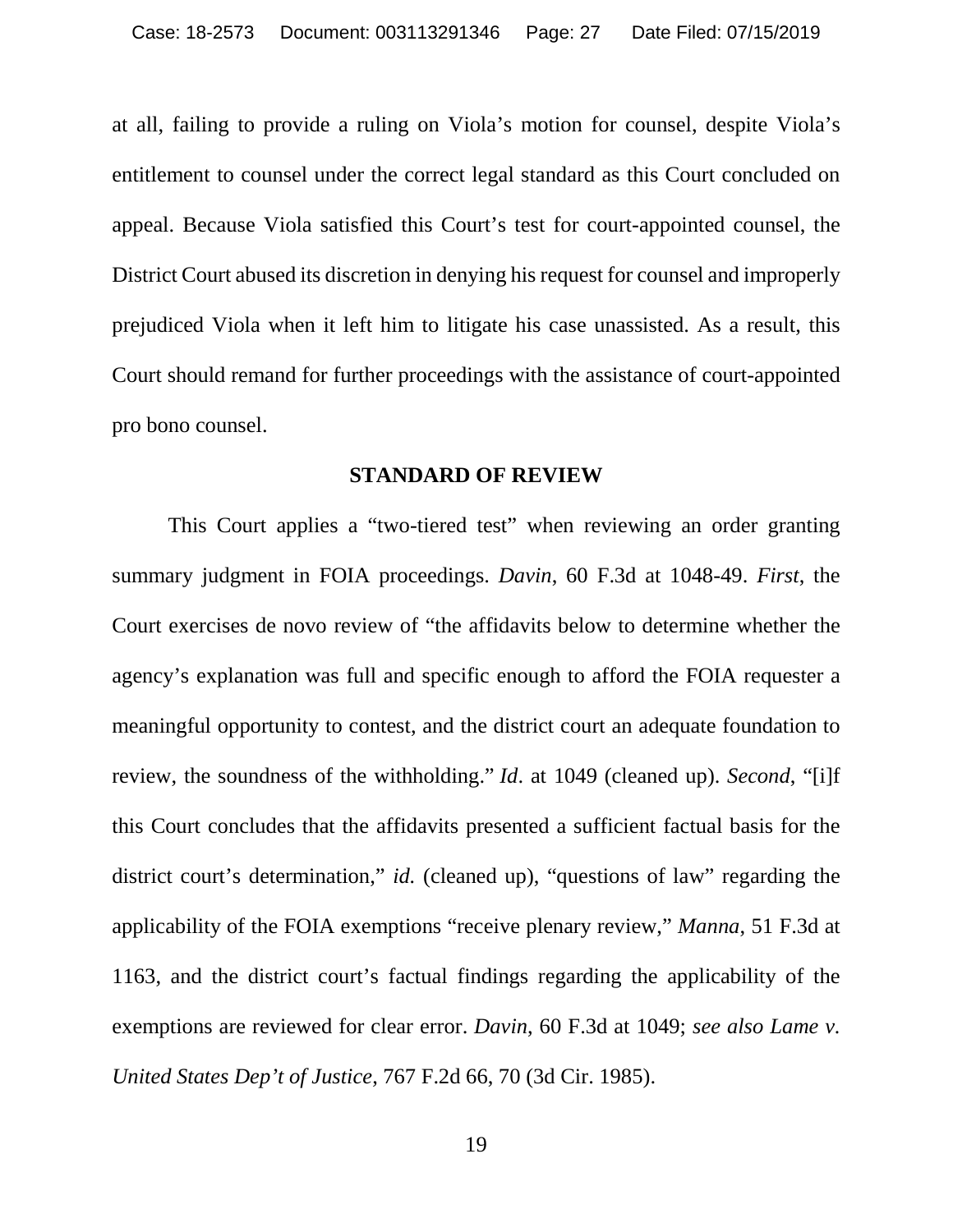<span id="page-27-5"></span><span id="page-27-3"></span>This Court reviews dismissal orders under Rules 12(b)(2) and 12(b)(6) de novo, applying the same motion to dismiss standard as the district court. *Buck v. Hampton Twp. Sch. Dist*., 452 F.3d 256, 260 (3d Cir. 2006); *Pinker v. Roche Holdings Ltd.*, 292 F.3d 361, 368 (3d Cir. 2002). Under that standard, this Court must "accept all factual allegations in the complaint as true," *Buck*, 452 F.3d at 260, construe all "disputed facts in favor of the plaintiff," *Pinker*, 292 F.3d at 368 (cleaned up), and "determine whether, under any reasonable reading of the complaint, the plaintiff may be entitled to relief." *Blanyar v. Genova Prods. Inc.*, 861 F.3d 426, 431 (3d. Cir. 2017) (cleaned up). Because Viola filed his complaint *pro se*, this Court must also "liberally construe his pleadings," and "apply the applicable law, irrespective of whether the *pro se* litigant has mentioned it by name." *Dhulos v. Strasberg*, 321 F.3d 365, 369 (3d Cir. 2003); *see also Haines v. Kerner*, 404 U.S. 519, 520 (1972).

"A district court's decision to deny counsel under" 28 U.S.C. § 1915(e) is reviewed "for abuse of discretion." *Tabron*, 6 F.3d at 158.

## <span id="page-27-6"></span><span id="page-27-4"></span><span id="page-27-2"></span><span id="page-27-0"></span>**ARGUMENT**

## <span id="page-27-1"></span>**I. THE DISTRICT COURT ERRED IN GRANTING SUMMARY JUDGMENT TO THE FBI AND EOUSA.**

"The Freedom of Information Act was enacted to facilitate public access to Government documents" in order to "pierce the veil of administrative secrecy" and "open agency action to the light of public scrutiny." *United States Dep't of State v.*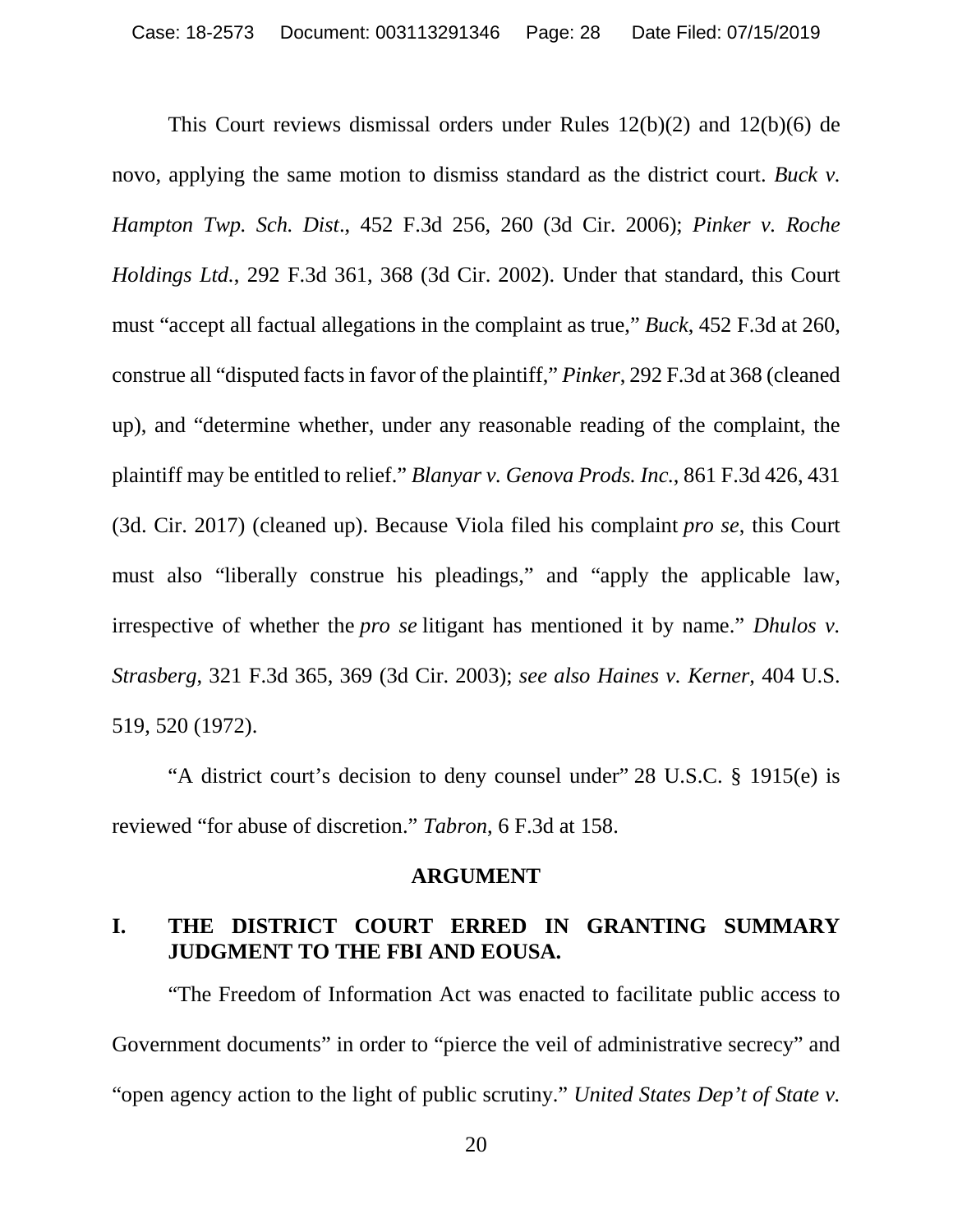*Ray*, 502 U.S. 164, 173 (1991) (cleaned up). The Act requires an agency to "make . . . records promptly available" upon a suitable request, 5 U.S.C. § 552(a)(3)(A), so long as the records are not "exempted under clearly delineated statutory language," *Rose*, 425 U.S. at 360-61 (quoting S. Rep. No. 89-813, at 3 (1965)).

<span id="page-28-0"></span>Because FOIA "creates a strong presumption in favor of disclosure," *Davin,* 60 F.3d at 1049, an agency's obligations under FOIA include a duty to "make reasonable efforts to search for . . . records," 5 U.S.C.  $\S$  552(a)(3)(C), and provide "[a]ny reasonably segregable portion of a record . . . after deletion of the portions which are exempt," 5 U.S.C. § 552(b). In addition, "the plain language of the Act.. . places the burden on the Agency to justify the withholding of any requested documents," *Ray*, 502 U.S. at 173, and a corresponding burden on the district court to review an agency's withholding of records "de novo," 5 U.S.C. § 552(a)(4)(B).

In this case, the FBI and EOUSA each provided affidavits to justify withholding hundreds of pages of records under FOIA. But the District Court erred when it relied solely on those affidavits to grant summary judgment in favor of the FBI and EOUSA because: (1) the government failed to demonstrate that it conducted an adequate search for records; (2) the government failed to adequately explain why the materials it withheld were exempt from disclosure under FOIA; (3) the government failed to provide a proper legal justification for withholding records under FOIA Exemptions 5, 6, 7(C), 7(D), and 7(E); and (4) the District Court failed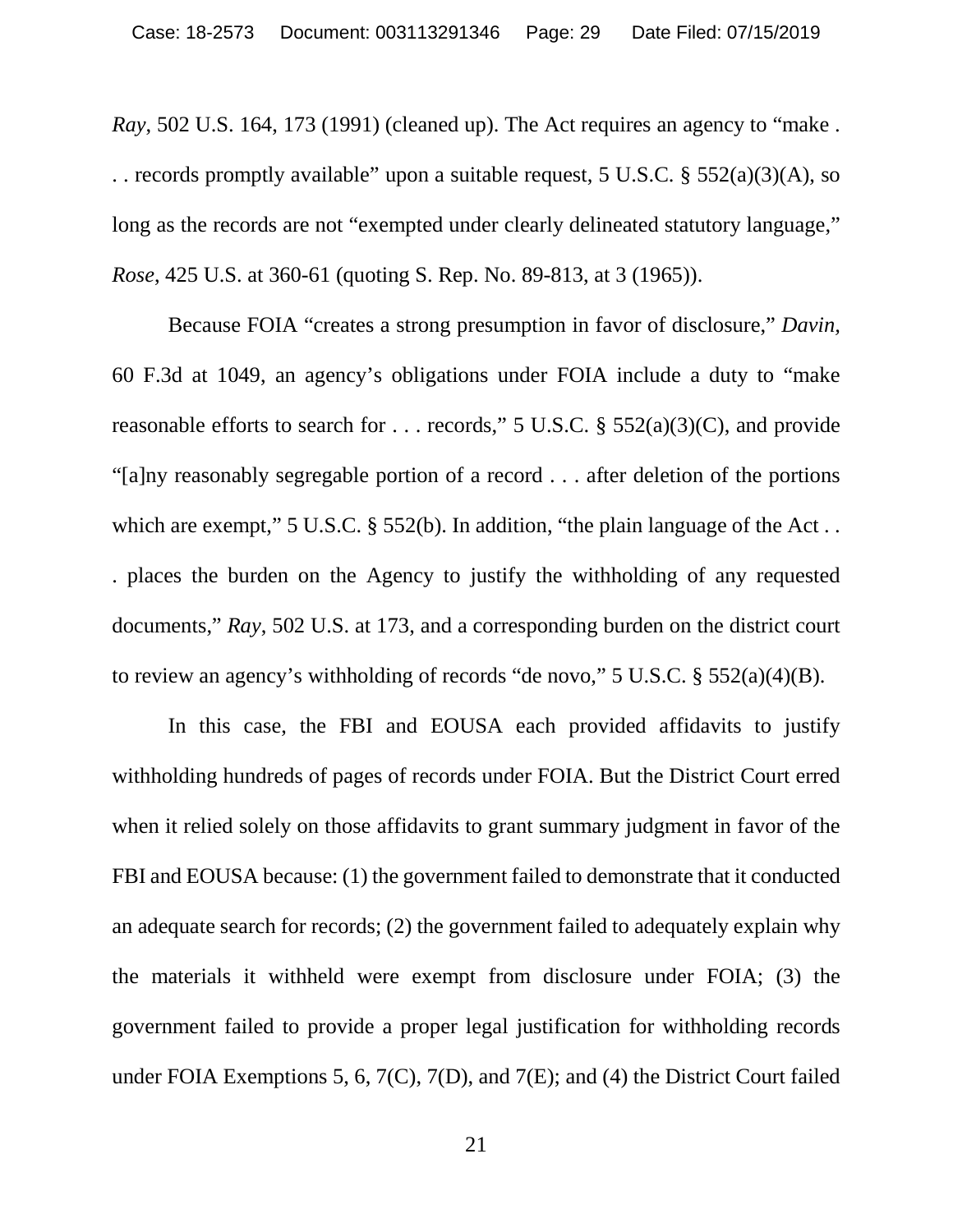to provide a sufficiently detailed analysis for this Court to conclude that the District Court conducted a de novo review of the government's withholding of records under FOIA.

## <span id="page-29-0"></span>**A. The FBI and the EOUSA Failed to Establish the Adequacy of Their Search for Records.**

The District Court erred when it granted summary judgment in favor of the FBI and the EOUSA because it improperly concluded that "the agencies involved . . . conducted searches that were adequate and reasonable." JA34. "Under the FOIA, an agency has a duty to conduct a reasonable search for responsive records." *Abdelfattah v. United States Dep't of Homeland Sec.*, 488 F.3d 178, 182 (3d Cir. 2007). "To prevail on summary judgment, then, the agency must show beyond material doubt" that its search was "reasonably calculated to uncover all relevant documents," *Morley v. C.I.A.*, 508 F.3d 1108, 1114 (D.C. Cir. 2007) (cleaned up), and "cannot limit its search" to certain places if there are additional sources "that are likely to turn up the information requested," *Oglesby v. United States Dep't of the Army*, 920 F.2d 57, 68 (D.C. Cir. 1990) (*Oglesby I*). The searches described in the FBI's and EOUSA's declarations do not meet that standard.

## <span id="page-29-3"></span><span id="page-29-2"></span>1. The EOUSA Failed to Establish the Adequacy of Its Search.

<span id="page-29-1"></span>In response to Viola's request for "information concerning [his] criminal case or any matters involving [him] or [his] company," JA123, the EOUSA "search[ed] for records on 'Anthony Viola,'" using "the computer tracking system for the United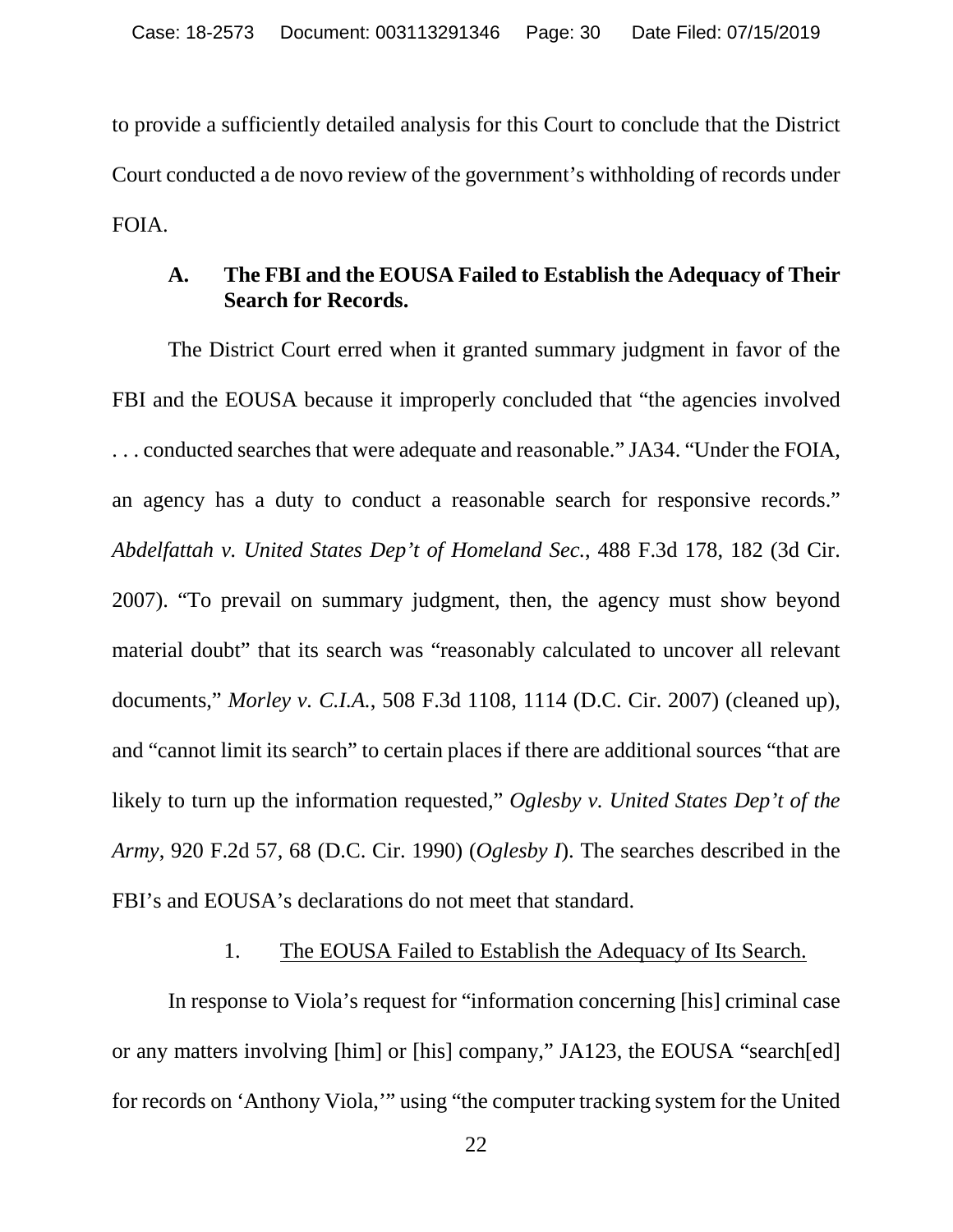States Attorney Offices." JA140-41. That explanation is not enough, however, to establish the search's adequacy beyond material doubt.

<span id="page-30-3"></span><span id="page-30-0"></span>*First*, the EOUSA's search was not "tailored to the nature" of Viola's "particular request," *Campbell v. DOJ*, 164 F.3d 20, 28 (D.C. Cir. 1998), because the EOUSA did not search for records relating to Viola's company, the Realty Corporation of America, despite his express request that the agency do so. JA123. As a result, the search was not "reasonably calculated to uncover *all* relevant documents" and summary judgment is inappropriate. *Valencia-Lucena v. U.S. Coast Guard*, 180 F.3d 321, 325 (D.C. Cir. 1999) (emphasis added; cleaned up); *see also Coffey v. Bureau of Land Mgmt*., 249 F. Supp. 3d 488, 498 (D.D.C. 2017) (search terms inadequate where government "unreasonably limit[ed] the scope" of its "search to communications regarding a single subject . . . in a manner inconsistent with the request"); *Eberg v. U.S. Dep't of Defense*, 193 F. Supp. 3d 95, 110 (D. Conn. 2016) (search inadequate when declaration did not "explain why" the government "exclude[d] keywords from Plaintiff's FOIA request").

<span id="page-30-2"></span><span id="page-30-1"></span>*Second*, the EOUSA failed to contact AUSA Mark Bennett when searching for Clover's emails as ordered by the Magistrate, despite Viola's statements that Clover, the co-defendant who testified against Viola, exchanged emails with Bennett, the AUSA who prosecuted Viola. JA106. Under FOIA, when there is an "undisputed connection" or "close nexus" between agency personnel and missing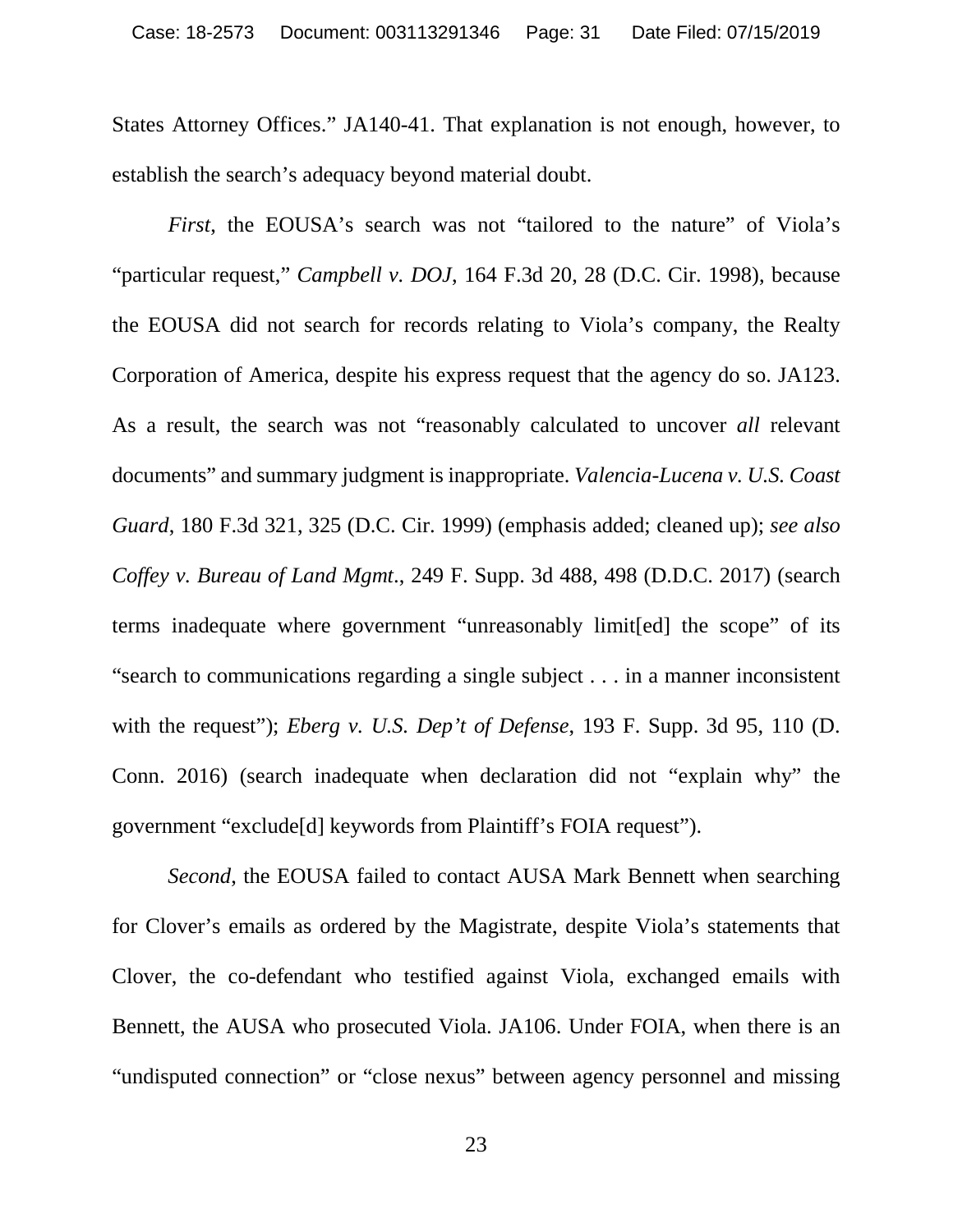<span id="page-31-1"></span>evidence, an agency is required to contact those individuals "as a source likely to turn up the information requested" or explain why contacting those individuals "would be fruitless." *Valencia-Lucena*, 180 F.3d at 328 (cleaned up). Bennett had a "close nexus" to the Clover emails based on Viola's allegations that Clover corresponded with Bennett via email, JA106. But because the EOUSA neither contacted Bennett nor explained why contacting Bennett would be "fruitless," summary judgment is inappropriate. *Valencia-Lucena*, 180 F.3d at 328.

*Third*, the EOUSA indicated that it "performed a separate search of records . . . for any information regarding Dawn Pasela" and "Kathryn Clover," JA141, but it failed to provide any information about how it conducted this search despite its obligation to do so. *See Abdelfattah*, 488 F.3d at 182 ("The agency should provide a reasonably detailed affidavit, setting forth the search terms and the type of search performed, and averring that all files likely to contain responsive materials . . . were searched." (cleaned up)). As a result, the District Court had no "factual basis" to make its determination that this second search was adequate, making summary judgment improper. *See id*. at 182-83.

### 2. The FBI Likewise Failed to Establish the Adequacy of Its Search.

<span id="page-31-0"></span>In response to Viola's requests for all documents mentioning his name, the notes of the FBI's interviews of "Uri Gofman and Jonathan Rich" and any "reports, investigation or information concerning Ms. Pasela's death," JA175, the FBI

24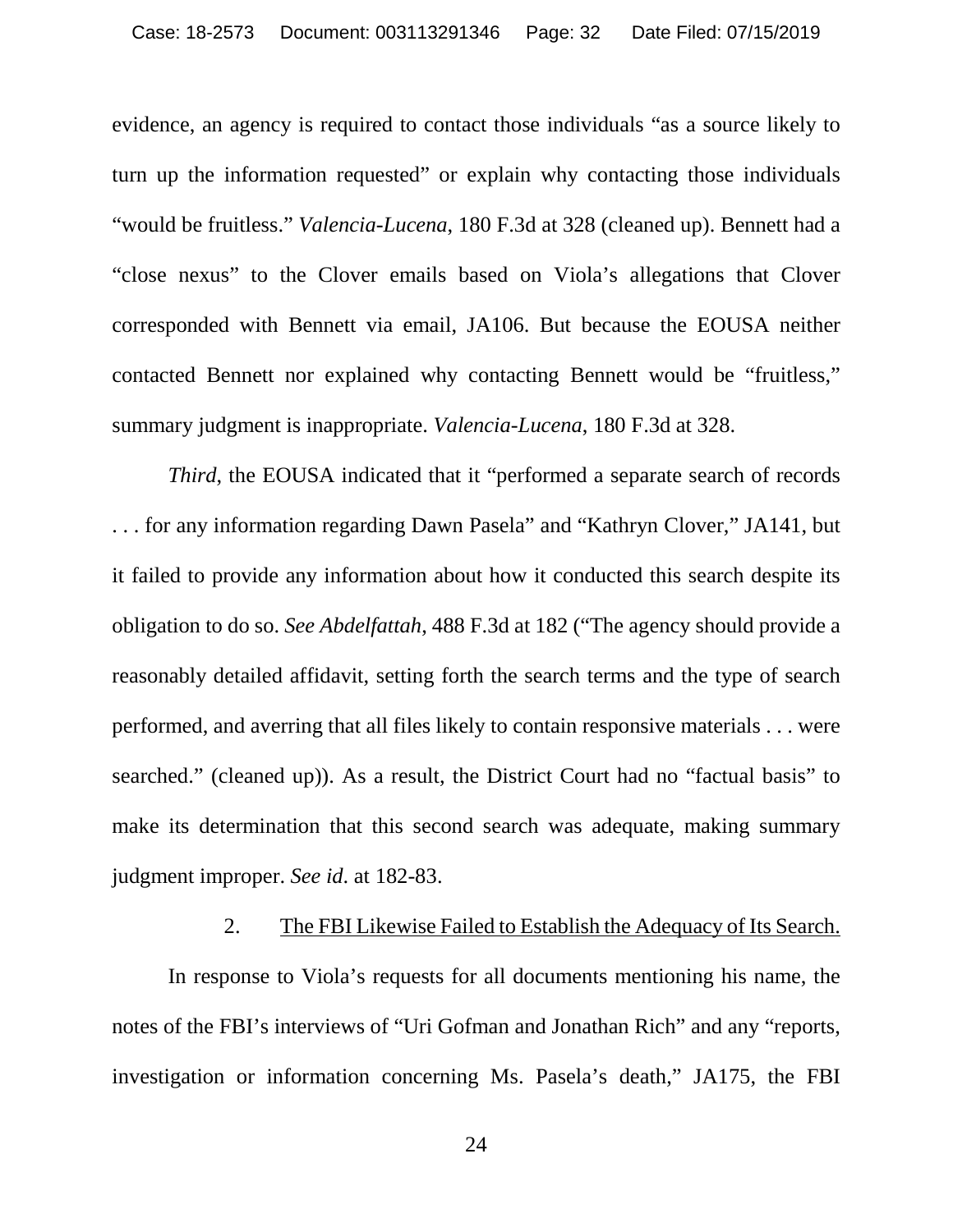contacted "the lead FBI Special Agent . . . over [Viola]'s criminal investigation," JA280, and searched for records "using a three-way phonetic breakdown of 'Viola, Anthony, L.'" and Appellant's nickname "Tony Viola." JA275-76. Like the EOUSA, however, the FBI failed to establish that its search for records was adequate for three reasons.

*First*, the FBI explained that it had searched the FBI's "principal records system . . . where records responsive to this request would reasonably be found," JA278-79, but it never established that "*all* files likely to contain responsive materials . . . were searched." *Abdelfattah*, 488 F.3d at 182 (emphasis added; cleaned up). Under FOIA, the FBI was obligated to search "all locations 'likely' to contain" responsive materials and not only those locations "'most likely' to contain responsive documents." *DiBacco v. U.S. Army*, 795 F.3d 178, 190 (D.C. Cir. 2015). Accordingly, because the FBI failed to establish that "no other record system was likely to produce responsive documents," summary judgment is premature. *Oglesby I*, 920 F.2d at 68.

<span id="page-32-2"></span><span id="page-32-1"></span><span id="page-32-0"></span>*Second*, FBI's search, like the EOUSA's, was not "tailored to the nature" of Viola's "particular request," *Campbell*, 164 F.3d at 28, because it only searched for records containing Viola's name even though he had requested interview files of "Uri Gofman and Jonathan Rich" and "reports, investigation or information concerning Ms. Pasela's death." JA119. Like the EOUSA, the FBI never explained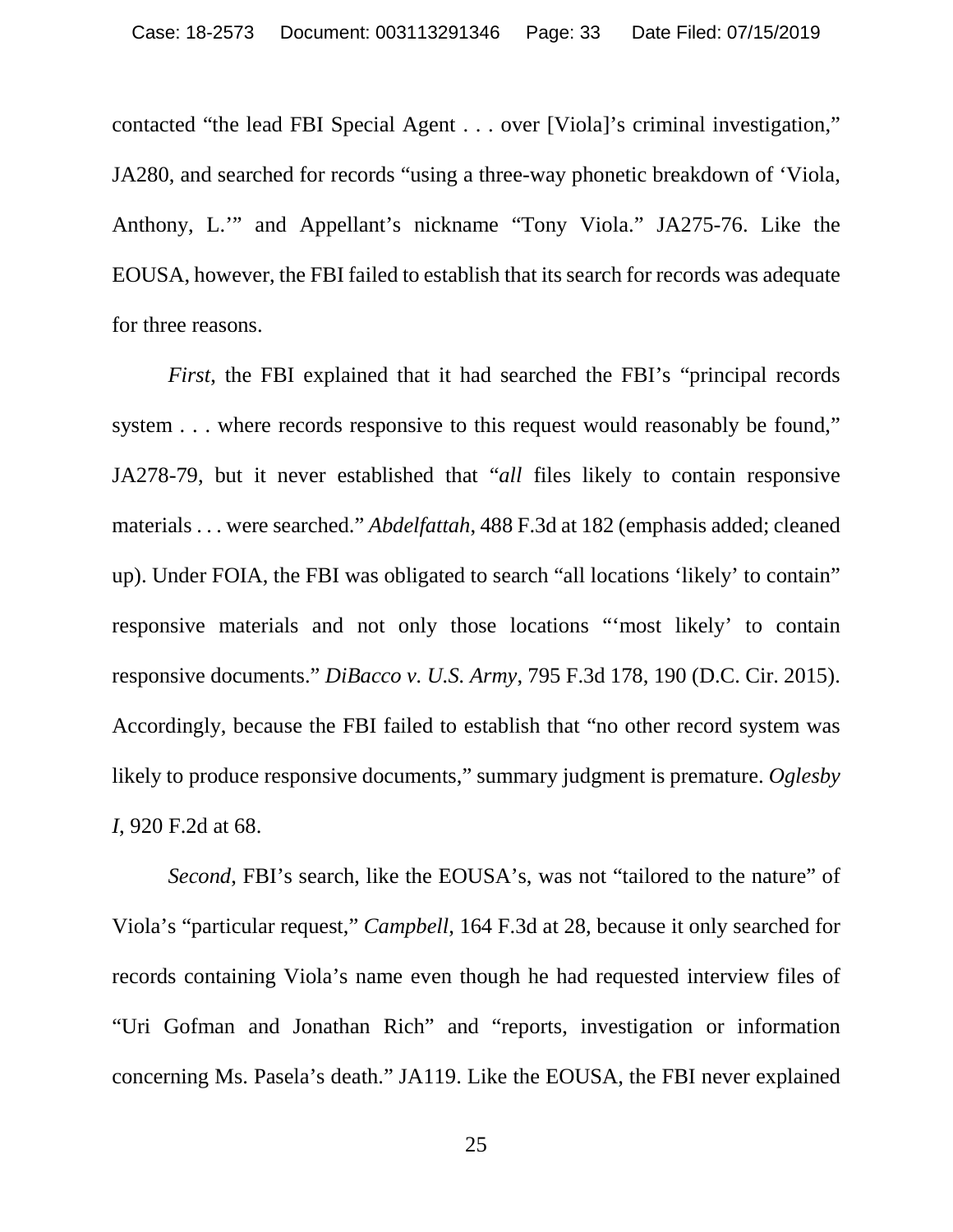why it failed to search for those additional names. The FBI's refusal to use Ms. Pasela's name as a search term is particularly unjustified given her employment by the Task Force that investigated Viola, her significant allegations of wrongdoing by Task Force employees, and the sworn affidavits (including from Ms. Pasela's parents) attesting to the content of those allegations. JA107-08; JA117; JA394-98 (describing Ms. Pasela's allegations that prosecutors suppressed exculpatory evidence and instructed her to surreptitiously monitor Viola's defense strategy). Thus, the search was not "reasonably calculated to uncover all relevant documents" and summary judgment is inappropriate. *Valencia-Lucena*, 180 F.3d at 325 (cleaned up); *Fox News Network, LLC v. U.S. Dep't of the Treasury*, 678 F. Supp. 2d 162, 166 (S.D.N.Y. 2009) (summary judgment inappropriate where defendant did not justify its failure to use an obvious acronym as a search term).

<span id="page-33-1"></span><span id="page-33-0"></span>*Finally*, the FBI Special Agent who supervised Viola's case told the FBI that the "Cuyahoga County Mortgage Fraud Task Force might possibly have . . . tapes" of his conversations with Dawn Pasela. JA172. As a result, the FBI was required to "follow through" on this "obvious" lead "to discover" the requested documents or explain why such a search would be unnecessary or constitute an "undue burden." *Valencia-Lucena*, 180 F.3d at 325-27. Although the FBI may not have retained physical possession of the tapes, its search obligation extended to all records under its "constructive control," including records that are "not on its premises."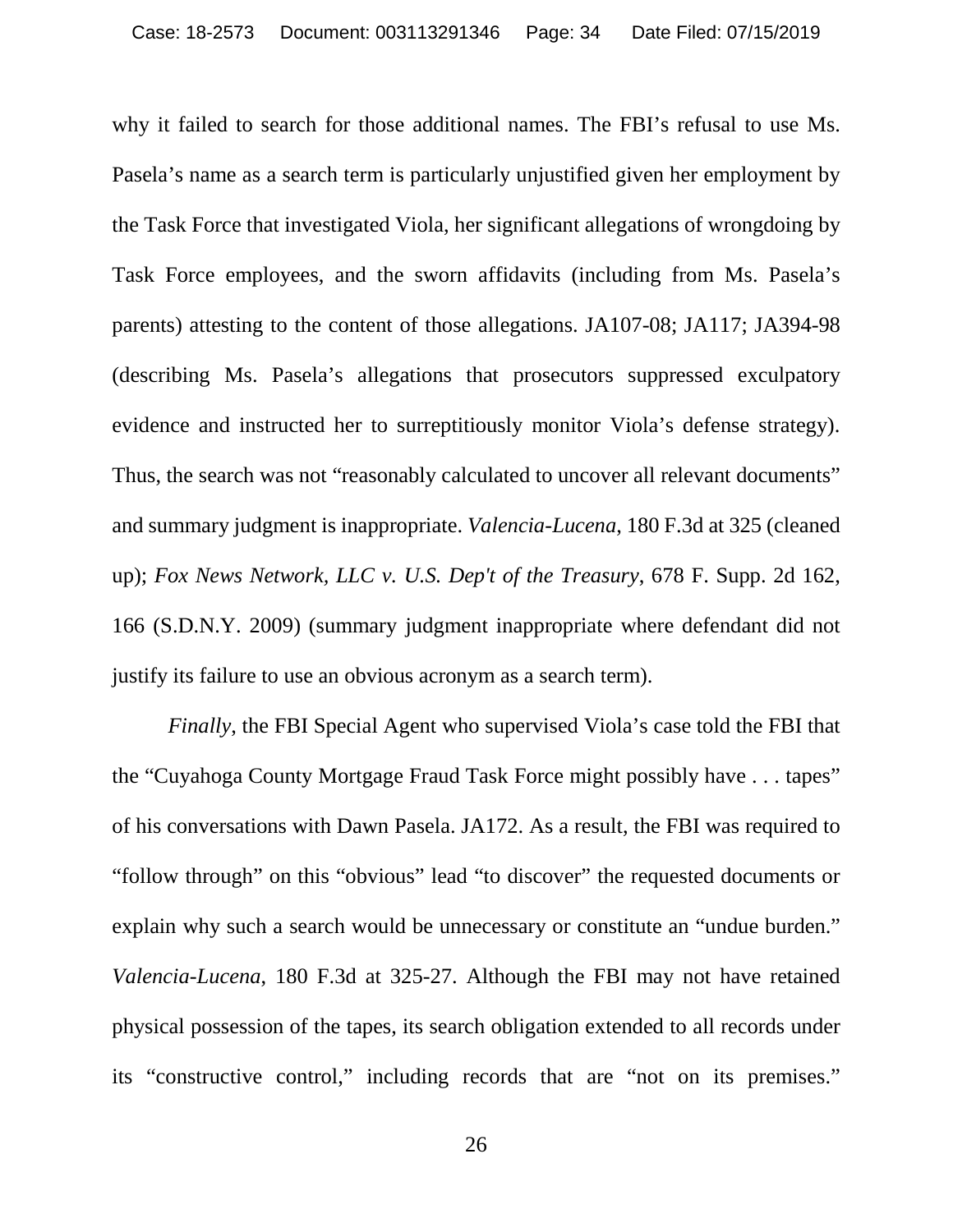<span id="page-34-1"></span>*Competitive Enter. Inst. v. Office of Sci. & Tech. Policy*, 827 F.3d 145, 149 (D.C. Cir. 2016). And "drawing all reasonable inferences in favor" of Viola, as this Court must at this stage of the litigation, *Blunt v. Lower Merion School Dist.*, 767 F.3d 247, 294 (3d Cir. 2014), there was ample evidence that the Task Force tapes were under the FBI's constructive control, including sworn trial testimony establishing that "anybody involved" in the Task Force had access to the evidence stored at the Task Force "at any time." JA244. Indeed, the federal government relied upon the Task Force's evidence in its criminal prosecution of Viola. JA244. Accordingly, because the FBI's "failure to search the center it had identified as a likely place where the requested documents might be located clearly raises a genuine issue of material fact as to the adequacy of the . . . search," summary judgment is inappropriate. *Valencia-Lucena*, 180 F.3d at 327.

## <span id="page-34-4"></span><span id="page-34-2"></span><span id="page-34-0"></span>**B. The Government Failed to Provide an Adequate Factual Basis for the District Court to Rule on Its Summary Judgment Motion.**

<span id="page-34-3"></span>The District Court also erred when it granted summary judgment in favor of the EOUSA and the FBI because those agencies failed to provide an adequate factual basis to withhold materials under FOIA. "[T]o allow courts to make a reasoned determination respecting the legitimacy of exemptions," *Conoco Inc. v. DOJ*, 687 F.2d 724, 728 (3d Cir. 1982), "the government must submit detailed affidavits," or *Vaughn* indexes, "indicating why each withheld document falls within an exempt FOIA category," *Manna*, 51 F.3d at 1163. There is "no set formula for a *Vaughn*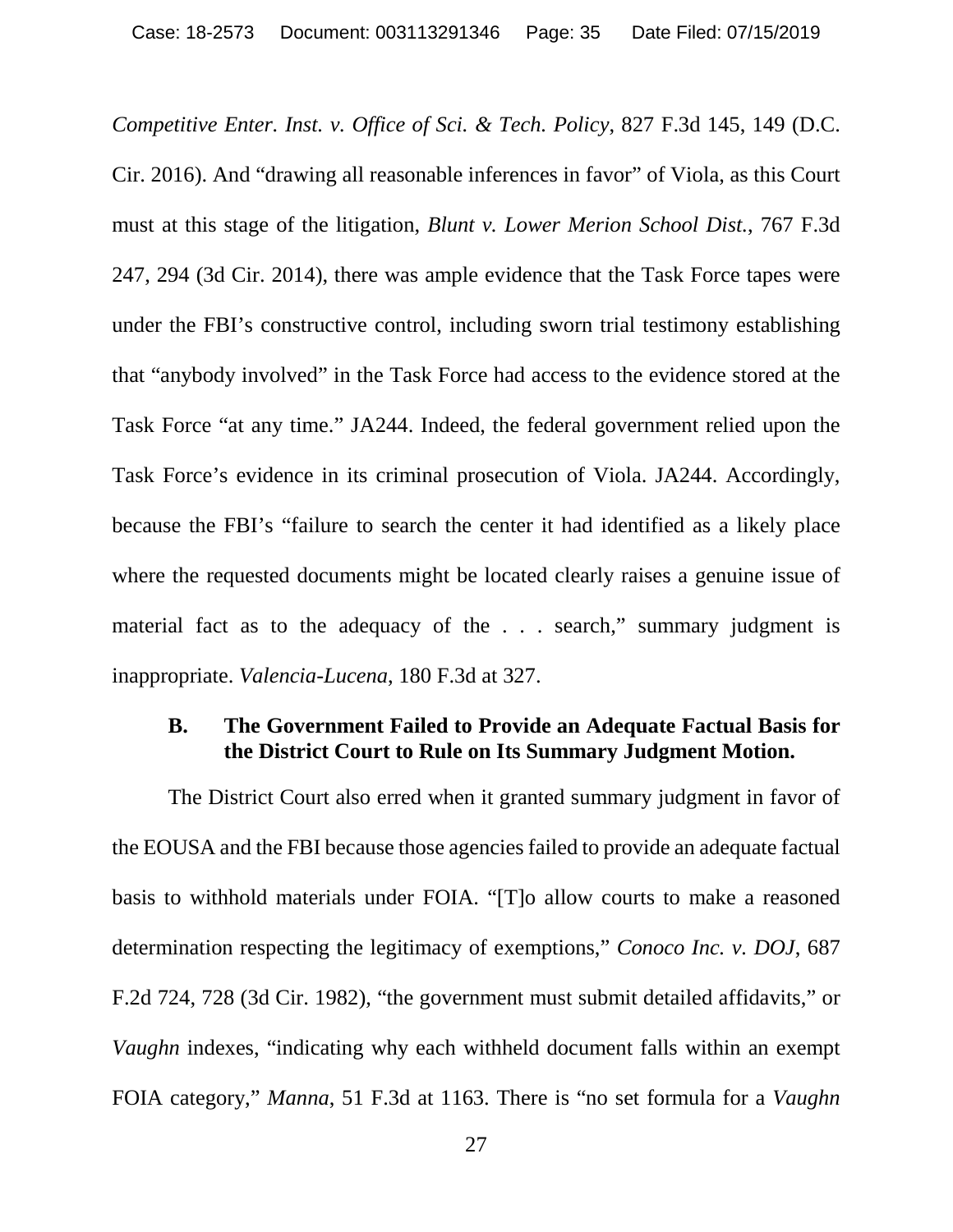index." *Davin*, 60 F.3d at 1050. But "[s]elf-serving, conclusory statements . . . do not satisfy the government's statutory burden," *Ferri v. Bell*, 645 F.2d 1213, 1224 (3d Cir. 1981), and it "is insufficient for the agency to simply cite categorical codes and then provide a generic explanation of what the [redaction] *codes* signify," *Davin*, 60 F.3d at 1051.

In the proceedings below, the EOUSA invoked FOIA Exemptions 3, 5, and 7(C), and the FBI invoked FOIA Exemptions 3, 6, 7(C), 7(D), and 7(E) to justify withholding documents.<sup>[5](#page-35-3)</sup> Both agencies also claimed that "no reasonably segregable non-exempt information was withheld from plaintiff." JA144. But neither agency provided the District Court with enough information to independently confirm that FOIA Exemptions 5, 6, or 7 applied, or that all segregable information was provided. Thus, summary judgment is inappropriate.

## <span id="page-35-1"></span>1. The District Court Lacked an Adequate Factual Basis to Rule on the Applicability of the Claimed Exemptions.

<span id="page-35-0"></span>The District Court lacked an adequate factual basis rule on the applicability of the claimed FOIA exemptions because the EOUSA and FBI failed to "describe *each* document or portion thereof withheld," *King v. DOJ*, 830 F.2d 210, 223 (D.C. Cir. 1987), and to "correlate statements made in the Government's refusal

<span id="page-35-3"></span><span id="page-35-2"></span> <sup>5</sup> The FBI and EOUSA also asserted Privacy Act Exemption (j)(2), but that Exemption does not apply where—as here—"disclosure of the record would be ... required under section  $552$ ." 5 U.S.C. §  $552a(b)(2)$ .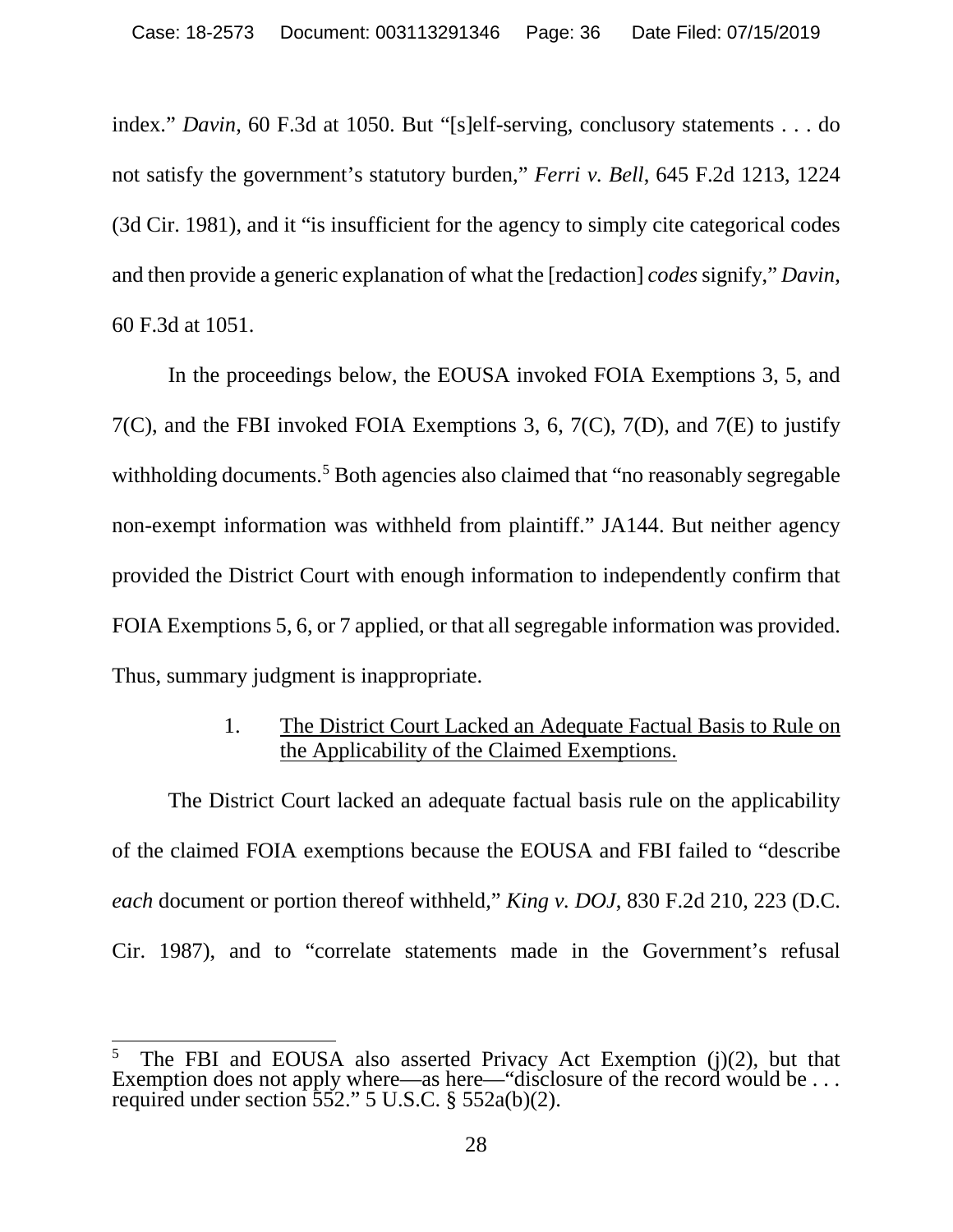justification with the actual portions of the document," *Vaughn*, 484 F.2d at 827. To fulfill its burden to establish that materials are exempt from disclosure, "precedent requires that the Agency provide the 'connective tissue' between the document, the deletion, the exemption and the explanation." *Davin*, 60 F.3d at 1051. But neither agency did so here by "includ[ing] a specific factual recitation linking the documents . . . with the claimed FOIA exemptions." *Davin*, 60 F.3d at 1065. Nor did the agencies "demonstrat[e] applicability of the exemptions invoked *as to each document or segment withheld*." *King*, 830 F.2d at 224 (emphasis in original). On account of those deficiencies, the FBI's and the EOUSA's affidavits fall short of providing the District Court "an adequate factual basis for its determination," and the "order of the district court granting summary judgment to the government [i]s inappropriate," *Davin,* 60 F.3d at 1065.

*The FBI's Index*: To justify withholding records under FOIA, the FBI provided generic descriptions of the "justification categories" FBI used to encode produced documents, JA282-321, and explained that it had produced some redacted documents and withheld others, stamped with "*Vaughn* coded categories of exemptions." JA282-85. In utilizing these category codes, however, the FBI employed the same "coded indexing system" that this Court rejected as inadequate in *Davin*. 60 F.3d at 1051. As in *Davin*, the FBI's affidavit here provides "generic explanations broad enough to apply to any FOIA request," but "provides no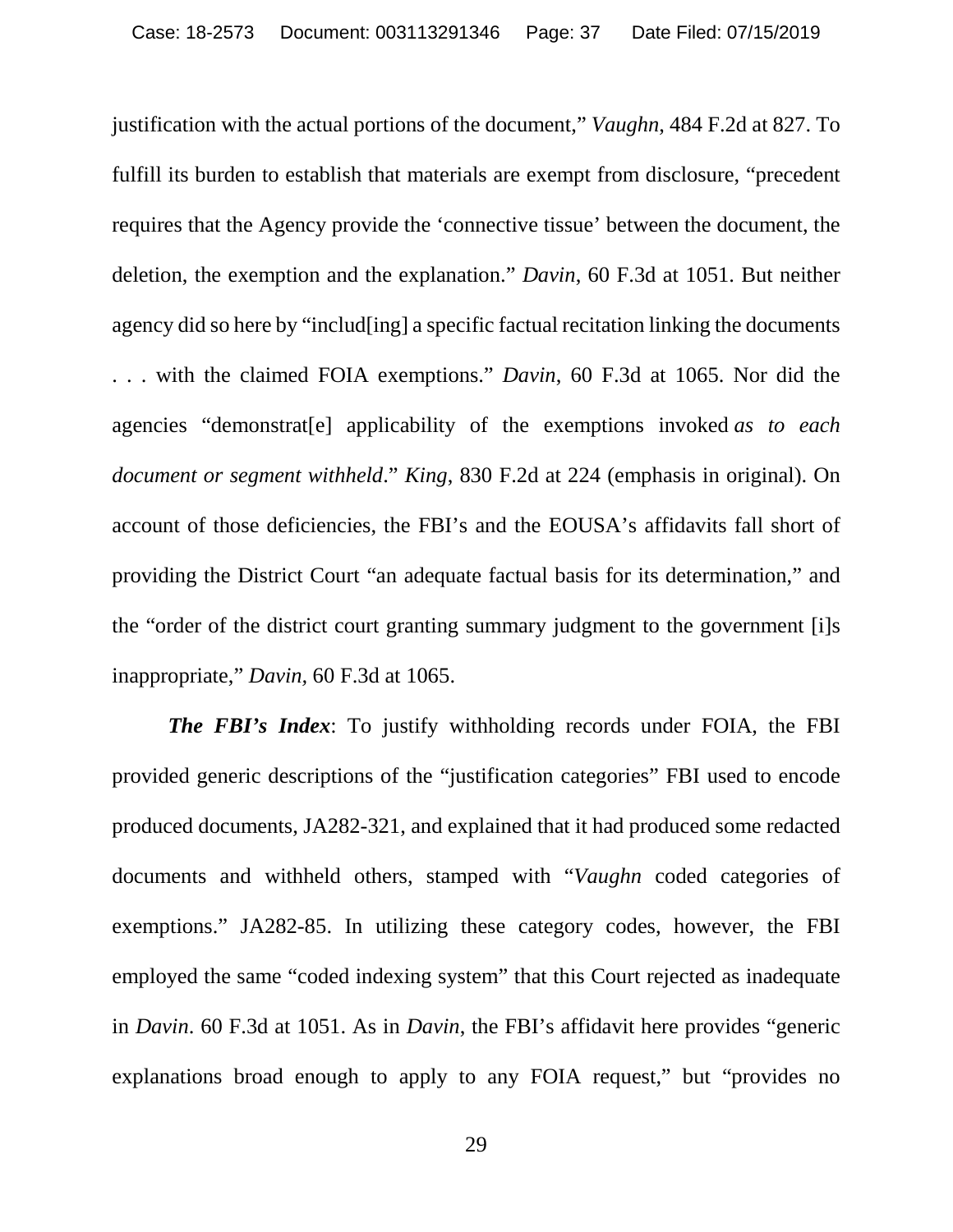information about particular documents that might be useful in evaluating the propriety of the decision to withhold." *Id*. For example, the FBI claimed that in each of the dozens of instances in which it invoked "FOIA exemption categories (b)(6)-2 and  $(b)(7)(C)-2$ ," it invoked the exemption to "protect the names and/or identifying information of personnel from non-FBI government agencies" because the "publicity associated with the release of their names and/or identifying information . . . could trigger hostility towards them." JA293. But the affidavit provides none of context need to evaluate that claim; it does not describe a single specific document, *id*., and the deleted page information sheets only provide page numbers and cryptic cross references to the generic explanations set forth in the affidavit, such as: "Page 205~ b7D --4." JA350.

<span id="page-37-1"></span><span id="page-37-0"></span>As several courts—including this one—have held, dispatching of dozens of exemptions with the same categorical analysis, like the FBI did here, is inadequate given an agency's obligations to (1) "ti[e]" its explanations to "the content of the specific redactions," *Davin*, 60 F.3d at 1051, and (2) demonstrate "applicability of the exemptions invoked *as to each document or segment withheld*." *King*, 830 F.2d at 224 (emphasis in the original) ("Categorical description of redacted material coupled with categorical indication of anticipated consequences of disclosure is clearly inadequate."); *Wiener v. FBI*, 943 F.2d 972, 978–79 (9th Cir. 1991) (finding "boilerplate" explanations of coded index "drawn from a master response"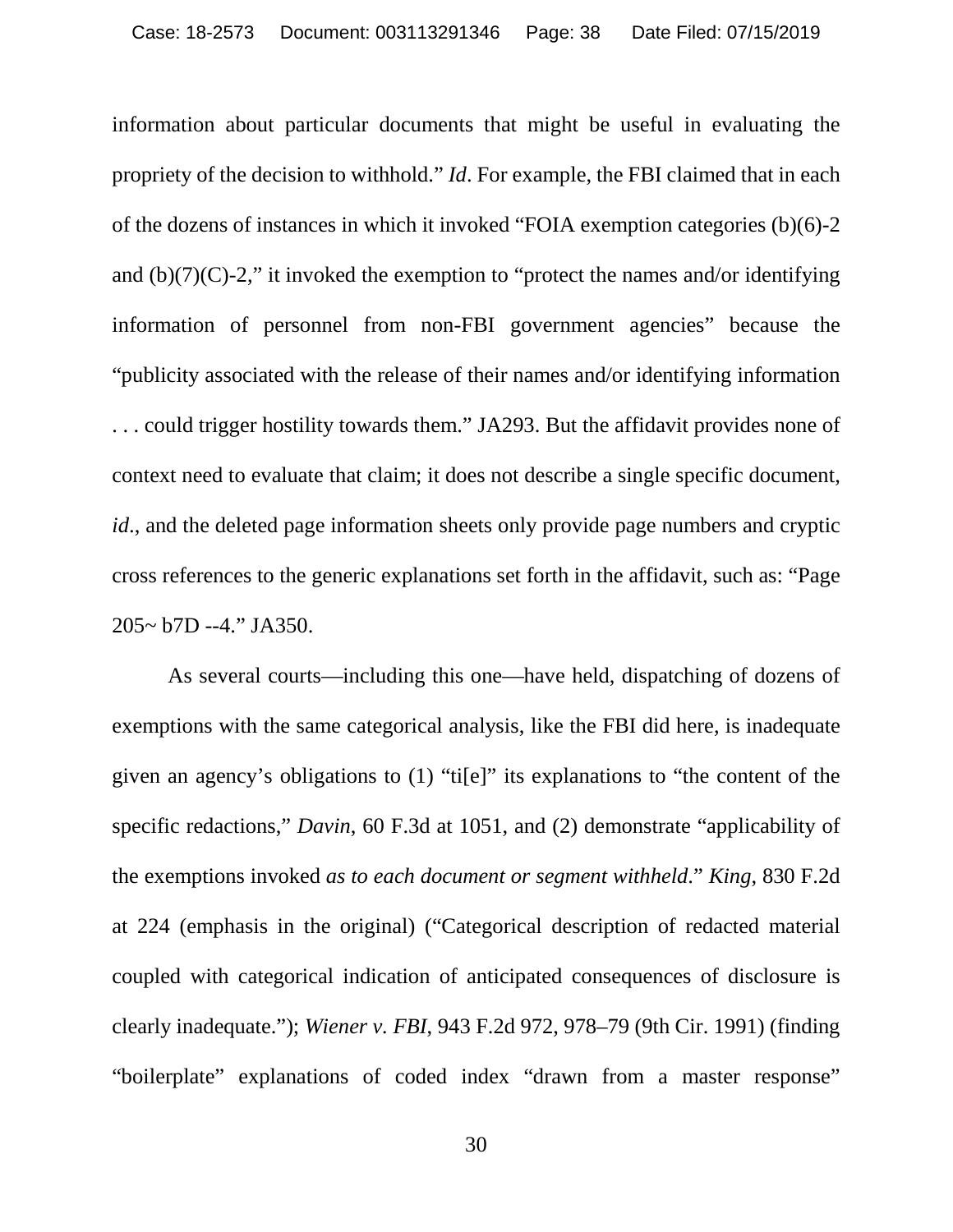inadequate since "[n]o effort is made to tailor the explanation to the specific document withheld." (cleaned up)). And these generic explanations are particularly inappropriate here when used in support of the FBI's claim under Exemption 7(C), which weighs personal privacy interests against the public interest in disclosure and requires "document by document fact-specific balancing." *Davin*, 60 F.3d at 1060.

*The EOUSA's Index:* Like the FBI, the EOUSA justified withholding information via broad categorical explanations such as "Exemption (b)(7)(C) was applied to withhold the records in an effort to protect the identity of third-party individuals . . . the release of which could subject such persons to an unwarranted invasion of their privacy." JA143-44. Unlike the FBI, the EOUSA also provided a *Vaughn* index that listed the 32 documents it withheld in full or part along with a brief description of each document. JA249-62. But that index fails to make EOUSA's *Vaughn* submissions any better than the FBI's for two reasons.

<span id="page-38-0"></span>*First*, the index entries "do not identify their author, recipient, date of origin or source" for the particular documents, making it "difficult, if not impossible" to determine whether certain exemptions, like Exemption 5, apply.[6](#page-38-1) *Rein v. U.S. Patent & Trademark Office*, 553 F.3d 353, 366-67 (4th Cir. 2009) (cleaned up).

<span id="page-38-1"></span> <sup>6</sup> The EOUSA invoked Exemption 5 for 15 of the 31 documents from which it withheld information. JA252-62.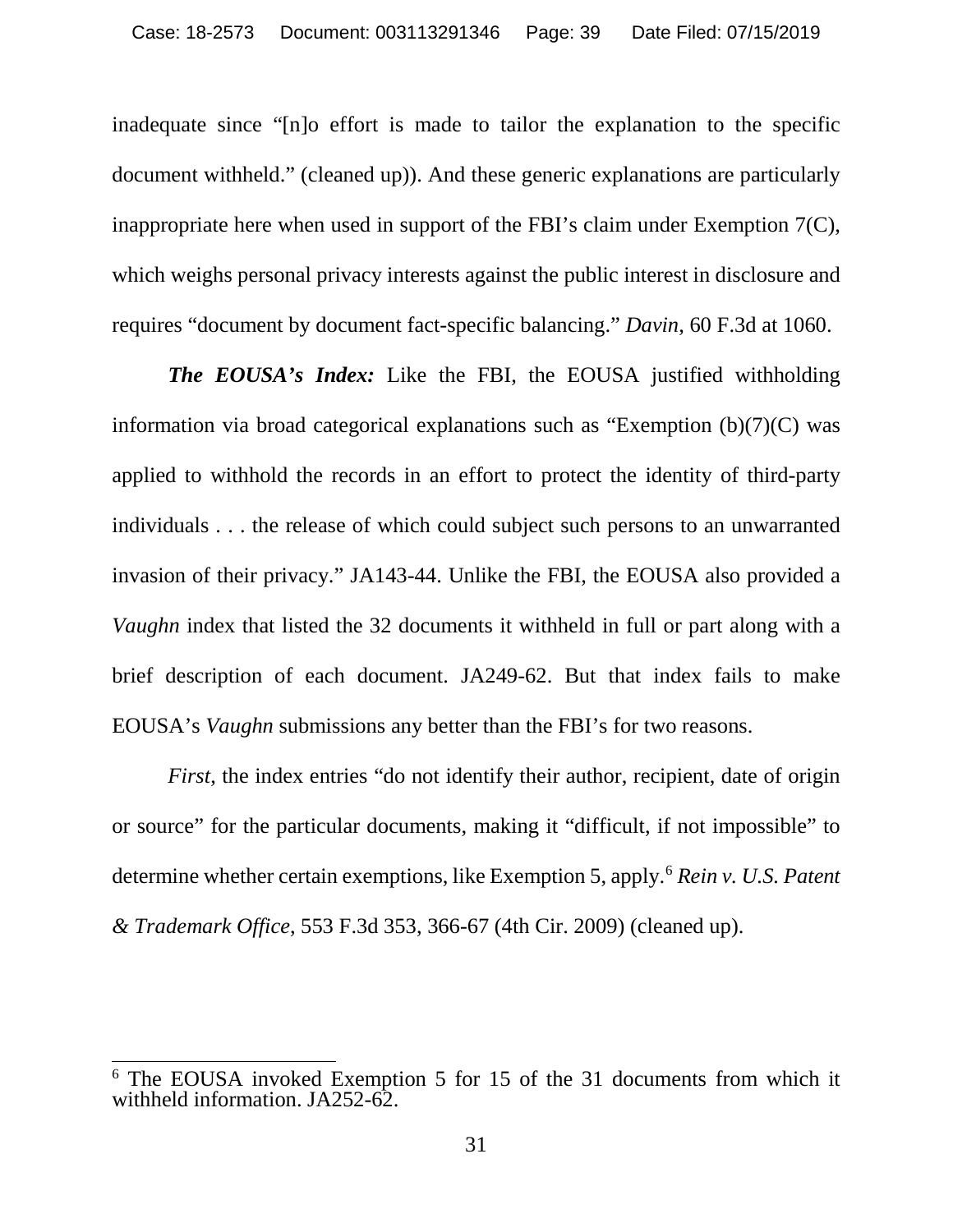*Second*, the EOUSA's index justifications contain only the sorts of "[s]elfserving, conclusory statements" that "do not satisfy the government's statutory burden," *Ferri*, 645 F.2d at 1224, and they also fall short of the "detailed balancing effort" required to claim FOIA Exemption 7(C), *Davin*, 60 F.3d at 1060. For example, the index claims in several instances "[t]he name of the prisoner, a third party, is clearly protected," or "[t]here are no public interests to weigh" without providing any further analysis. JA253. In another, it withholds an entire 151-page document to "protect the names . . . of third parties," JA252, ignoring that disclosure interests could "vary from portion to portion of an individual document," *Davin*, 60 F.3d at 1060 (cleaned up).

## 2. The District Court Also Lacked an Adequate Factual Basis to Rule on Segregability.

<span id="page-39-0"></span>The District Court also lacked an adequate factual basis to conclude that the FBI and EOUSA had "released all segregable information." JA34. To prove that all reasonable segregable information has been released, the agency must provide (1) a "description of the agency's process," (2) a "factual recitation of why certain materials are not reasonably segregable," and (3) an "indication of what proportion of the information in a document is non-exempt and how that material is dispersed throughout the document." *Abdelfattah*, 488 F.3d at 186-187 (cleaned up); *see also Davin*, 60 F.3d at 1052 (same). But the FBI and the EOUSA provided none of the above. Instead, those agencies provided conclusory statements such as "no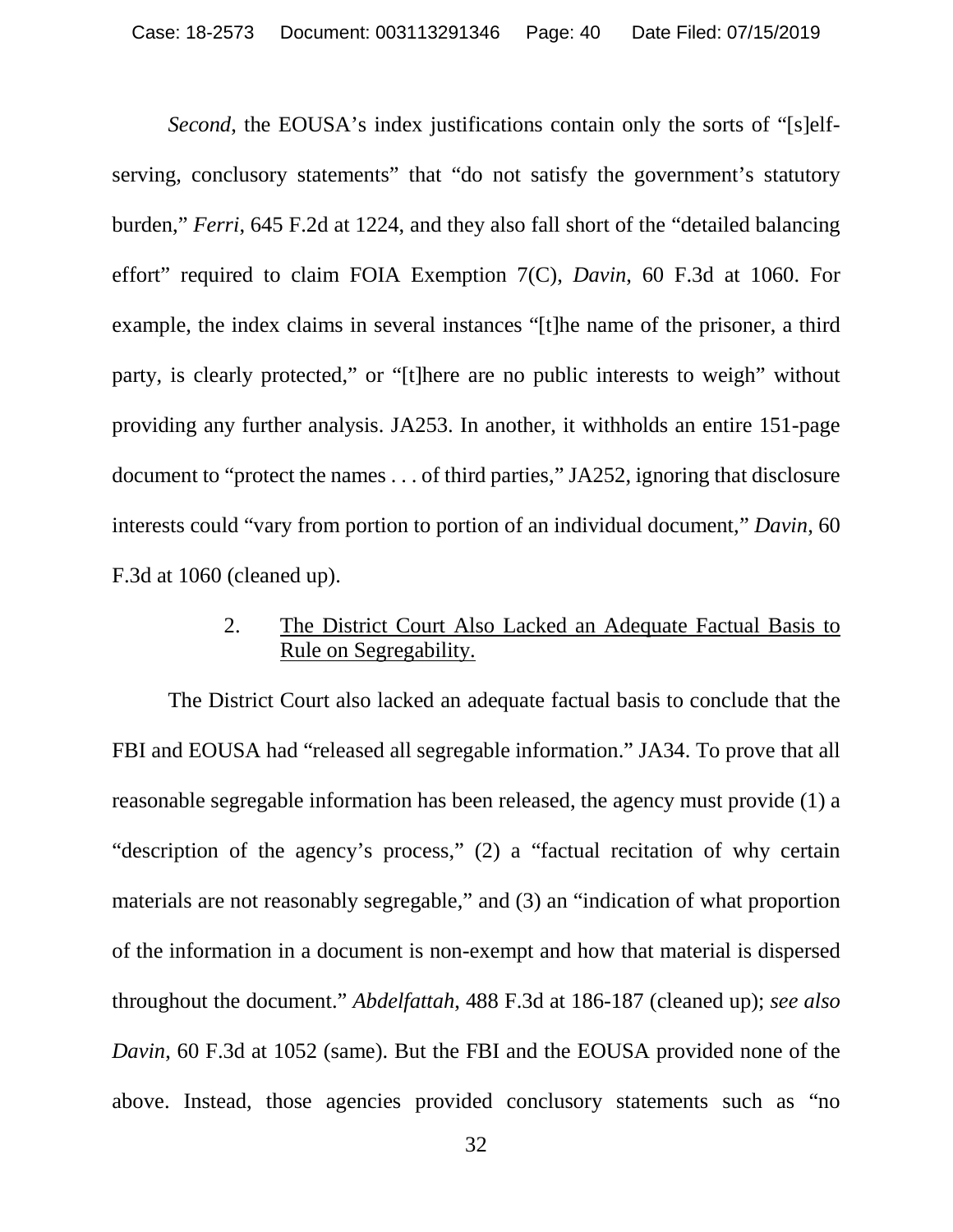reasonably segregable non-exempt information was withheld from plaintiff," JA144, while the limited factual information provided gives every reason to question whether the agencies provided all reasonably segregable information. For example, the EOUSA's *Vaughn* index indicates that it withheld an entire 81-page report to protect the identity of one prisoner, JA260, and an entire 151-page report to protect the names of third parties, JA252, without explaining why "the privacy interests at stake could not be protected simply by redacting particular identifying information." *Davin,* 60 F.3d at 1052.

Under *Davin* and *Abdelfattah*, the "absence" of further "information necessitates a remand," *Abdelfattah*, 488 F.3d at 187, for the government to provide "an adequate factual basis for the district court to determine whether [Viola] has been afforded all reasonably segregable information," *Davin*, 60 F.3d at 1052.

## <span id="page-40-0"></span>**C. The FBI and the EOUSA Failed to Establish that the Criteria for Invoking FOIA Exemptions 5, 6, 7(C), 7(D), and 7(E) Were Met.**

Because the "general deficiencies in the government's *Vaughn* index alone require reversal of the district court's order and remand for further fact finding," this Court need not reach the applicability of the FOIA exemptions. *Davin*, 60 F.3d at 1053. But in the event this Court does reach that issue, the FBI and EOUSA did not meet their "burden . . . to justify the withholding of any requested documents." *Ray*, 502 U.S. at 173. Because of FOIA's "strong presumption in favor of disclosure," *id.*, FOIA exemptions are "intended to be exclusive and narrowly construed," and all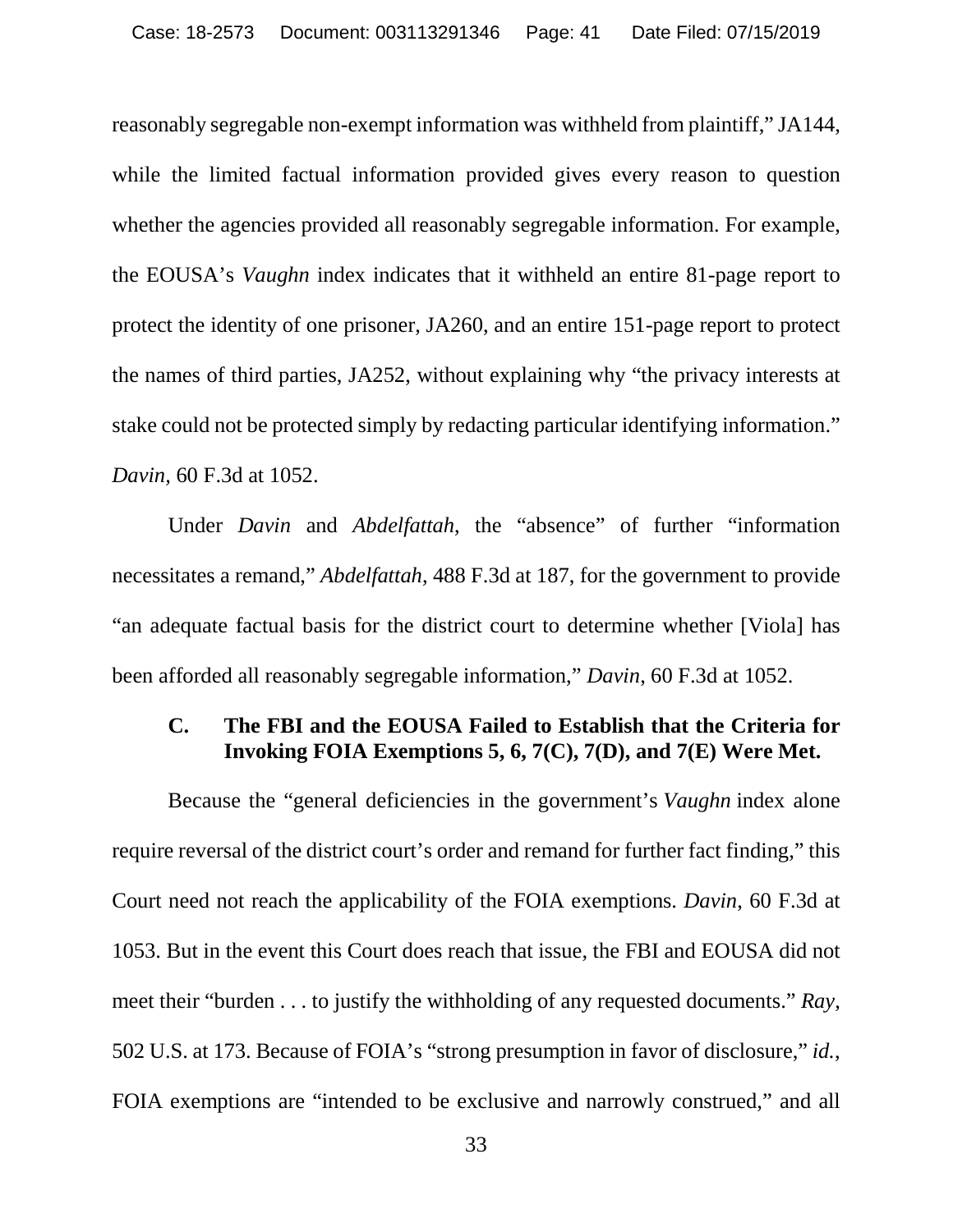<span id="page-41-0"></span>doubts must be resolved in favor of disclosure. *Conoco*, 687 F.2d at 726. Indeed, even when records are covered by a statutory exemption, they must be disclosed unless the agency "reasonably foresees that disclosure would harm an interest protected by an exemption described in [5 U.S.C. § 552(b)]." 5 U.S.C. § 552(a)(8)(A). Here, neither agency satisfied their burden for invoking Exemptions 5, 6, 7(C), 7(D), and 7(E), rendering summary judgment improper.

<span id="page-41-2"></span><span id="page-41-1"></span>*Exemption 5***.** The EOUSA withheld documents based on Exemption 5, which protects from disclosure "inter-agency or intra-agency memorandums or letters that would not be available by law to a party . . . in litigation with the agency," 5 U.S.C. § 552(b)(5), including records subject to "the deliberative-process privilege, the attorney-client privilege, and the attorney work-product privilege," *Nat'l Ass'n of Criminal Def. Lawyers v. U.S. Dep't of Justice Exec. Office for U.S. Attorneys*, 844 F.3d 246, 249 (D.C. Cir. 2016). But in this case, summary judgment is improper for two reasons.

*First*, the EOUSA failed to explain the "foreseeable harm" that would result from the disclosure of the withheld records, stating only that documents were "withheld in their entirety by application of exemption (b)(5) to protect attorney work product and deliberative process intertwined." JA254-62. As a consequence, the District Court "lack[ed] sufficient information to determine whether the . . .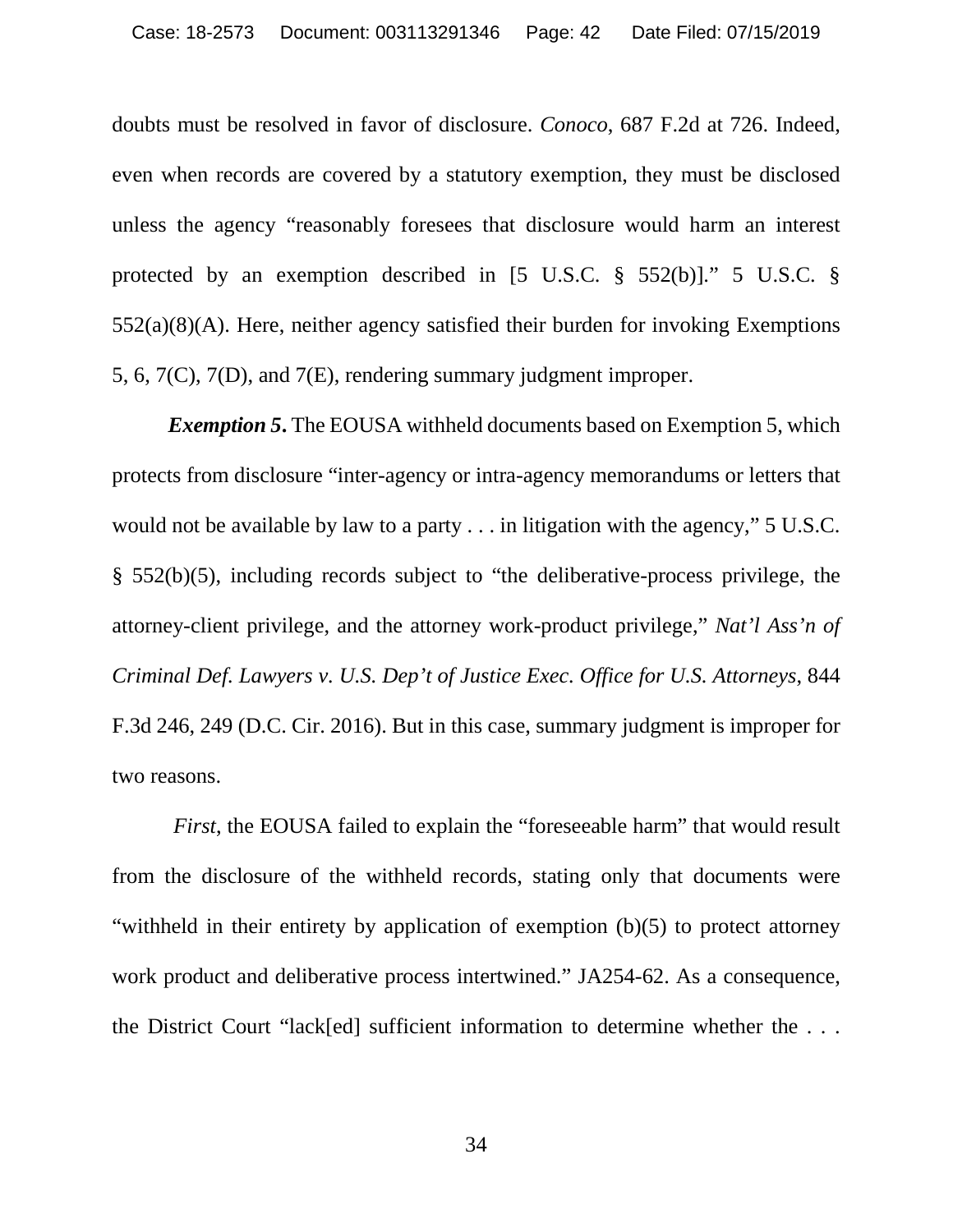material has been properly withheld," *Rosenberg v. U.S. Dep't of Def.*, 342 F. Supp. 3d 62, 78 (D.D.C. 2018), and summary judgment is improper.

*Second*, the EOUSA invoked Exemption 5 to withhold two "[h]andwritten statement[s] of a third party containing personal information, background, history relative to the investigation, and his or her findings associated with the criminal investigation of the plaintiff." JA254. But since the "source" of these documents is not "a Government agency," and the EOUSA has not asserted that these third-parties were government consultants, these documents originating from third parties are not "inter-agency" or "intra-agency" documents exempt from disclosure under Exemption 5. *See Dep't of Interior v. Klamath Water Users Protective Ass'n*, 532 U.S. 1, 8-12 (2001) (third-party tribal communications to a federal agency did not fall within Exemption 5); *Rojas v. Fed. Aviation Admin*., 922 F.3d 907, 915 (9th Cir. 2019) ("By its plain terms, Exemption 5 applies only to records that the government creates and retains.").

<span id="page-42-1"></span><span id="page-42-0"></span>*Exemption 7(C)*. Both the FBI and EOUSA withheld documents based on Exemption 7(C), which permits an agency to withhold law enforcement records that "could reasonably be expected to constitute an unwarranted invasion of personal privacy." 5 U.S.C. § 552(B)(7)(C). "Exemption 7(C)'s protection of personal privacy is not absolute," however, so "the proper approach to [a] request under . . . section 7(C) is a de novo balancing test, weighing the privacy interest and the extent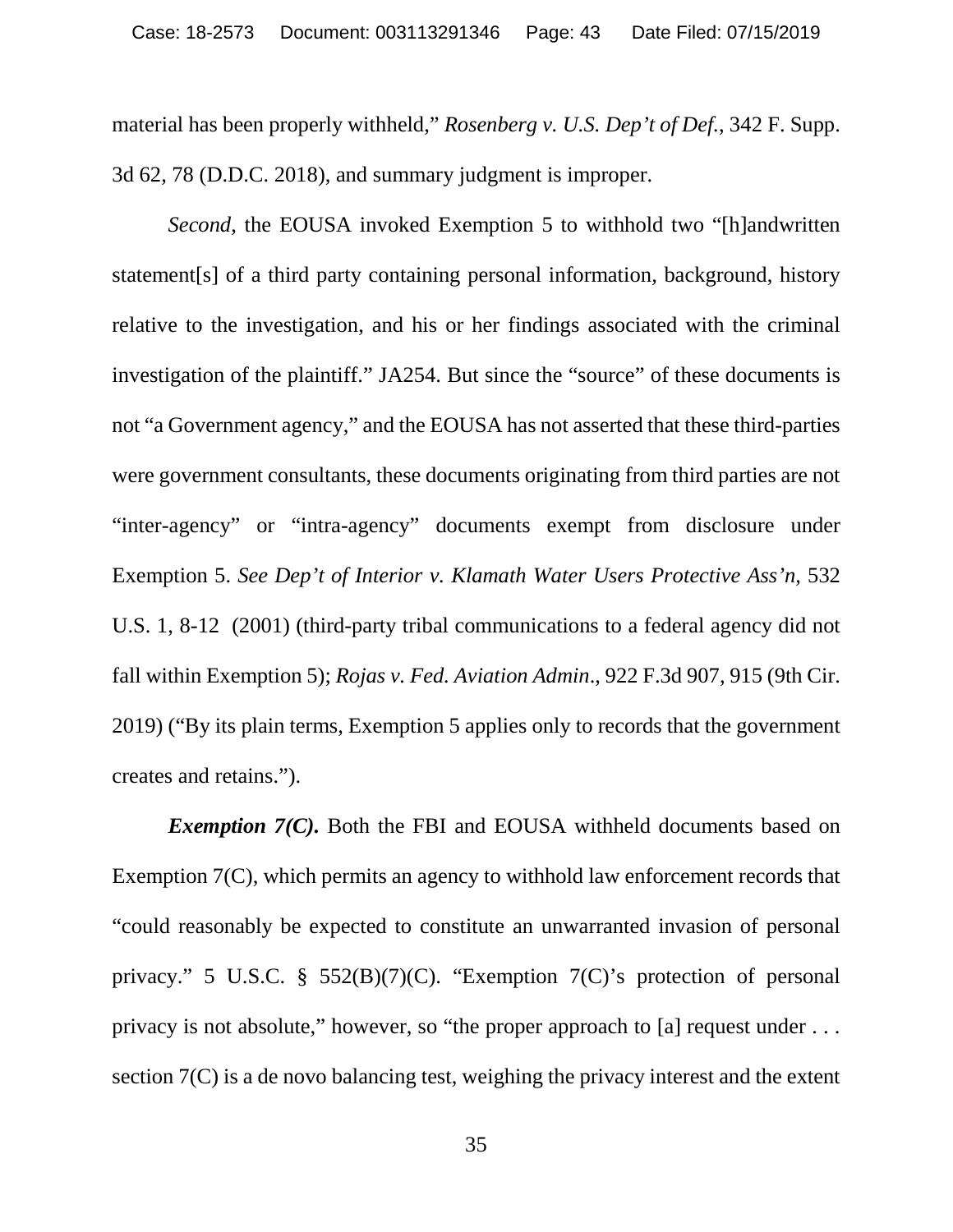to which it is invaded, on the one hand, against the public benefit that would result from disclosure, on the other." *Ferri*, 645 F.2d at 1217.

To invoke Exemption 7(C), the FBI and EOUSA offered generic explanations such as: the release of "the names/ and or identifying information of . . . government personnel . . . could hinder their effectiveness in conducting investigations" or "subject these individuals to unofficial harassing inquiries." JA295. But neither agency explained "*why*" the disclosure of names "would result in embarrassment or harassment," despite the fact that this explanation is necessary to invoke Exemption 7(C). *Davin*, 60 F.3d at 1060 ("[T]he FBI's refusal to disclose . . . could not be justified under Exemption 7(C), without explaining why the interviews would result in embarrassment or harassment either to the individuals interviewed or to third parties."). The agencies also did not explain why redactions of personal information would not suffice to protect privacy interests. Nor did the agencies determine whether the individuals with the asserted privacy interest were alive. *Davin*, 60 F.3d at 1059 ("If the number of individuals is not excessive, the agency could be required to determine whether the individuals are alive before asserting a privacy interest on their behalf.").

For its part, the FBI invoked Exemption 7(C) with respect to hundreds of documents in a series of footnotes citing the same generic explanation that all of the FBI's personnel "have significant personal privacy interests" and the "FBI could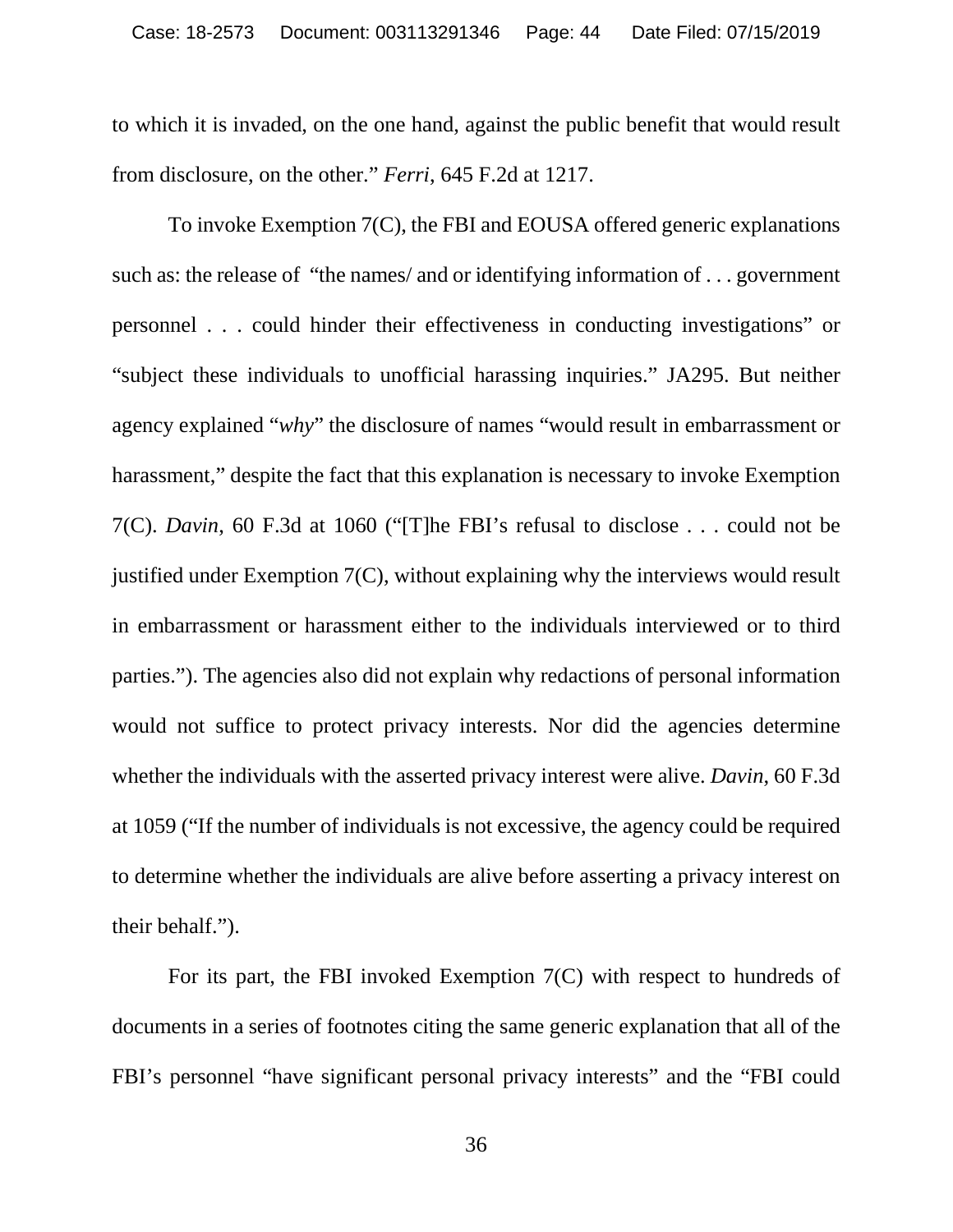identify no discernible public interest in the disclosure of this information because the disclosure of names . . . would not shed light on the operations and activities of the FBI." JA291-92. In doing so, the FBI improperly dismissed the fact that certain witnesses "may have testified at Plaintiff's trial," JA291, ignoring this Court's ruling that "information given by testimony at trial . . . may indicate that the individual's privacy interest is substantially less compelling than might otherwise be assumed," *Lame*, 654 F.2d at 923. Also, the FBI incorrectly based its protection of the names of third party witnesses on the need to have "continued access . . . to persons willing to honestly relate pertinent facts bearing upon a particular investigation," JA298, disregarding this Court's ruling that the "Government's asserted interest in assuring future cooperation of witnesses with FBI investigations is not a valid reason for refusing to disclose information under Exemption 7(C)," *McDonnell v. United States,* 4 F.3d 1227, 1256 (3d Cir. 1993).

The EOUSA's submissions fare no better. Its affidavit offers the same generic justifications as the FBI's. And to the extent the EOUSA offered a *Vaughn* index, it either balanced the privacy interest against the public interest by offering a seven word conclusion that "[t]here are no public interests to weigh," or conducted no balancing at all. JA252 ("Exemption  $(b)(7)(C)$  is asserted to protect the names" of individuals "on the grounds that disclosure could reasonably be expected to constitute an unwarranted invasion of personal privacy."). Neither explanation is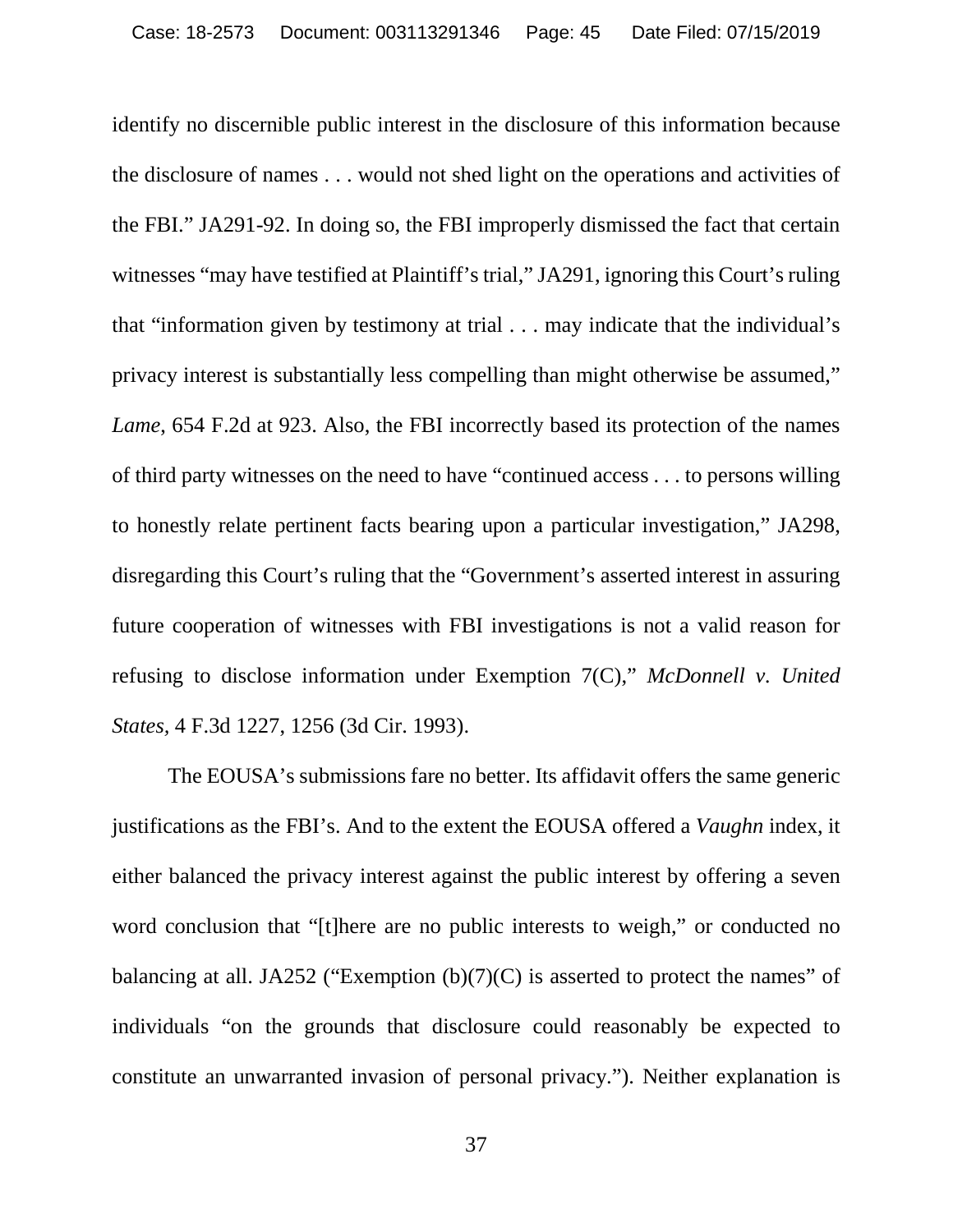sufficient: "[s]elf-serving, conclusory statements in an affidavit do not satisfy the government's statutory burden," *Ferri*, 645 F.2d at 1224. And the failure to conduct any balancing at all certainly falls short of the "detailed balancing effort" required to invoke Exemption 7(C), *Davin*, 60 F.3d at 1060.

<span id="page-45-2"></span>*Exemption 6.* In every instance where it asserted Exemption 7(C), the FBI also asserted Exemption 6, which protects "personnel, medical, and similar files, the disclosure of which would constitute a clearly unwarranted invasion of personnel privacy." 5 U.S.C. § 552(b)(6). As with Exemption 7(C), evaluating whether information falls within the scope of Exemption 6 requires a court to "balance" the "public interest in disclosure" against the privacy "interest Congress intended the exemption to protect." *U.S. Dep't of Def. v. Fed. Labor Relations Auth.*, 510 U.S. 487, 495 (1994). But "Exemption 7(C) is more protective of privacy than Exemption 6." *Id.* at 496 n.6.

<span id="page-45-1"></span><span id="page-45-0"></span>Because the FBI failed to provide an adequate legal basis to justify the withholding of records under Exemption 7(C), and because Exemption 7(C) is more protective than Exemption 6, its invocation of Exemption 6 fails for the same reasons as its invocation of Exemption 7(C). *Am. Civil Liberties Union v. Dep't of Defense*, 543 F.3d 59, 83-84 (2d Cir. 2008) ("Because exemption 7(C) offers broader protection than exemption  $6 \ldots$  a decision that exemption  $7(C)$  does not allow withholding also forecloses the defendants' reliance on exemption 6."), *vacated on*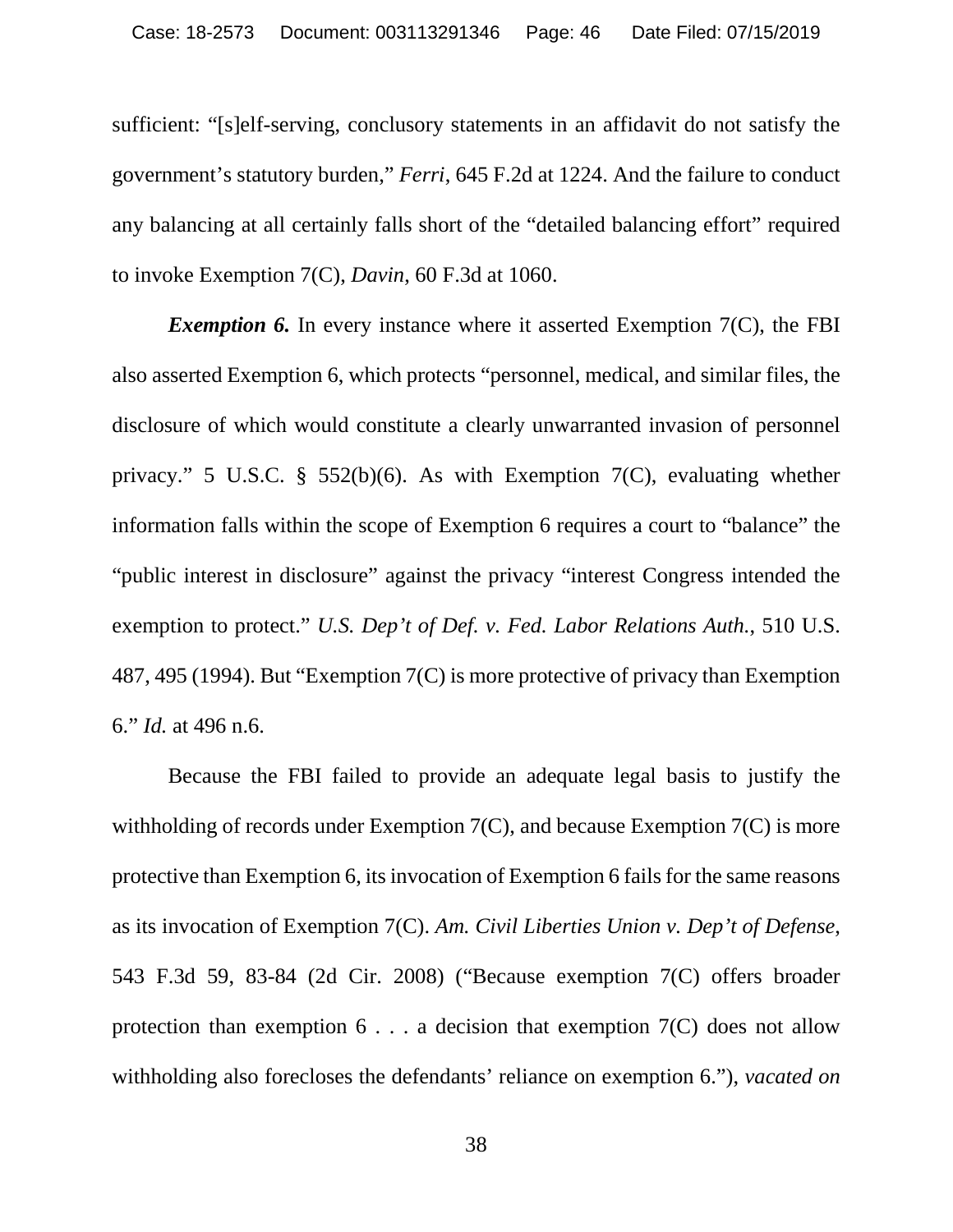*other grounds*, 558 U.S. 1042 (2009). And the FBI also failed to assert that the information it sought to withhold under Exemption 6 was a "personnel, medical," or "similar file," even though that is necessary for a document to be covered by Exemption 6. 5 U.S.C. § 552(b)(6). As a result, the FBI never even asserted that the criteria for Exemption 6 are satisfied, rendering the withholding of documents under Exemption 6 improper.

*Exemption 7(D)***.** The FBI invoked Exemption 7(D), which protects information furnished "on a confidential basis" during "a criminal investigation," 5 U.S.C. § 552(b)(7)(D), to protect five categories of information, including "confidential source file numbers." JA301-310. To properly invoke Exemption 7(D), the FBI "bears the burden of establishing" that every "source provided information under an express assurance of confidentiality or in circumstances from which such an assurance could reasonably be inferred." *U.S. Dep't of Justice v. Landano*, 508 U.S. 165, 171-72 (1993) (cleaned up).

<span id="page-46-0"></span>In this case, the FBI explained that it was invoking Exemption 7(D) to protect "confidential informants who report to the FBI on a regular basis pursuant to an express assurance of confidentiality," JA302, and "information provided by third party sources to the FBI under implied assurances of confidentiality." JA308.

That explanation failed to meet the FBI's burden for three reasons. *First*, the FBI failed to provide "an individualized showing of confidentiality with respect to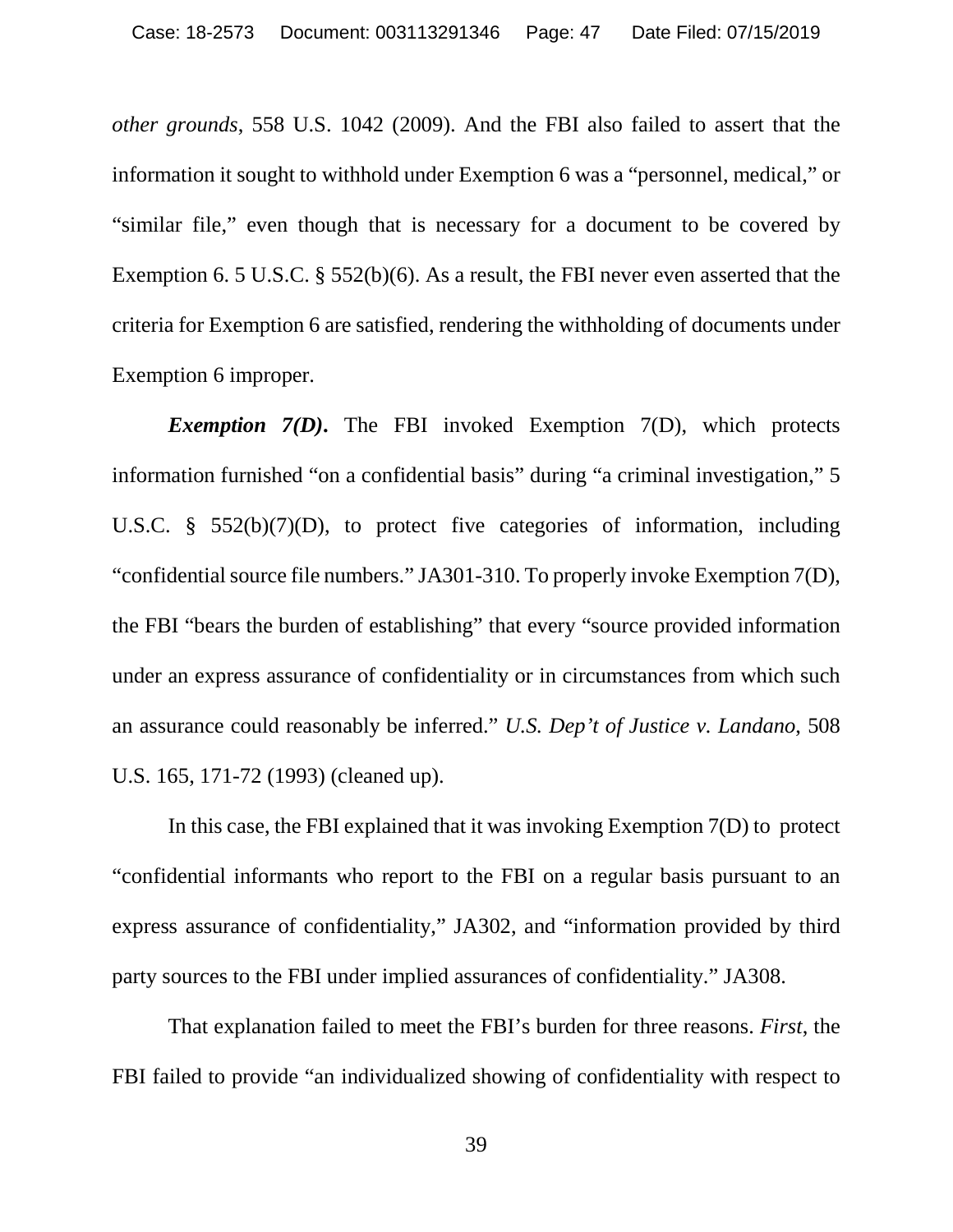each source," despite its obligations to do so. *Landano*, 508 U.S. at 174. *Second*, the FBI did not discuss the impact of public testimony on the confidentiality of alleged sources. *Lame*, 654 F.2d at 928. ("In determining whether an assurance of confidentiality had been given, these explanations should have included a discussion of the impact of any subsequent public disclosures made by the source."). *Third*, and finally, the FBI failed to provide evidence that any of the alleged sources were given an express or implied assurance of confidentiality.

When "an agency attempts to withhold information under Exemption 7(D) by *express* assurances of confidentiality, the agency is required to come forward with probative evidence that the source did in fact receive an express grant of confidentiality." *Davin*, 60 F.3d at 1061 (emphasis in original). This proof "could take the form of declarations from the agents who extended the express grants of confidentiality, contemporaneous documents from the FBI files[,] . . . evidence of a consistent policy of expressly granting confidentiality[,] . . . or other such evidence that comports with the Federal Rules of Evidence." *Id*. But the FBI provided no such evidence here, offering only conclusory statements that "[n]umerous confidential sources . . . provide information under express assurances of confidentiality," JA301, and it "found evidence within the records showing the FBI granted these individuals express assurances of confidentiality." JA306. Under *Davin*, more was required. Statements asserting an "alleged policy . . . to grant express assurances of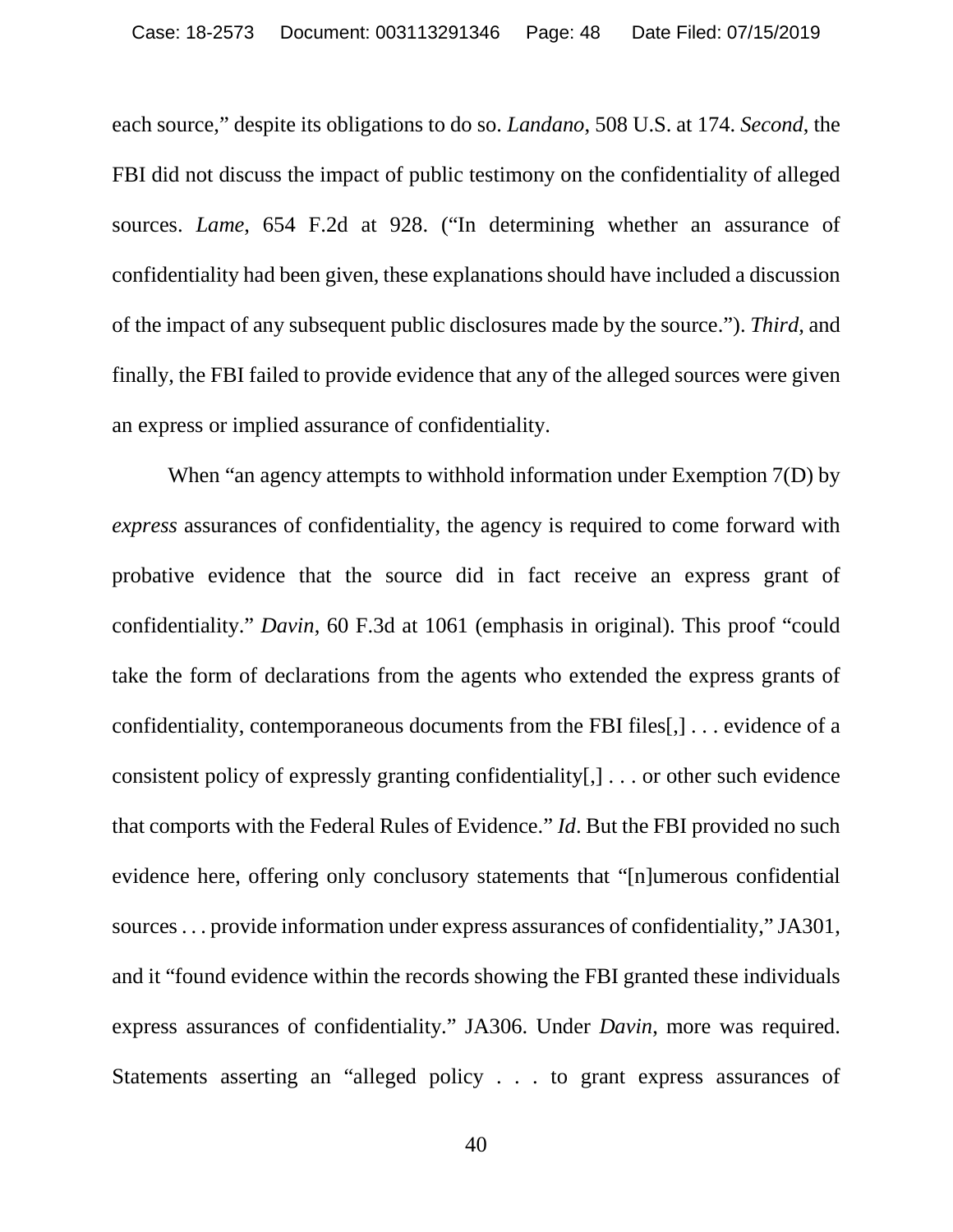confidentiality" are not sufficient, *Davin*, 60 F.3d at 1061, and an agency cannot simply assert that individuals were given express assurances of confidentiality; it must provide specifics "regarding the circumstances surrounding the interviews in which express grants of confidentiality were given." *Id*. at 1061 & n.5, 1062 (affidavit stating that "Exemption  $(b)(7)(D)$  was asserted to withhold information received from a source under an express promise that it would be held in confidence" insufficient to justify withholding under  $(b)(7)(D)$ ).

<span id="page-48-0"></span>In contrast to an express assurance of confidentiality, an implied assurance of confidentiality can be inferred for "paid informants," or individuals who communicate with the FBI "only at locations and under conditions which assure the contact will not be noticed." *Landano*, 508 U.S. at 179 (cleaned up). Implied assurances can also be inferred based on "the nature of the crime and the source's relation to it," *id*., but the "Government may not carry its burden of establishing a source's confidentiality . . . simply by asserting that a source communicated with the government during the course of a criminal investigation." *McDonnell*, 4 F.3d at 1260; *Landano*, 508 U.S. at 174-75 (same).

In its affidavit, the FBI claims that certain "third party sources provided invaluable assistance" during the "investigation of the plaintiff" and it is "reasonable to infer that . . . an assurance of confidentiality" because "[a]ll of these individuals could reasonably fear that disclosure of their identities would place them in danger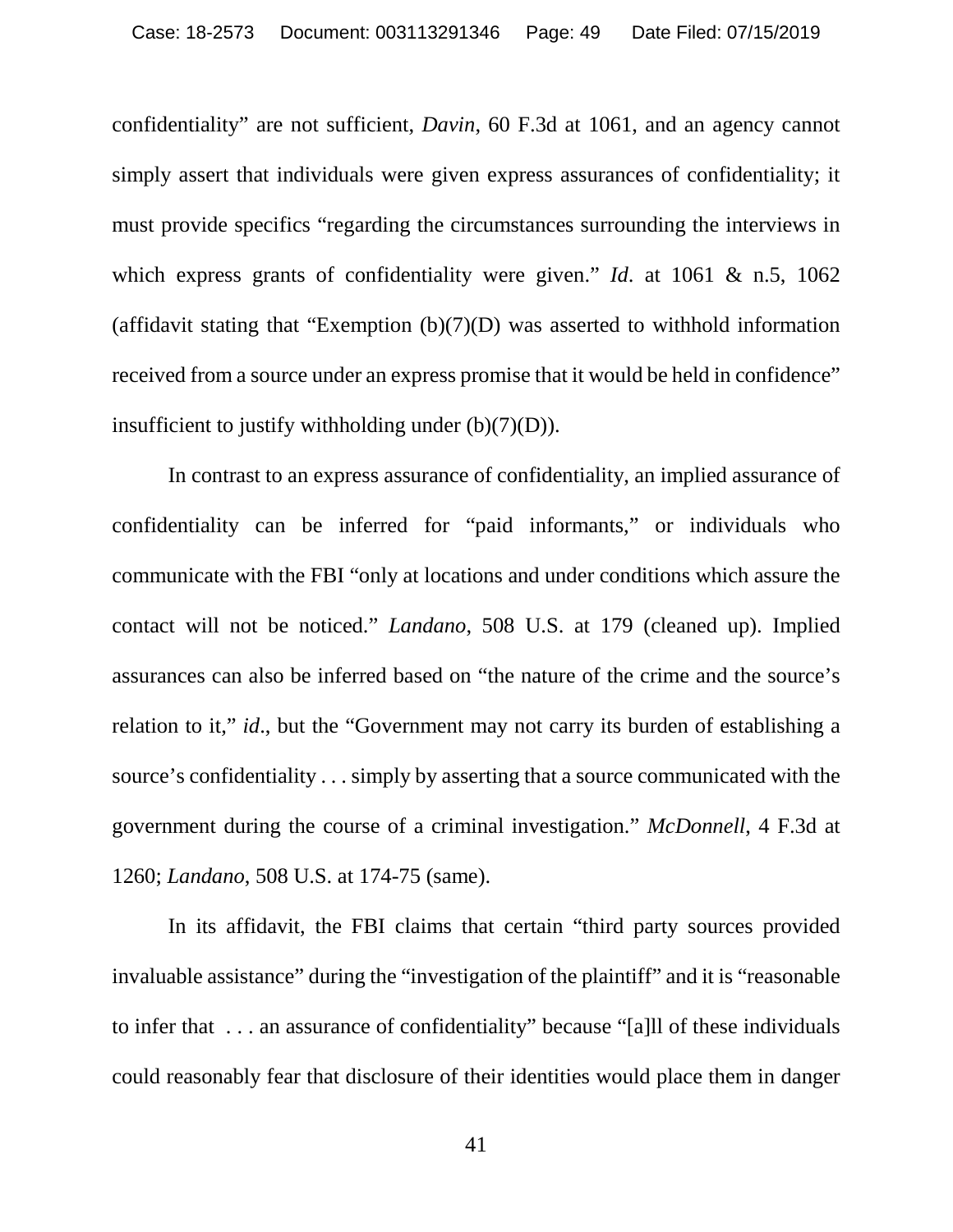<span id="page-49-0"></span>of possible retaliation." JA308-09. But the FBI makes no claim the sources were paid or only communicated in secret settings. And this was not a violent crime like "a gang-related murder" where a witness "likely would be unwilling to speak to the Bureau except on the condition of confidentiality." *Landano*, 508 U.S. at 179. As a result, the circumstances of this case provide no basis to infer an assurance of confidentiality "to withhold documents under Exemption 7(D)." *McDonnell*, 4 F.3d at 1259.

*Exemption 7(E)***.** Finally, the FBI invoked Exemption 7(E), which protects law enforcement information that would disclose non-public "techniques and procedures for law enforcement investigations or prosecutions, or . . . guidelines for law enforcement investigations or prosecutions if such disclosure could reasonably be expected to risk circumvention of the law." 5 U.S.C. § 552(b)(7)(E).

The FBI asserted Exemption 7(E) over seven categories of materials, including what it described as statistical information, file numbers, surveillance information, analysis of investigatory information, and operational plans. JA310-20. But the FBI failed to establish that the threshold requirements for this exemption were met on several occasions. For example, the FBI invoked Exemption 7(E) to protect "sensitive case file numbers," JA313, and "NCIC reporting documentation on third party individuals," JA319, despite the fact that neither is an "investigative technique" or "guideline[] for law enforcement investigations." 5 U.S.C. §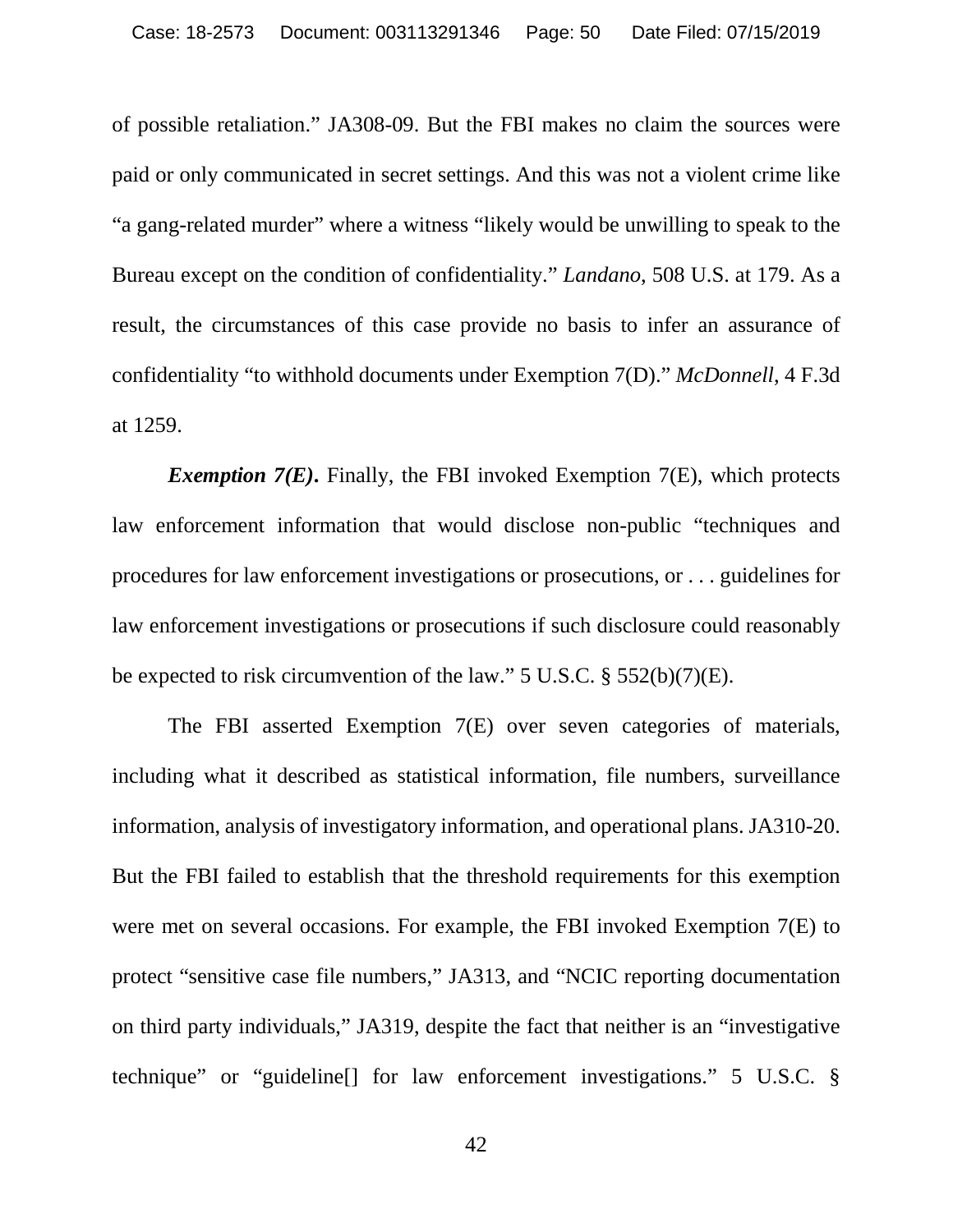552(b)(7)(E). Accordingly, like the government's invocation of Exemptions 7(C) and 7(D), the FBI's invocation of Exemption 7(E) is conclusory and fails to demonstrate that the legal criteria for Exemption 7(E) are met.

## <span id="page-50-0"></span>**D. The District Court Failed to Adequately Explain the Reasons for Its Summary Judgment Order.**

<span id="page-50-1"></span>Finally, even if the government met its initial burden to justify non-disclosure, the District Court erred in granting summary judgment in favor of the EOUSA and FBI because it did not articulate the basis for its holdings in sufficient detail to provide a basis for meaningful appellate review. Under FOIA, the District Court was required to "conduct a *de novo* review of the government agency's determination to withhold requested information." *Davin*, 60 F.3d at 1049; *see also* 5 U.S.C. §  $552(a)(4)(B)$ . And because de novo review places "the burden of actually determining whether the information is as the Government describes it . . . on the court system," the District Court needed to disclose "the factual and legal basis of [its] decision," including by identifying "the exemption which supports nondisclosure" when it "decide[d] that the agency need not disclose particular information." *Van Bourg v. Nat'l Labor Relations Bd.*, 656 F.2d 1356, 1357 (9th Cir. 1981) (cleaned up); *see also Coastal States Gas Corp. v. Dep't of Energy*, 644 F.2d 969, 980 (3d Cir. 1981) ("In the future this court . . . will require district courts to state explicitly the legal basis as well as the findings that are necessary to demonstrate that the documents are exempt or disclosable under the FOIA.");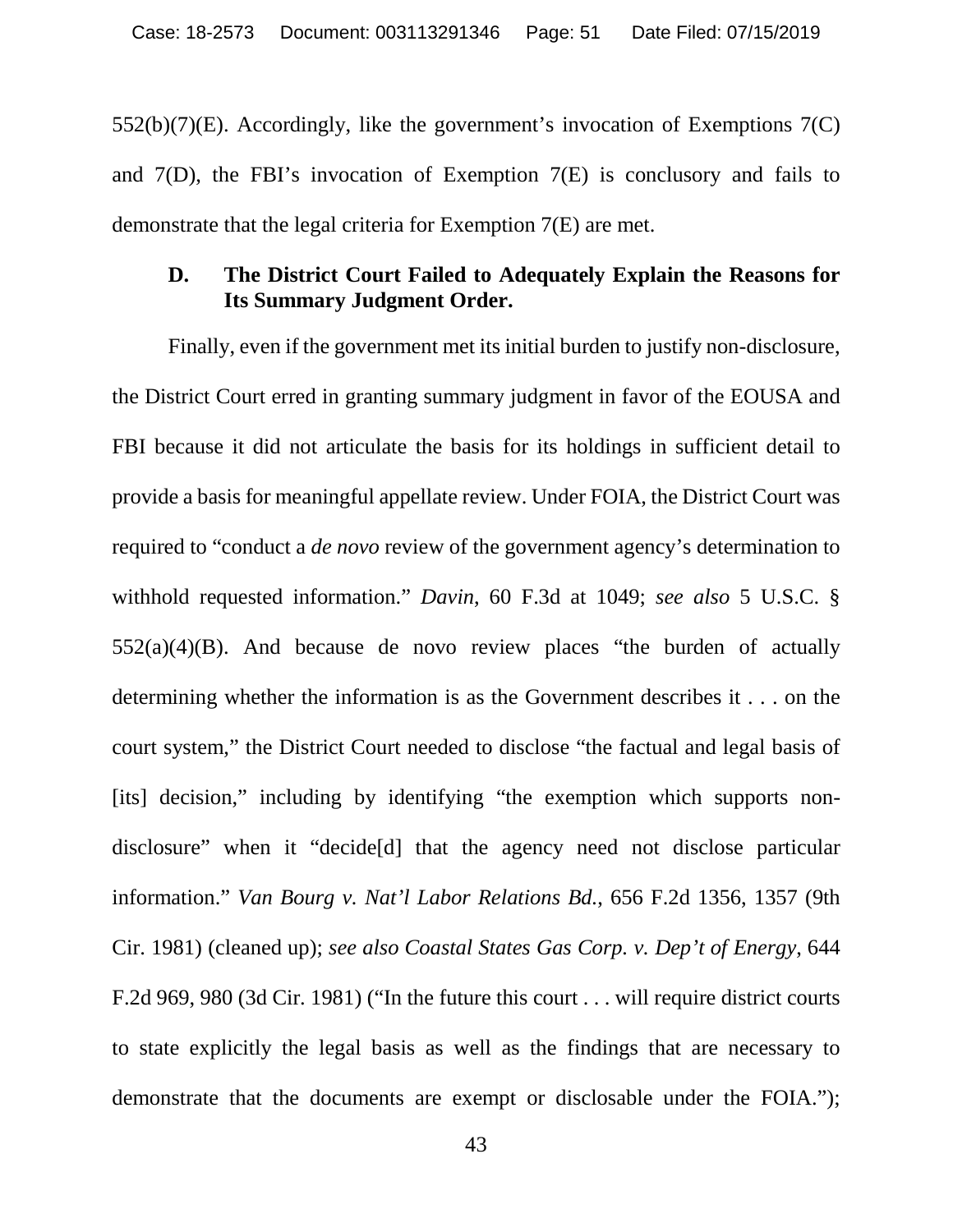<span id="page-51-0"></span>*Founding Church of Scientology of Wash., D.C., Inc. v. Bell*, 603 F.2d 945, 950 (D.C. Cir. 1979) ("District Court decisions in FOIA cases must provide statements of law that are both accurate and sufficiently detailed to establish that the careful [d]e novo review prescribed by Congress has in fact taken place.").

<span id="page-51-1"></span>In this case, the District Court did not "state in reasonable detail the reasons for its decision as to each document in dispute" despite its obligation to do so. *Van Bourg*, 656 F.2d at 1358; *see also Coastal*, 644 F.2d at 980. It did not provide any factual findings to explain why it was appropriate for the government to withhold particular documents. Nor did it identify which exemptions applied and why. Instead, the District Court's decision merely adopts the Magistrate Court's recommendation, and all the Magistrate Court's recommendation states is that government's "[d]eclarations demonstrate that the information redacted from the records produced to plaintiff are exempt from disclosure under FOIA." JA33.

<span id="page-51-2"></span>Because the "district court's findings" merely "consist of a list of the affidavits submitted by" the "government and the conclusory statement that the above-listed affidavits and declarations carry the government's burden of proof to show that the FOIA exemptions were properly applied in this case," *Wiener v. FBI*, 943 F.2d at 988 (cleaned up), there is "no means of ascertaining" what the District Court's ultimate holding was, let alone "whether the district court applied the correct legal standard with respect to the various exemptions claimed," *Coastal*, 644 F.2d at 980.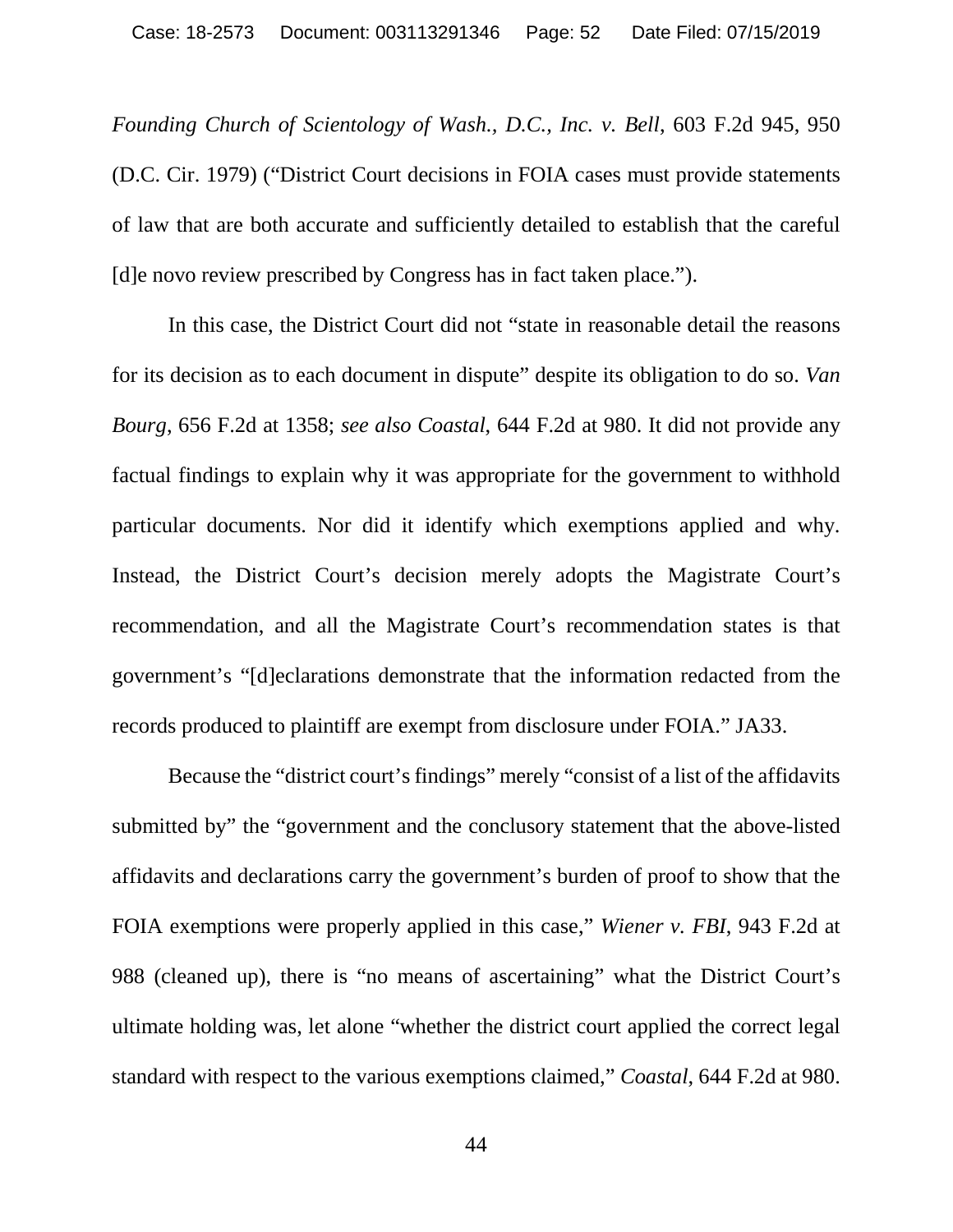Consequently, even if the government's *Vaughn* submissions provided the District Court with an adequate factual basis to determine whether particular exemptions applied, the District Court's decision fails to provide *this Court* with an adequate record to determine whether the District Court conducted a careful de novo review or committed legal error. Thus, the District Court's summary judgment order must be "vacated and remanded so the district court may" state the basis for its holding "in reasonable detail." *Van Bourg*, 656 F.2d at 1358.

## <span id="page-52-0"></span>**II. THE DISTRICT COURT ERRED IN GRANTING THE TASK FORCE'S MOTION TO DISMISS.**

## <span id="page-52-3"></span><span id="page-52-1"></span>**A. The District Court Improperly Dismissed the Task Force on the Ground that It Is Not a Federal Agency.**

<span id="page-52-2"></span>The District Court erred by granting the Task Force's motion to dismiss on the grounds that it is not a federal agency because Viola plausibly alleged that the Task Force is a federal agency, and the Court improperly relied on evidence extrinsic to the pleadings in concluding otherwise. To decide a Rule 12(b)(6) motion, courts cannot consider evidence outside the pleadings unless the evidence is properly subject to judicial notice or "integral to or explicitly relied upon in the complaint." *Schmidt v. Skolas*, 770 F.3d 241, 249 (3d Cir. 2014) (cleaned up). But here, the District Court relied on evidence extrinsic to the pleadings in granting the Task Force's motion to dismiss—an affidavit from a private individual that was not subject to judicial notice or incorporated into the complaint. JA37. Specifically, the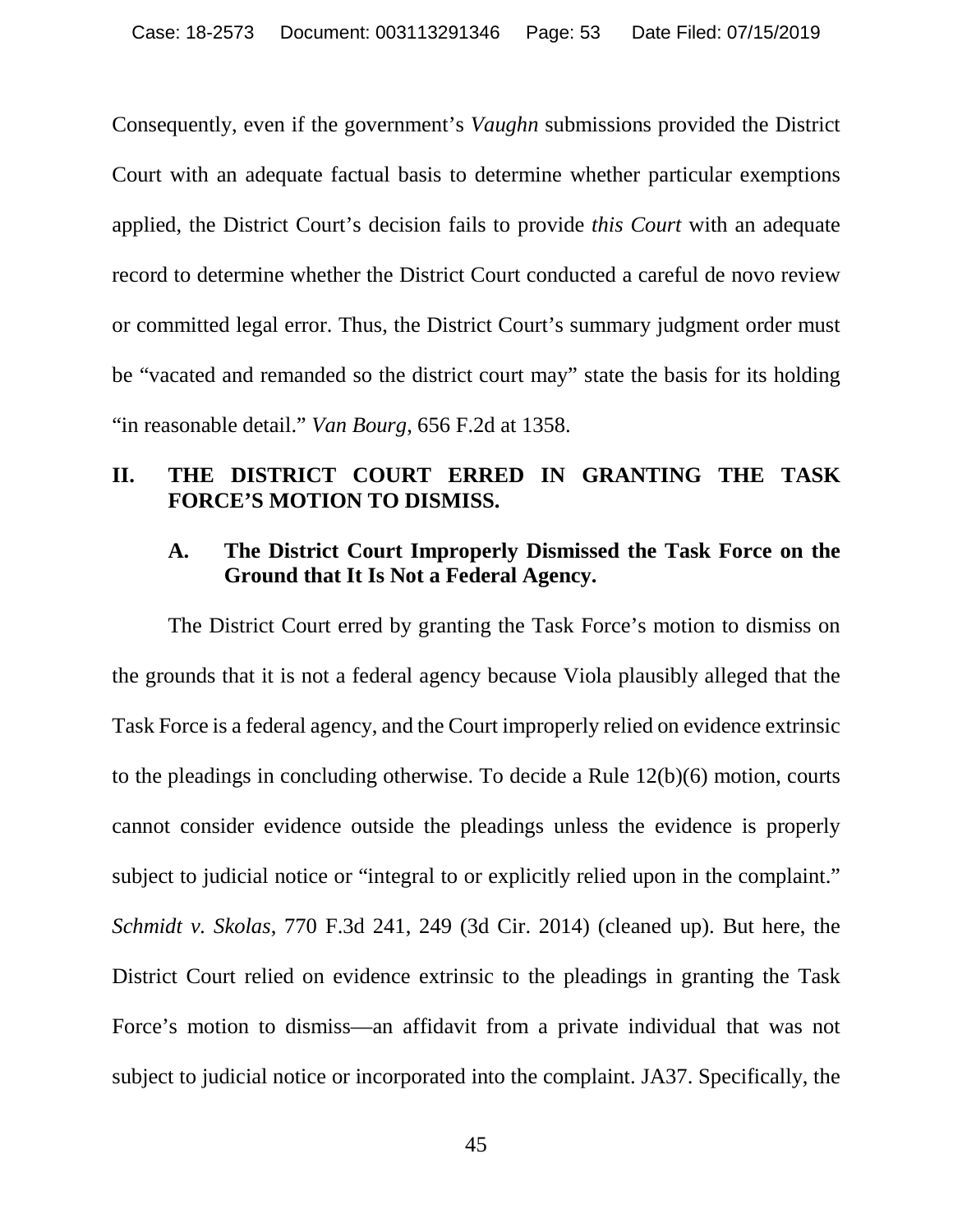District Court held that "[t]he Task Force has submitted . . . documentation . . . that demonstrates that there is no basis to consider the Task Force to be an 'agency' for FOIA purposes." JA36 n.1. And it adopted the Magistrate Judge's report and recommendation, which relied on a Task Force affidavit to conclude that "[n]one of the constituent members of the Task Force was a federal agency." JA31.

<span id="page-53-0"></span>If the District Court had correctly relied on Viola's allegations, rather than evidence from outside the pleadings, it could not have granted the motion to dismiss. Viola pleaded that the Task Force is "a federally-funded entity" and comprised of federal agencies who collected and forwarded evidence to the Task Force. JA106. So "accept[ing] all factual allegations in the complaint as true," *Buck*, 452 F.3d at 260, construing all "disputed facts in favor of the plaintiff," *Pinker*, 292 F.3d at 368 (cleaned up), and reading the pro se complaint liberally, *Dhulos*, 321 F.3d at 369, Viola plausibly alleged that the Task Force is an agency under FOIA, and the District Court erred in granting the motion to dismiss.

To consider extrinsic evidence at the pleading stage, a district court must convert the motion to dismiss into a motion for summary judgment under Rule 12(d) by providing (1) "unambiguous" notice of "its intention to convert" the motion and (2) "an opportunity to submit materials admissible in a summary judgment proceeding" as required by Rule 56. *Rose v. Bartle*, 871 F.2d 331, 341-42 (3d Cir.

<span id="page-53-2"></span><span id="page-53-1"></span>46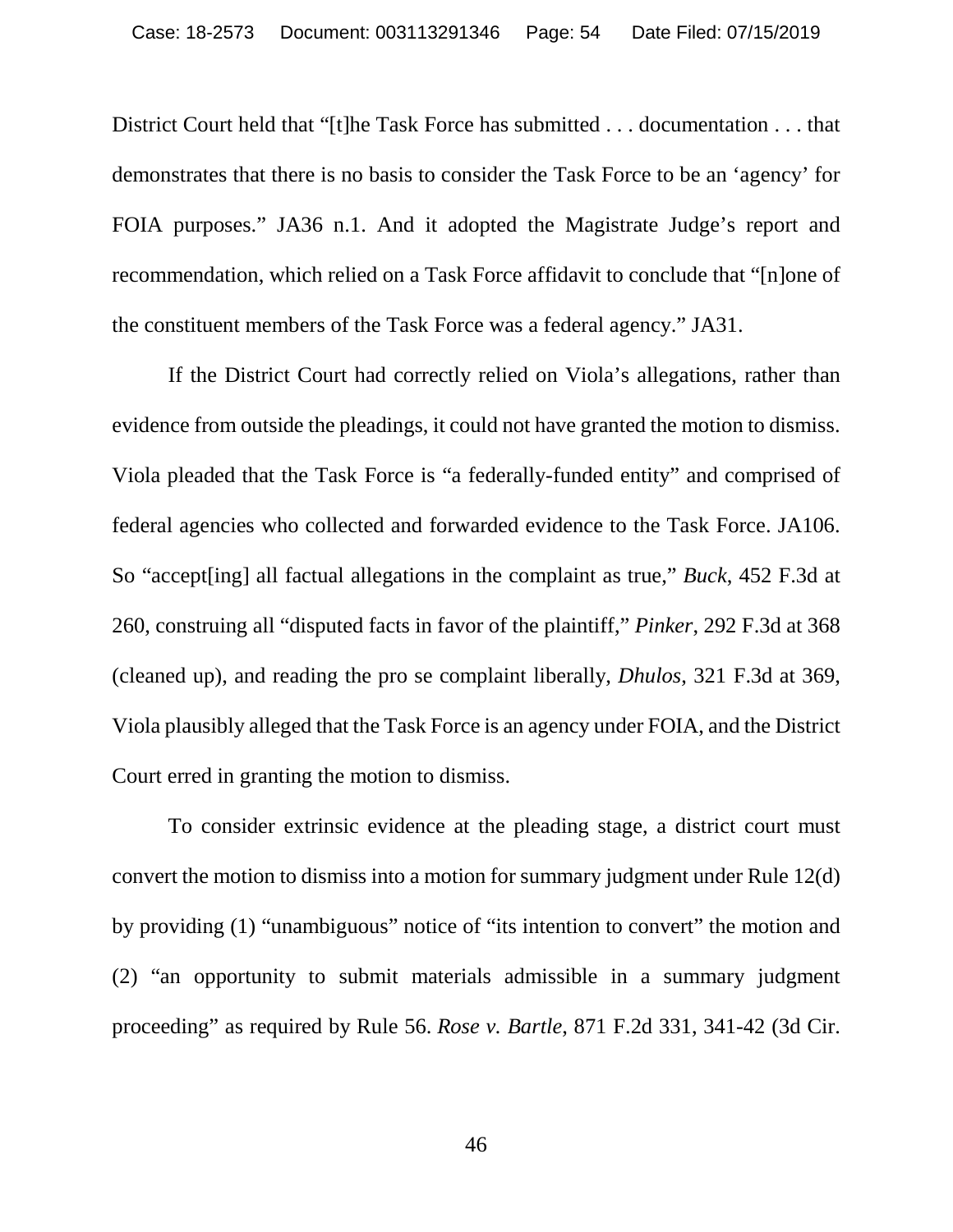<span id="page-54-0"></span>1989). The court must then "dispose" of the motion "as provided in Rule 56." *Carter v. Stanton*, 405 U.S. 669, 671 (1972).

Here, the District Court failed to take any of the steps mandated by Rule 12(d) to convert the motion to dismiss into a motion for summary judgment. The District Court first failed to give unambiguous notice that it "intend[ed] to convert the motion," because the Court "repeatedly stated that it was deciding a motion to dismiss," *In re Rockefeller Ctr. Properties, Inc. Securities Litig.*, 184 F.3d 280, 288 (3d Cir. 1999), and instructed Viola that he could "file a proposed amendment to the complaint" in "response to the motion to dismiss," JA383. Compounding that confusion, the Court only hinted that it "may" treat the motion to dismiss as motion for summary judgment, leaving it unclear whether it would in fact convert it. *Id.*

Likewise, the District Court neglected to afford Viola a "reasonable opportunity to present all the material that is pertinent to the motion," Fed. R. Civ. P. 12(d), because it ruled on the Task Force's motion *before* addressing Viola's request that the "government produce a copy of the FBI's memorandum of understanding with the Task Force," JA536. And finally, the District Court and the Magistrate failed to rely on the legal standard of Rule 56. JA36 n.1 (granting the "motion to dismiss" because Viola had "failed to plausibly 'show' that the Task Force is . . . an 'agency' for FOIA purposes''); JA20 (applying Rule 12 standard when recommending that District Court grant Task Force's "motion to dismiss"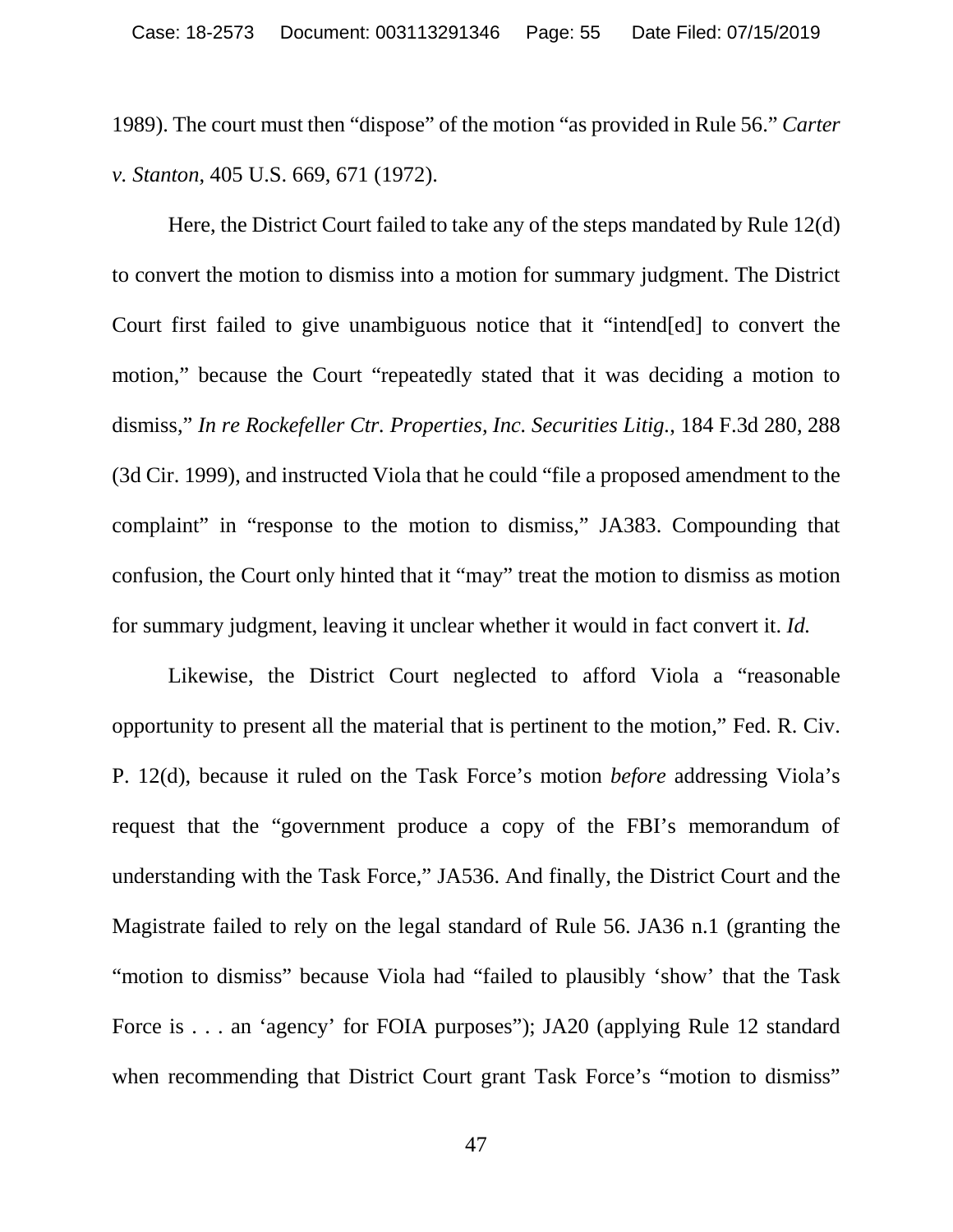despite separately treating EOUSA's and FBI's motion as seeking "summary judgment").

Accordingly, because the District Court's 12(b)(6) ruling is "based in part" on "matters outside the pleadings," and because the Court failed to convert the motion to dismiss to one for summary judgment, dismissal is improper and the District Court's order must be vacated and remanded. *Carter*, 405 U.S. at 671-72.

## <span id="page-55-1"></span><span id="page-55-0"></span>**B. Federal Rule of Civil Procedure 12(b)(2) Does Not Provide Alternative Grounds for Dismissal.**

The District Court likewise erred in dismissing Viola's complaint under Federal Rule of Civil Procedure 12(b)(2) for lack of personal jurisdiction.

At the outset, personal jurisdiction is not an issue when, as here, the federal government is sued in a federal court expressly given "jurisdiction" under federal law. 5 U.S.C. § 552(a)(4)(B). Through FOIA, the government clearly consents to suit within its own courts. *Cf. Pennoyer v. Neff*, 95 U.S. 714, 725 (1877) (recognizing that parties may voluntarily consent to a court's personal jurisdiction).

<span id="page-55-2"></span>Regardless, Viola met his burden to establish the District Court's personal jurisdiction over the Task Force. Although plaintiffs have the burden to demonstrate personal jurisdiction, "in the preliminary stages of the litigation . . . that burden is light." *D'Jamoos ex rel. Estate of Weingeroff v. Pilatus Aircraft Ltd.,* 566 F.3d 94, 110 (3d Cir. 2009) (cleaned up); *see also Lujan v. Defenders of Wildlife*, 504 U.S. 555, 561 (1992) (party invoking federal jurisdiction must establish jurisdiction "with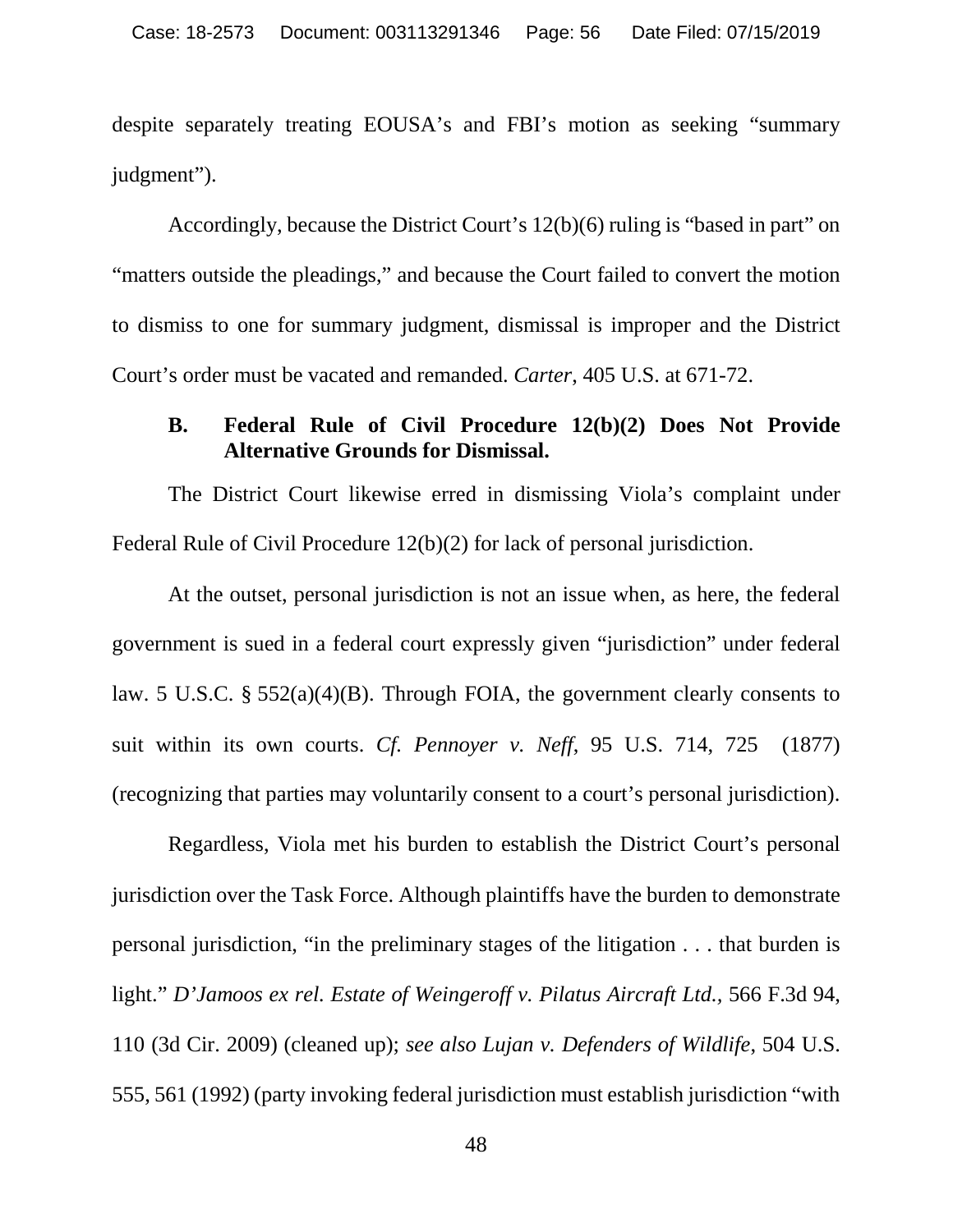the manner and degree of evidence required at the successive stages of the litigation," such that "[a]t the pleading stage, general factual allegations . . . may suffice"); *Am. Soc'y for Prevention of Cruelty to Animals v. Feld Entm't, Inc*., 659 F.3d 13, 18 (D.C. Cir. 2011) ("lesser showing required at the pleading stage" to establish jurisdiction). "Prior to trial, the plaintiff is only required to establish a prima facie showing of jurisdiction." *D'Jamoos*, 566 F.3d at 110 (cleaned up). And on a motion to dismiss, a plaintiff's jurisdictional allegations are "taken as true and all factual disputes are resolved in their favor." *O'Connor v. Sandy Lane Hotel Co. Ltd.*, 496 F.3d 312, 316 (3d Cir. 2007) (cleaned up).

<span id="page-56-2"></span><span id="page-56-1"></span><span id="page-56-0"></span>Here, Viola made a prima facie showing of jurisdiction by plausibly alleging that the Task Force is a federal agency and Viola had Pennsylvania residency. 5 U.S.C. § 552(a)(4)(B) ("[T]he district court of the United States in the district in which the complainant resides" has "jurisdiction to enjoin the agency from withholding agency records and to order the production of any agency records improperly withheld from the complainant"); *see also Arevalo-Franco v. INS*, 889 F.2d 589, 590-91 (5th Cir. 1989); *Murphy v. TVA*, 559 F. Supp. 58 (D.D.C. 1983). In particular, Viola plausibly alleged that the Task Force is a federal agency because it included federal entities, received federal funding, and had federal officers who participated within and exercised control over the Task Force's internal operations. JA392; JA469-94; JA513-17. Viola also plausibly alleged his residency in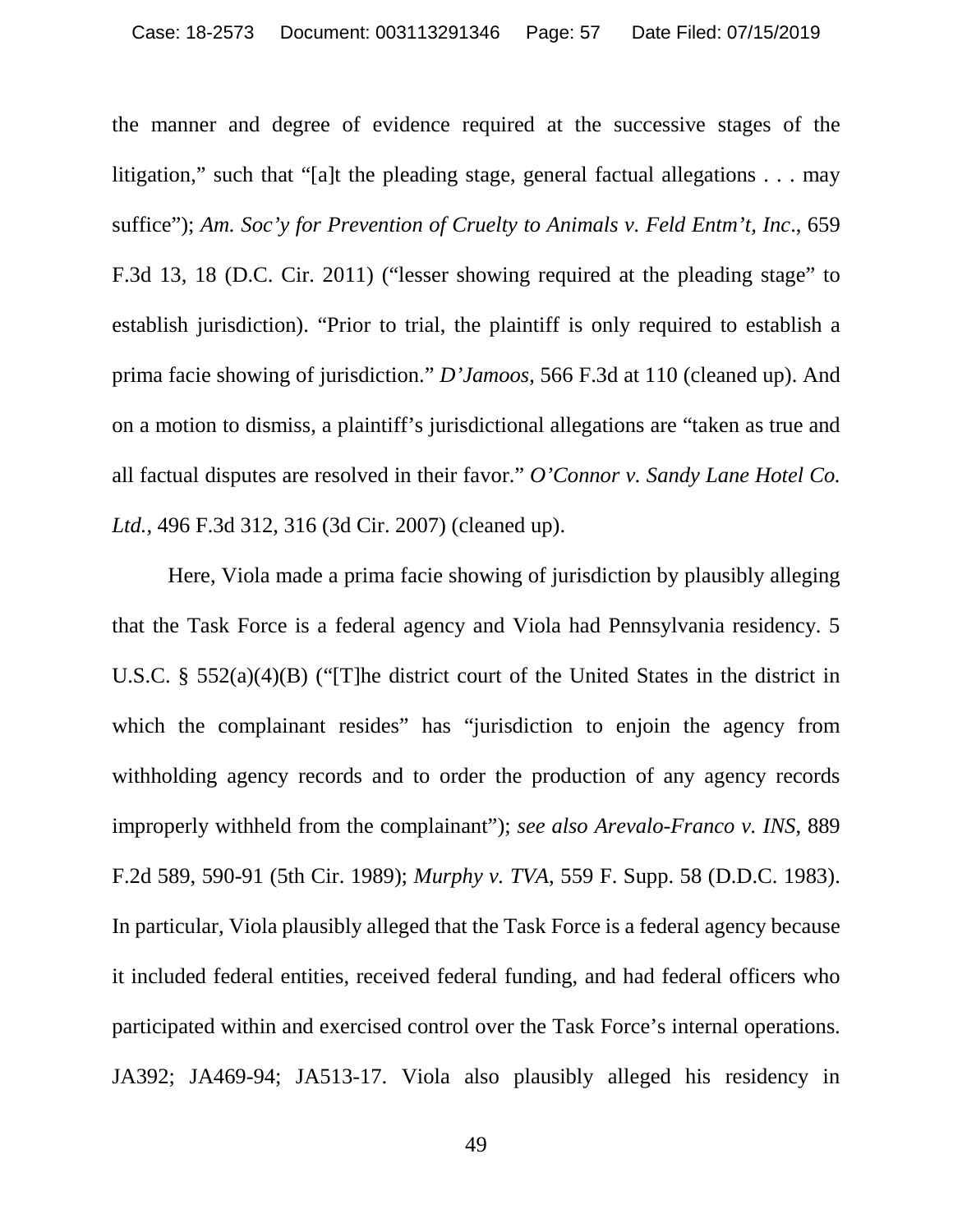<span id="page-57-1"></span>Pennsylvania. JA387 ("The Plaintiff is housed in this judicial district."); JA538 ("[T]he Plaintiff has been in prison in Pennsylvania nearly four years."); *Brehm v. U.S. Dep't of Justice Office of Info. & Privacy*, 591 F. Supp. 2d 772, 773 (E.D. Pa. 2008) (plaintiff "is currently incarcerated . . . in South Carolina," meaning "complainant resides in South Carolina").

<span id="page-57-2"></span>Even if the District Court could have concluded that it lacked personal jurisdiction over the Task Force, the appropriate remedy was transfer, not dismissal. When a court lacks personal jurisdiction, "the court *shall*, if it is in the interest of justice, transfer such action or appeal to any other such court . . . in which the action or appeal could have been brought." 28 U.S.C. § 1631 (emphasis added). Transfer here would be in the interest of justice not only in light of Viola's pro se status in District Court, but also because failure to transfer forces Viola to restart the litigation from scratch, further delaying the relief he seeks and prolonging imprisonment of a person who seeks to prove his innocence.

## <span id="page-57-0"></span>**III. THE DISTRICT COURT ABUSED ITS DISCRETION WHEN IT FAILED TO APPOINT COUNSEL.**

Finally, the District Court abused its discretion when it failed to appoint counsel under 28 U.S.C. § 1915(e)(1), which provides district courts with the authority to "request an attorney to represent any person unable to afford counsel." In this Circuit, "serious consideration should be given to appointing counsel" when "an indigent plaintiff with a claim of arguable merit is incapable of presenting his or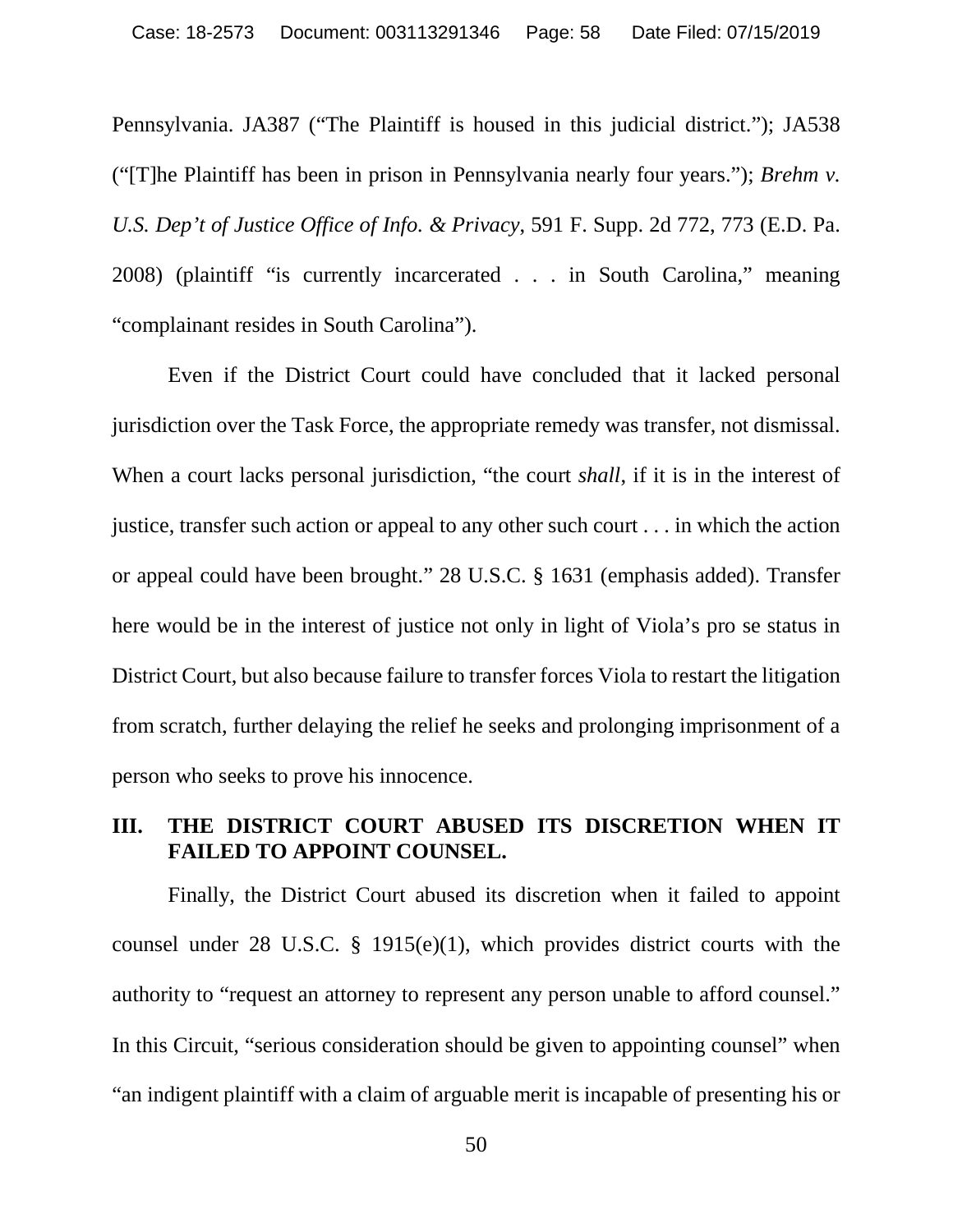her case." *Tabron*, 6 F.3d at 156. To guide a district court's discretion, this Court has identified several "factors that bear on the need for appointed counsel" including: (1) the plaintiff's ability to present his case, (2) the complexity of the legal issues, (3) the need for factual investigation and plaintiff's ability to pursue investigation, (4) plaintiff's capacity to retain counsel on his own, (5) the extent to which a case turns on credibility determinations, and (6) whether the case requires expert testimony. *Id*. at 155-57; *Montgomery v. Pinchak*, 294 F.3d 492, 498-99 (3d Cir. 2002).

<span id="page-58-2"></span><span id="page-58-1"></span><span id="page-58-0"></span>When initiating this litigation, Viola requested the appointment of counsel because he did "not have any legal training" or experience with FOIA's complex framework. JA52 ("I am respectfully requesting that This Most Honorable Court consider appointment of counsel or, if that request is denied, at least provid[e] a list of attorneys with expertise in FOIA litigation concerning evidence withheld before a criminal trial."). The District Court, however, never ruled on this request, which was an abuse of discretion in and of itself. *See Johnson v. U.S. Dep't of Treasury*, 939 F.2d 820, 824 (9th Cir. 1991) ("[A] district court abuses its discretion if it fails to rule upon a motion for appointment of counsel before granting a motion . . . disposing of the case."); *Brown-Bey v. United States*, 720 F.2d 467, 471 (7th Cir. 1983) ("The failure of the trial court to exercise its discretion at all—in this case, in failing to rule on appellant's request for appointment of counsel—constitutes an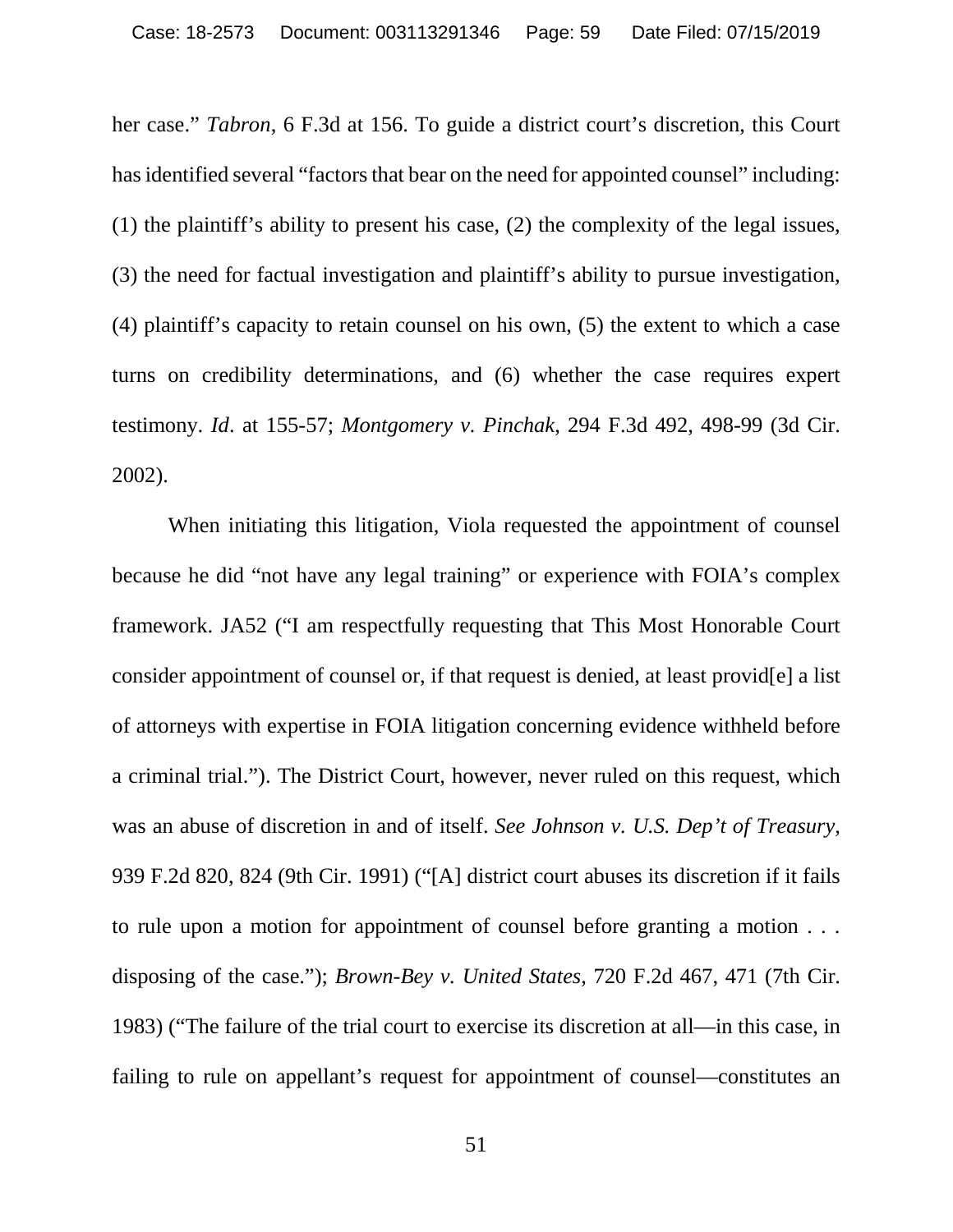abuse of discretion."). And even if it had, the District Court would have abused its discretion because Viola is entitled to counsel under the applicable legal standard, as this Court later concluded on appeal. JA608.

As stated above, Viola's case implicates his fundamental constitutional right to receive exculpatory evidence from the government before trial. And this case concerns serious allegations of government wrongdoing, which are supported by Viola's own sworn affidavit, the sworn affidavit of Pasela's parents, the existence of documents that the prosecutors told Viola did not exist, and an FBI report and trial testimony admitting the existence of post-indictment recordings of Viola. The judge who oversaw Viola's state-court trial has likewise taken the extraordinary step of stating that the evidence strongly suggests that Viola's federal conviction should be "overturned." JA521. Indeed, the seriousness of Viola's claims, alone, indicates that he was entitled to counsel below given this Court's instruction that "counsel should ordinarily be appointed" when a "plaintiff's claim is truly substantial." *Tabron*, 6 F.3d at 156. But the individual *Tabron* factors also reinforce the conclusion that Viola was entitled to counsel in proceedings before the Magistrate and District Court.

Under the first applicable factor, the record is replete with evidence that Viola struggled to present his case, which is a "significant factor" in determining whether to appoint counsel. *Id*. For example, when the Task Force submitted a motion to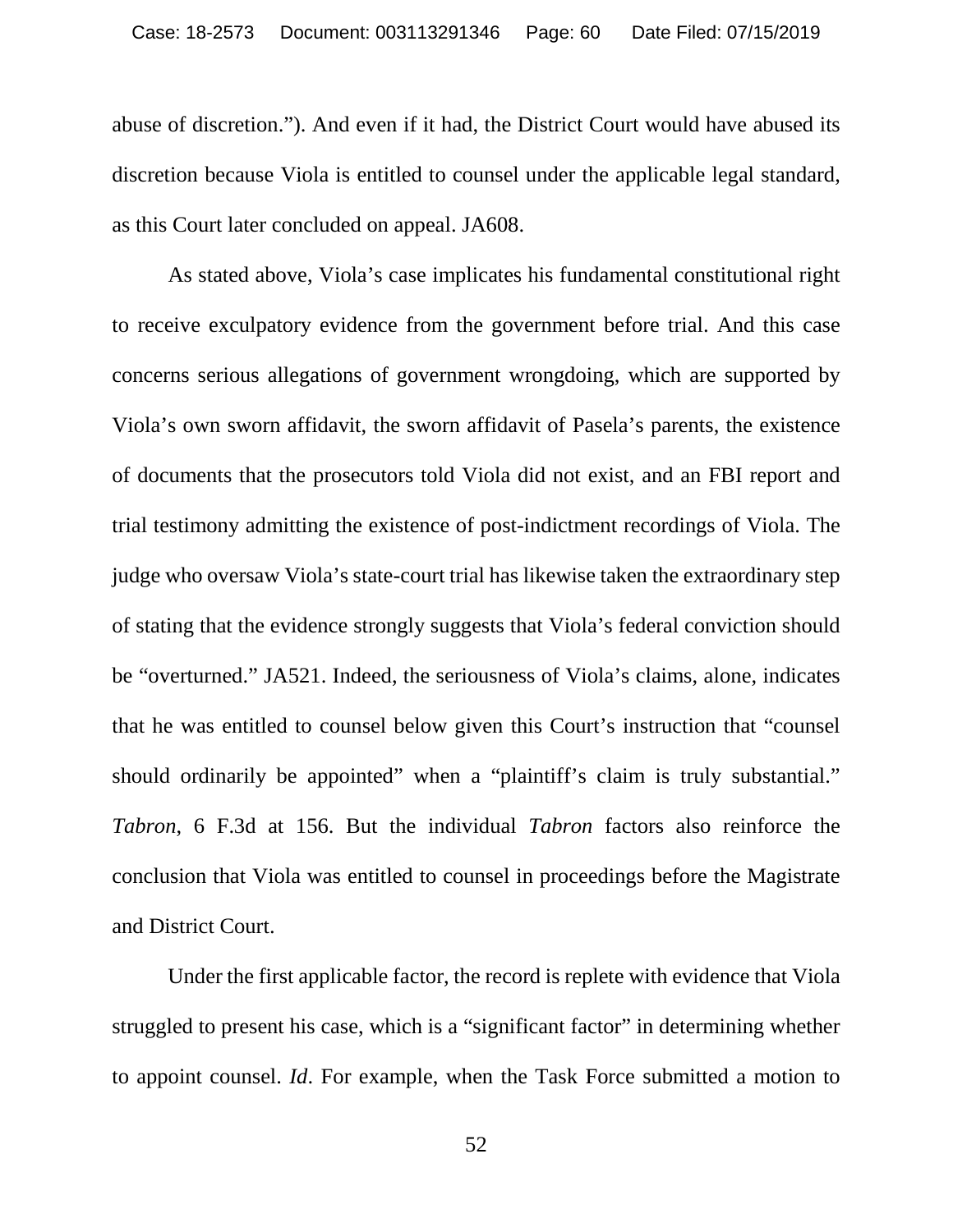dismiss for lack of personal jurisdiction, Viola responded by contending that the District Court was the appropriate "venue" and that "diversity of citizenship amongst the parties confers jurisdiction," JA387; JA538, even though venue and subject matter jurisdiction are separate legal principles from personal jurisdiction—a point known to trained lawyers, but not laymen.

Under the second factor, this case involves multiple complex legal questions such that it would serve "the ends of justice to have both sides of a difficult legal issue presented by those trained in legal analysis," *Tabron*, 6 F.3d at 156 (cleaned up). These issues include: (1) the standard for adequately justifying withholding documents under 5 U.S.C. §  $552(a)(4)(B)$ , (2) the legal burden the government had to demonstrate that it produced all reasonably segregable information under 5 U.S.C. § 552(b), (3) the standard governing adequacy of searches under FOIA, (4) the standards governing application of more than five FOIA exemptions, and (5) the law governing conversion of a motion to dismiss to one for summary judgment under Rule 12(d).

The remaining *Tabron* factors favor the appointment of counsel as well. Viola demonstrated that he was unable to retain counsel on his own. He informed the Court that he contacted an attorney who was "unable to assist" and had contacted the Pennsylvania Bar Referral Program without success. JA52. Viola needed to conduct a factual investigation to respond to issues such as the Task Force's argument that it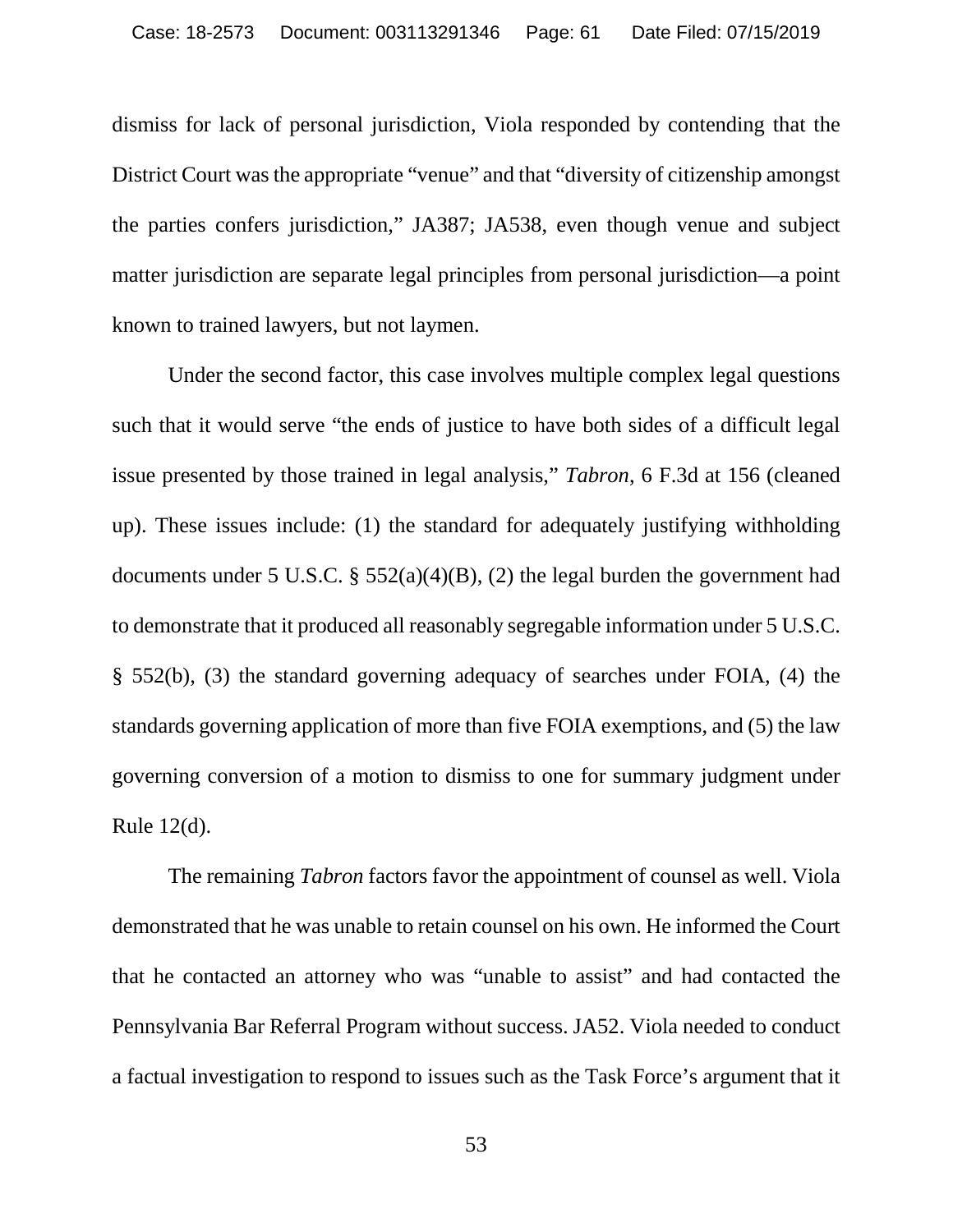<span id="page-61-1"></span>is not a federal agency, but Viola was unable to navigate the discovery rules, unable to obtain discovery, and was limited in his ability to conduct that investigation by his incarceration. *See Montgomery*, 294 F.3d at 498. Finally, the extent to which this case rests on credibility determinations favors the appointment of counsel because resolving the ultimate issue in this FOIA case depended on the agency's representations in their *Vaughn* index, which Viola has vigorously contested. *See, e.g.*, JA238 (stating that the Hardy Declaration was "materially misleading"); JA108 (arguing that the government "shifted exculpatory evidence . . . to hide proof of my innocence").

Because the *Tabron* factors demonstrate that the District Court should have granted Viola's request for counsel, the District Court abused its discretion by not doing so. And because Viola was "prejudiced by the District Court's refusal to appoint counsel," *Montgomery*, 294 F.3d at 506, this Court should vacate the District Court's orders below and remand the case for further proceedings. *Id*.

#### <span id="page-61-0"></span>**CONCLUSION**

For the reasons above, this Court should: (1) reverse and remand the District Court's grant of summary judgment in favor of the FBI and EOUSA; (2) vacate and remand the District Court's order dismissing the Task Force; and (3) order the appointment of counsel for further proceedings in the District Court.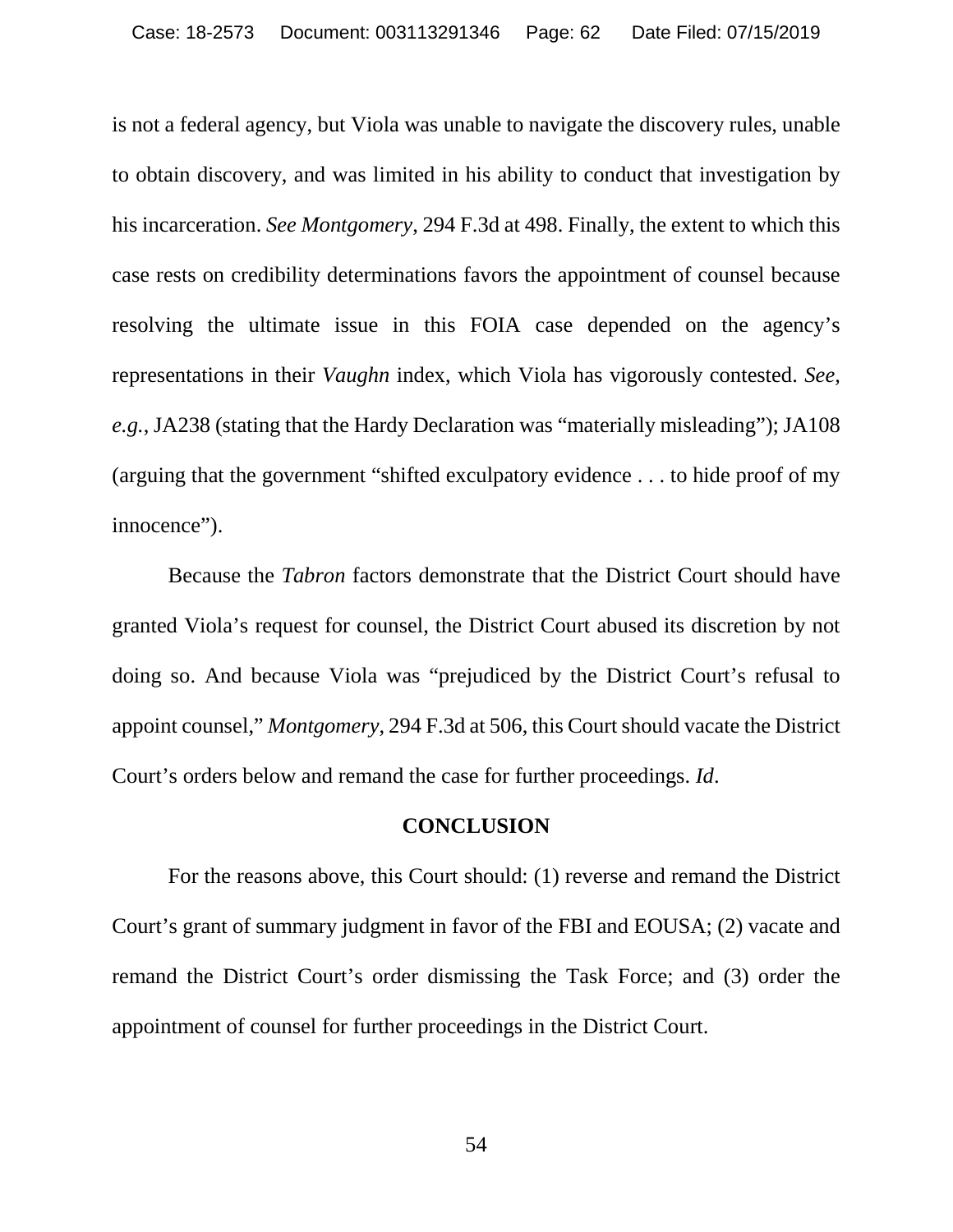Respectfully submitted,

## s/*Stephen F. Raiola*

Delbert Tran COVINGTON & BURLING LLP Salesforce Tower 415 Mission Street San Francisco, CA 94105 (415)-591-7013

Kevin King Stephen F. Raiola *Counsel of Record* COVINGTON & BURLING LLP One CityCenter 850 Tenth Street, N.W. Washington, DC 20001 (202) 662-5786 [sraiola@cov.com](mailto:paul.clement@kirkland.com)

*Pro Bono Counsel for Appellant*

July 15, 2019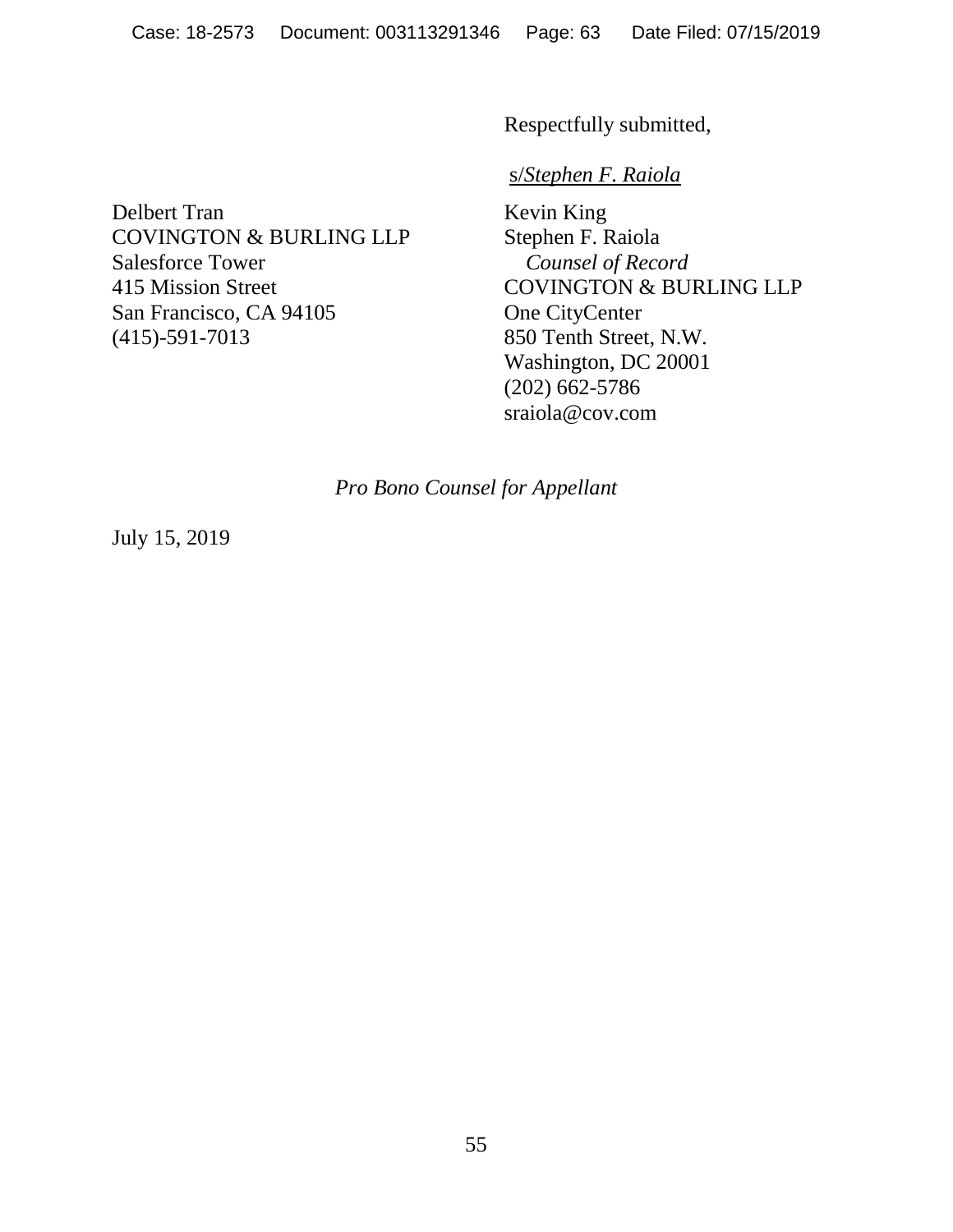#### **CERTIFICATE OF BAR MEMBERSHIP**

The undersigned hereby certifies pursuant to L.A.R. 46.1 that the attorney whose name appears on the Brief of Appellant was duly admitted to the Bar of the United States Court of Appeals for the Third Circuit in April 2017, and is presently a member in good standing at the Bar of said court.

## **CERTIFICATE OF COMPLIANCE WITH WORD COUNT**

I hereby certify that this brief complies with the type-volume requirements and limitations of Fed. R. App. P. 32(a). Specifically, this brief contains 12,931 words in 14-point Times New Roman font.

## **IDENTICAL PDF AND HARD COPY CERTIFICATE**

The undersigned hereby certifies that the text of the electronic brief is identical to the text in the paper copies.

## **VIRUS SCAN CERTIFICATE**

The undersigned hereby certifies that this brief complies with L.A.R. 31.1(c) because the virus detection program Symantec Endpoint Protection ("SEP"), has been run on the file and no virus was detected.

## **CERTIFICATE OF SERVICE**

I hereby certify that on July 15, 2019, I electronically filed the foregoing with the Clerk of the Court for the United States Court of Appeals for the Third Circuit by using the CM/ECF system. I certify that all participants in the case